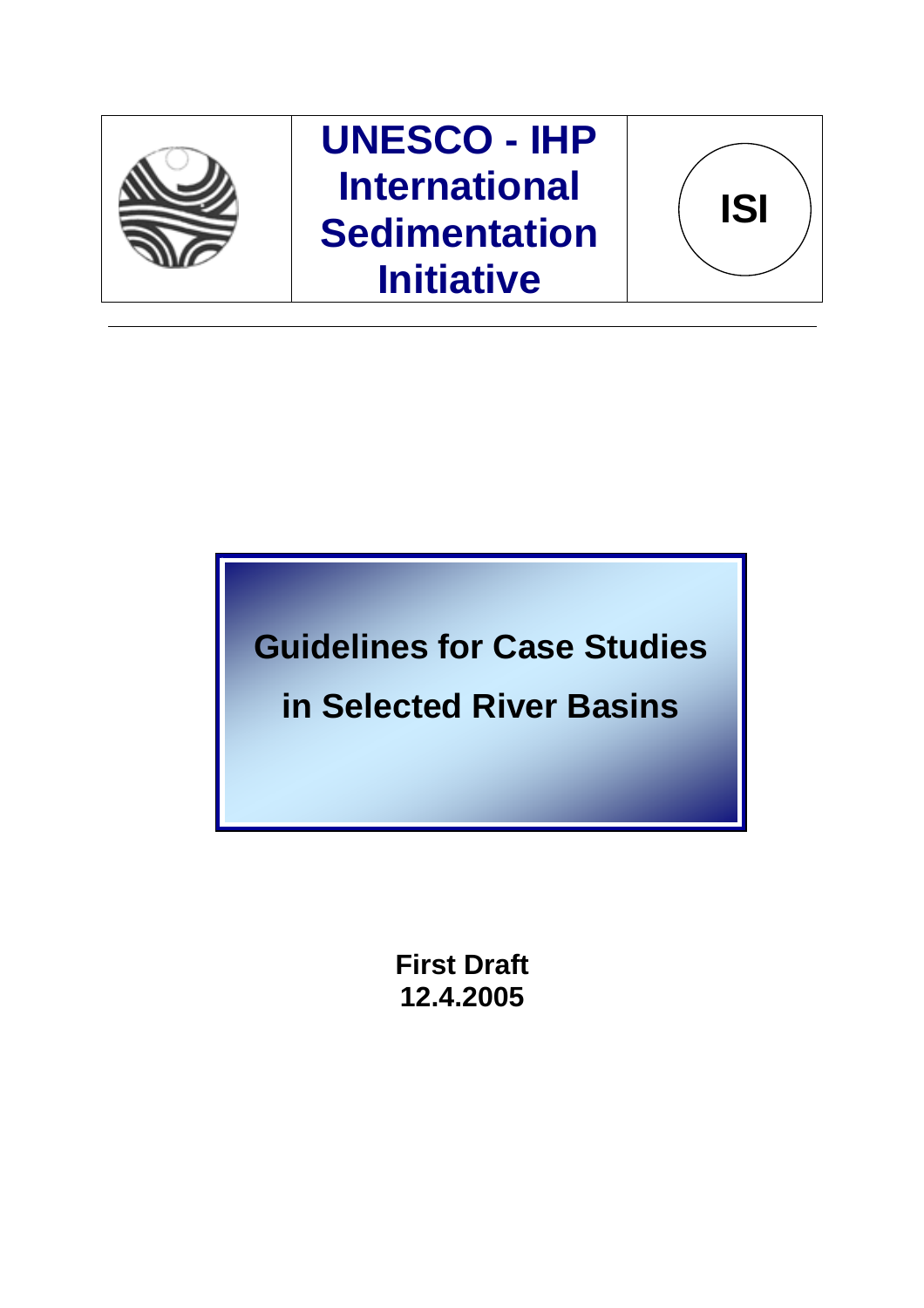## **Introductary Remarks**

### **1) Editors**

The draft of the guidelines has been prepared by Prof. M. Gavino, Prof. E. Gölz, Dr. C. Lehmann, Prof. M. Spreafico and Dr. E. van Velzen.

#### **2) Objective of the guidelines**

The objective of the guidelines is to define a structure and the contents of the case studies with the aim to allow a sophisticated analysis of methods and procedures used in different regions.

#### **3) Procedure**

The version of 12.4.2005 is a first draft. Figures and tables are only introduced as examples. The follow-up is proposed as follows

- − Discussion and approval by the Rhine and Bermejo Commission April 20
- − Discussion and approval by the ISI steering committee, End of April
- − Revision of the English text and translation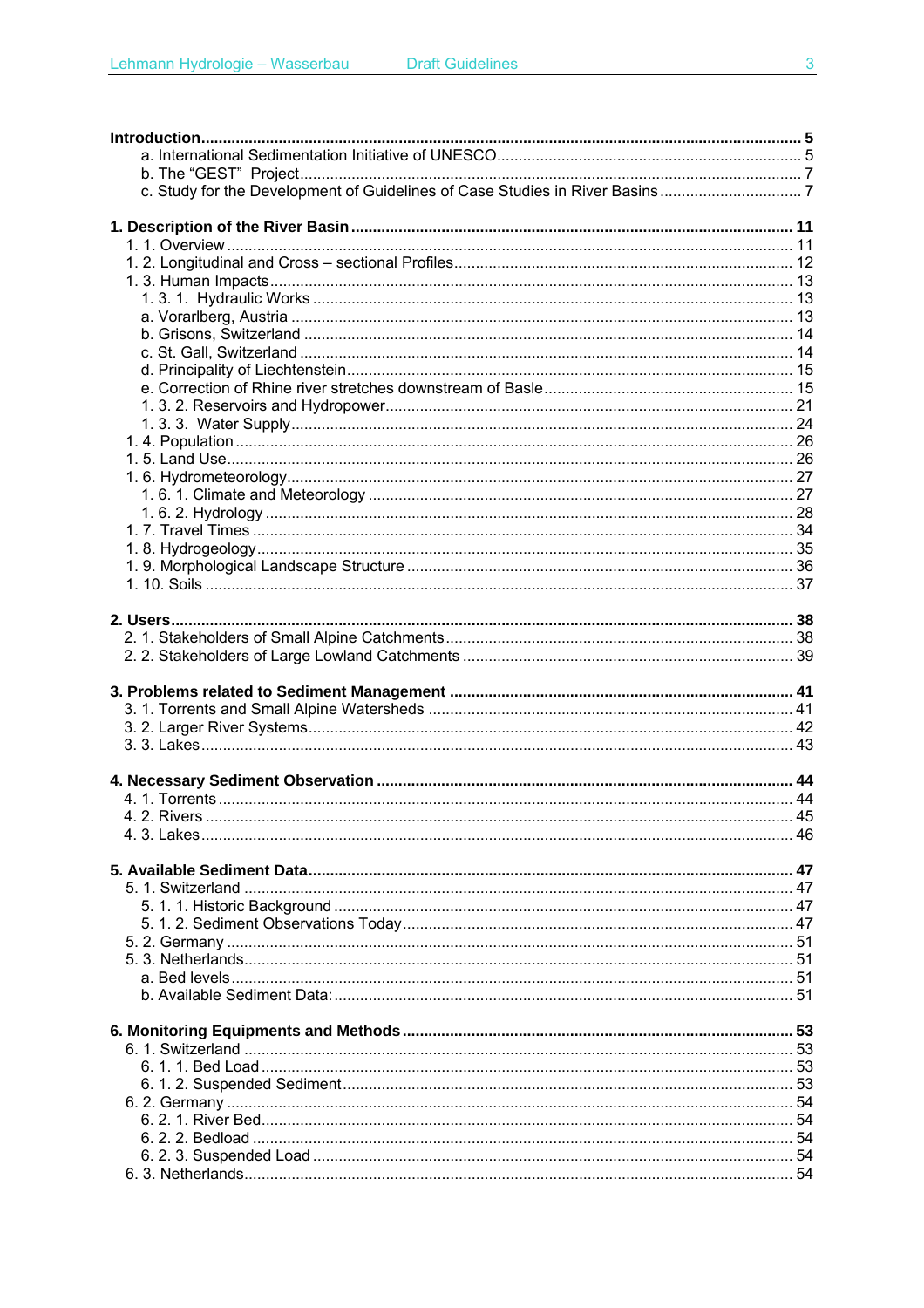| 7. 1. 1. Recommendation for the Assessment of Sediment Yield in Mountain Streams  55 |  |
|--------------------------------------------------------------------------------------|--|
|                                                                                      |  |
|                                                                                      |  |
|                                                                                      |  |
|                                                                                      |  |
|                                                                                      |  |
|                                                                                      |  |
|                                                                                      |  |
|                                                                                      |  |
|                                                                                      |  |
|                                                                                      |  |
|                                                                                      |  |
|                                                                                      |  |
|                                                                                      |  |
|                                                                                      |  |
|                                                                                      |  |
|                                                                                      |  |
|                                                                                      |  |
|                                                                                      |  |
|                                                                                      |  |
|                                                                                      |  |
|                                                                                      |  |
|                                                                                      |  |
|                                                                                      |  |
|                                                                                      |  |
| 3. Assessment of Sediment Yield in the Weisse Lütschine, Canton of Bern 68           |  |
|                                                                                      |  |
|                                                                                      |  |
|                                                                                      |  |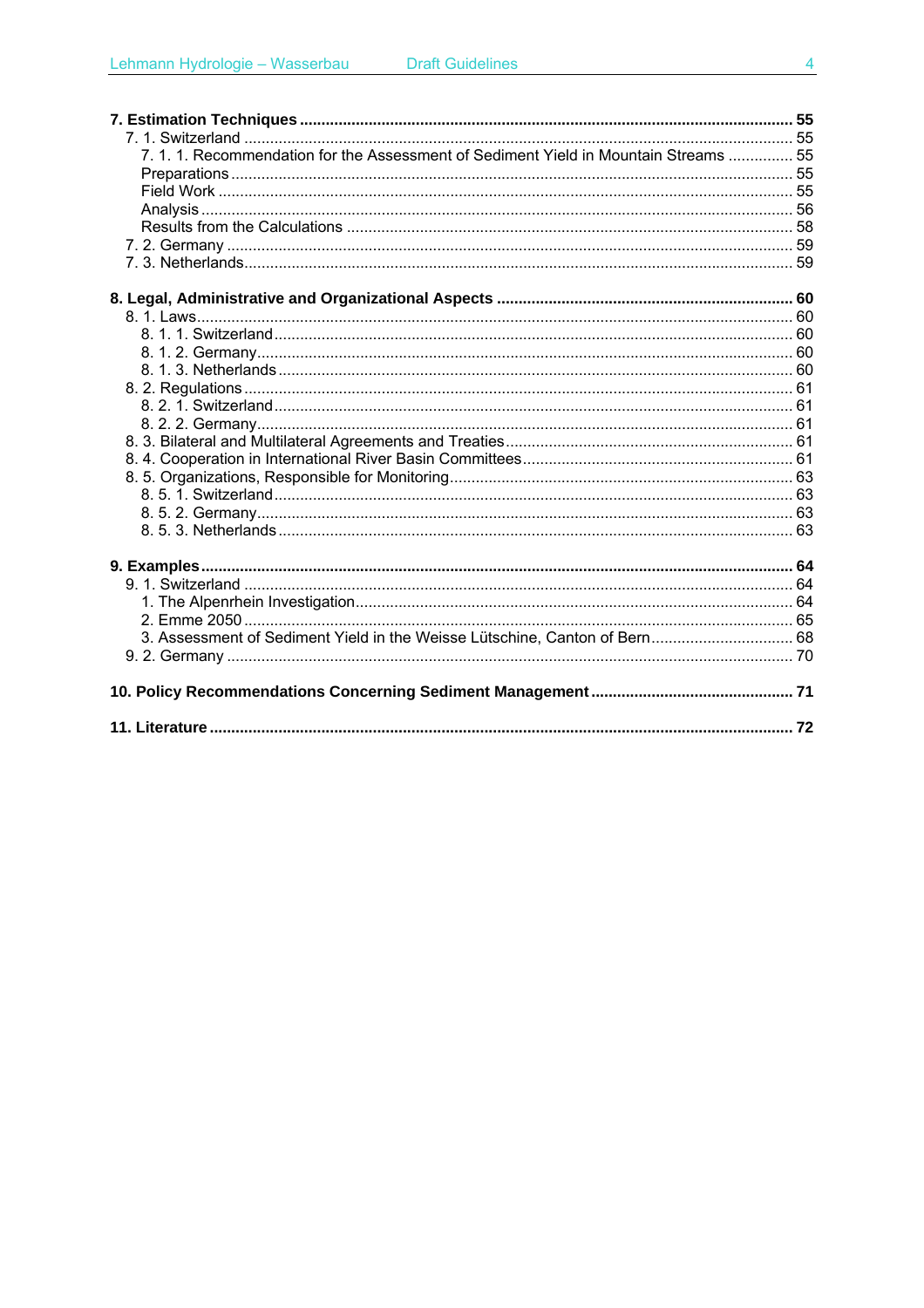# **Introduction**

a. International Sedimentation Initiative of UNESCO

The International Sedimentation Initiative (ISI) has been launched by the United Nations Educational, Scientific, and Cultural Organization (UNESCO), as a major activity of the current Sixth Phase (2002- 2006) of the International Hydrological Programme  $(HPP)^1$ . In justifying the resolution, the Intergovernmental Council noted that:

*i) Erosion and sedimentation processes and management in catchments, river systems and reservoirs are increasingly important in all parts of the world,* 

- *ii) Erosion and sedimentation processes have significant socio-economic and environmental impacts in river basin management,*
- *iii)* Sediment production processes are not sufficiently understood for practical use, while *various sediment transport models are available*
- *iv) Within the next few decades more than 50% of the world's reservoir storage capacity may be lost due to sedimentation, and realizing that appropriate storage sites of water are limited,*

*v) Sediment management practices should be improved.*

### What is the mission of ISI?

The International Sedimentation Initiative is expected to add a new dimension to ongoing efforts aiming at sustainable sediment management, in the context of sustainable water resources development at global scale.

Hence, its mission directly relates to the commitments of the international community expressed in major documents such as the Millenium Development Goals, the Rio Declaration of Sustainable Development, the World Water Assessment Programme, World Water Development Reports, etc. By its activity, the International Sedimentation Initiative aims to uphold the importance of sustainable sediment management within the context of the two United Nations decades that will take off in 2005: the "Water for Life Decade" and the "Decade for Education for Sustainable Development".

With direct access to stakeholders represented in the IHP National Committees and the Intergovernmental Council, ISI should be viewed as a vehicle to advance sediment management at the global scale.

#### What is the vision?

l

Sediment management is viewed as an important component of sustainable water resources management, and hence of the all-important enterprise of sustainable existence and development of the planet Earth. It seems therefore to be appropriate to include into this review a short message addressed to researchers and professionals dealing with erosion and sedimentation, stakeholders interested in sediment management, decision- and policy makers upon whom the planning and execution of the management depends.

*Researchers and professionals* should appreciate that each and every case of sediment management is site-specific and requires originality in approach and methodology. The complexity of issues must be looked upon from different angles and addressed through concerted collaboration of natural and social sciences.

Stakeholders should resist to be influenced by lobbies that often act on unfounded impulses based on incomplete information, motivated sometimes by conflicting private interests. They should rather rely on unbiased advice of the scientific and professional community.

<sup>&</sup>lt;sup>1</sup> Resolution XV-8 of the Intergovernmental Council, Paris, 17-22 June 2002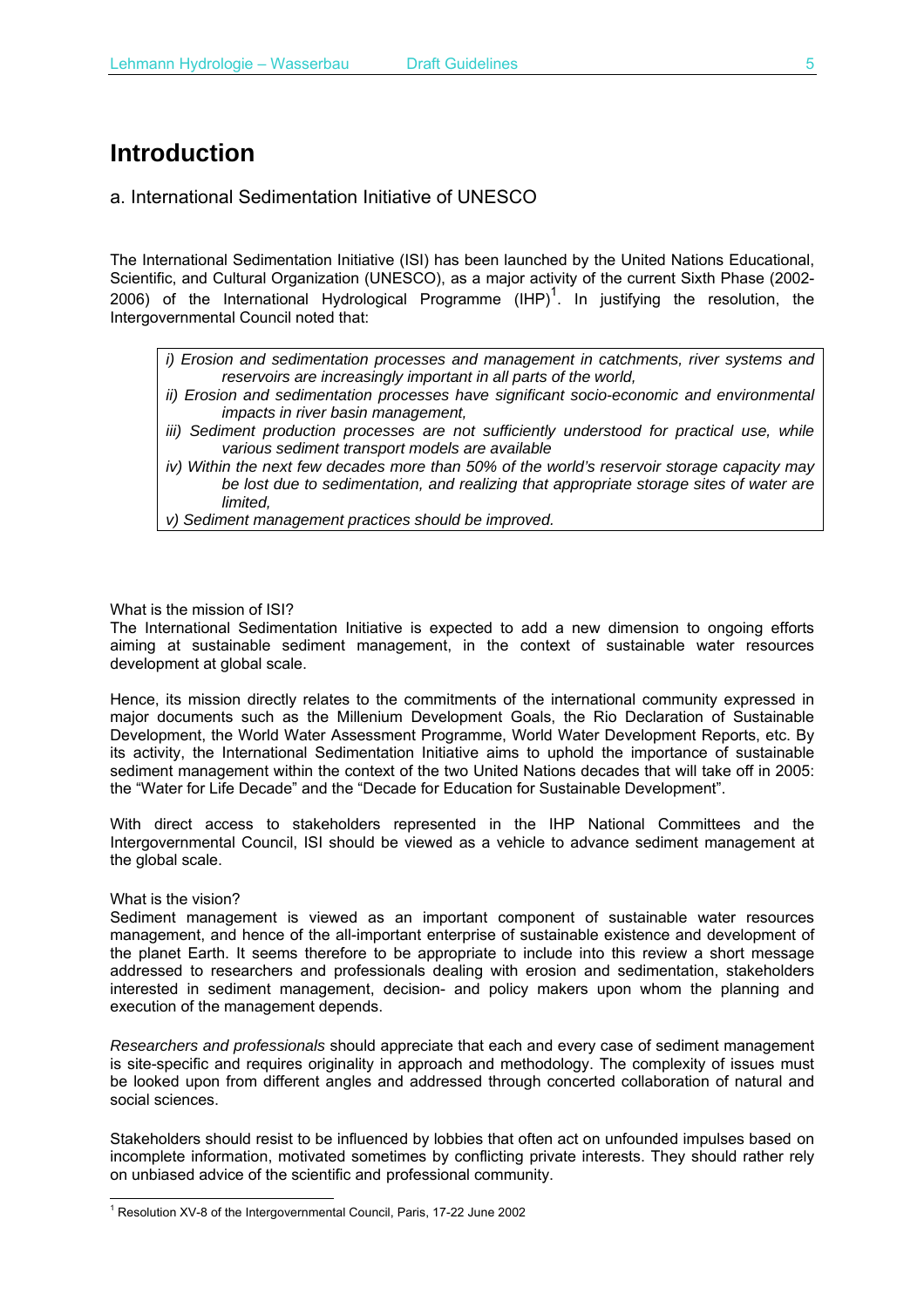*Decision-makers* should mistrust apparently attractive solutions that often result from the oversimplification of complex erosion and sedimentation processes.

*Policy makers* should respond to the views and wishes of actual stakeholders, but must not forget that the majority of water users have no voice and no vote, simply because they were not born yet. In the view of the inherent imprecision of long-term planning, they should care that sediment management rests adaptive to the inevitable yet vaguely predictable natural and social changes in the future.

#### What are the objectives?

The *overall objective* of the International Sedimentation Initiative is to promote and interact with activities that will result in:

- Increased awareness of sedimentation and erosion issues;
- Improved and sustainable management of soil and sediment resources;
- Better advice for policy development and implementation.

The *specific objectives* are in short recapitulated below:

- 1. Global Evaluation of Sediment Transport (GEST-Project). The Project will entail the development of a global repository for data, information and documentation on soil erosion and sediment transport, which can serve as a basis for global assessment of erosion and sedimentation problems and their social and economic implications. The data and information base will be developed in existing competent international institutions, such as the IRTCES in Beijing, China, GEMS-Water in Canada, ISIDE Observatory, in Italy, etc.
- 2. Initiation of case studies for river basins as demonstration projects: Case studies are seen as efficient means of raising awareness in different regions about erosion and sedimentation problems. They will offer examples of monitoring and data processing techniques, procedures and methodologies for analysis of environmental, economic and social impacts, and evaluation of management practices. It is decided to start with pilot river basins, such as the Nile, Zambezi, Rio Parana, Yellow River, Danube River, Rhine River. Other case studies will be included depending upon the circumstances.
- 3. Review of erosion and sedimentation related research; Information of ongoing research is an important contribution to the operation of the databases and information systems, bearing in mind the inadequacy of knowledge about various aspects of erosion and sediment phenomena for addressing key sedimentation problems. A substantial role could be assigned to associations such as ICCORES for reservoir sedimentation, as well as to the newly created World Association for Sedimentation and Erosion Research (WASER).
- 4. Education and capacity building for sustainable sediment management Within the medium term, the accent should be placed on identifying the modes of education at all levels, taking also into account regional priorities and interests in different socio-economic and eco-hydrological settings. The formulation of this task should consider the findings of the GEST Project, and the updated survey of sedimentation related research. In line with its educational commitment, ISI will encourage the involvement of young scientists in its activity.

What is the general strategy of the initiative?

In order to achieve such objectives, the International Hydrological Programme set up a Steering Group, which had several meetings and proposed an action plan that was approved by the Intergovernmental Council of IHP, at its 16<sup>th</sup> session, on 24 September 2004.

The International Sedimentation Initiative should achieve its goals through stimulating other actors in the field. ISI is open to collaboration with all interested institutions, international, regional, or national associations, in the interest of promoting sound and sustainable sediment management policies. ISI is eager to establish close working contacts with international, regional, and national projects, programmes and networks, such as SedNet, all over the world. In the above sense, the ISI is about to develop its strategy, focusing on those aspects of erosion and sedimentation problems where the UNESCO-executed action would be the most effective, filling in gaps that other organizations could execute less efficiently. Apparently, this would concern in the first place the organization and promotion of international information exchange on sediment related matters, ensuring a most direct access to the policy makers in the member states, as well as motivating and activating the scientific and professional communities in the interested regions and countries.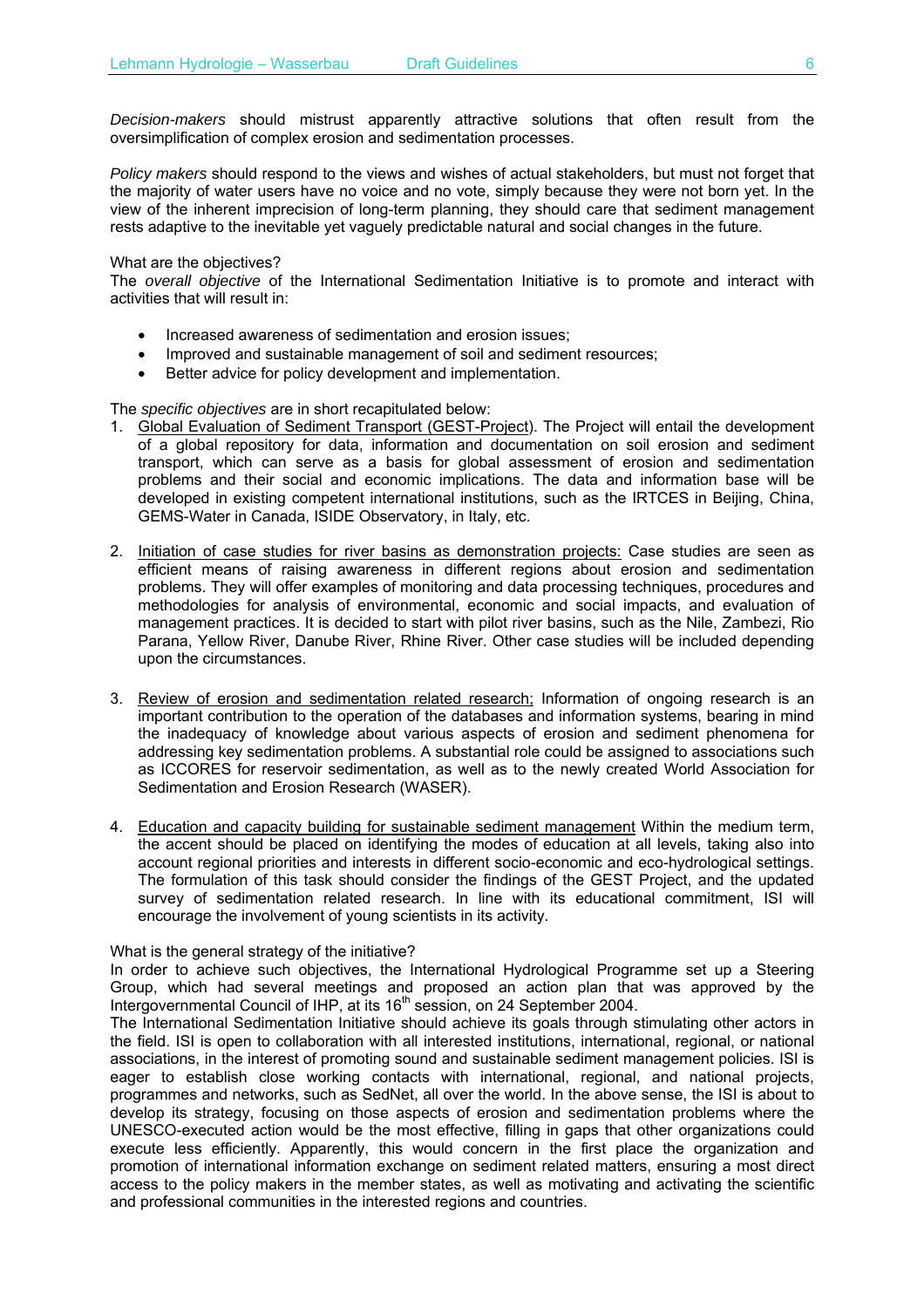## b. The "GEST" Project

Erosion, transport and sedimentation processes gain increasingly in importance in socio - economical and -ecological respect. Problems on the field of sediment transport occupy different institutions as well as the private enterprise worldwide. In particular, of big interest is the question of the origin of sediment as well as sediment transport processes of big river systems down to deposition processes and delta formation into the sea, including sediment quality aspects as well as social, economical and ecological impacts.

The individual processes are extremely complex. Therefore, each process is usually examined in an isolated manner. Depending on problem formulation, investigation projects and practical studies are carried out in well defined and specific areas or catchments. No actual coordination of activities as well as sufficient information about the relevant results exists on global level. Knowledge of sediment transport is general and theoretic (as result of e. g. laboratory investigations) or very specific (catchment, time – scale or event - related). Hence, results from practical studies are mainly unpublished and therefore not generally available.

To gain more information and to improve general awareness about sediment transport on global scale, the project GEST (Global Evaluation of Sediment Transport) as a program of the ISI has been introduced under the leadership of the UNESCO.

Objectives of the GEST project are:

- Introduce a list of previous global findings on erosion and transport processes. Inclusion of the available data and of investigations.
- Development of methodic and organizational general conditions for the assessment of erosion and transport processes on global level. Analysis of case studies in selected river basins as well as a global risk analysis in connection with sediment processes.
- Definition of the results to be expected within the framework of the IHP -ISI as well as the denomination of the most important key players.

## c. Study for the Development of Guidelines of Case Studies in River Basins

The main objective of the study is the elaboration of guidelines for case studies in selected river basins. The respective work contains the following tasks:

- Compilation of essential sediment transport processes which occur from small mountainous catchments all the way down to the sea delta.
- Structuring of a case study for large river basins which aims at statements over erosion, transport – and sedimentation processes.

The tasks are executed by an international work group. Representatives from Holland, Germany, Argentina and Switzerland elaborated the draft guidelines for the preparation of case studies (Rhine basin and Rio Bermejo as examples).

Note:

It is an important goal of the development of guidelines to support the comparability of the individual case studies.

The study was financed by the Swiss Hydrological Survey of the Federal Office for Water and Geology As an example, the Rhine River and Bermejo River have been selected (see fig. 1).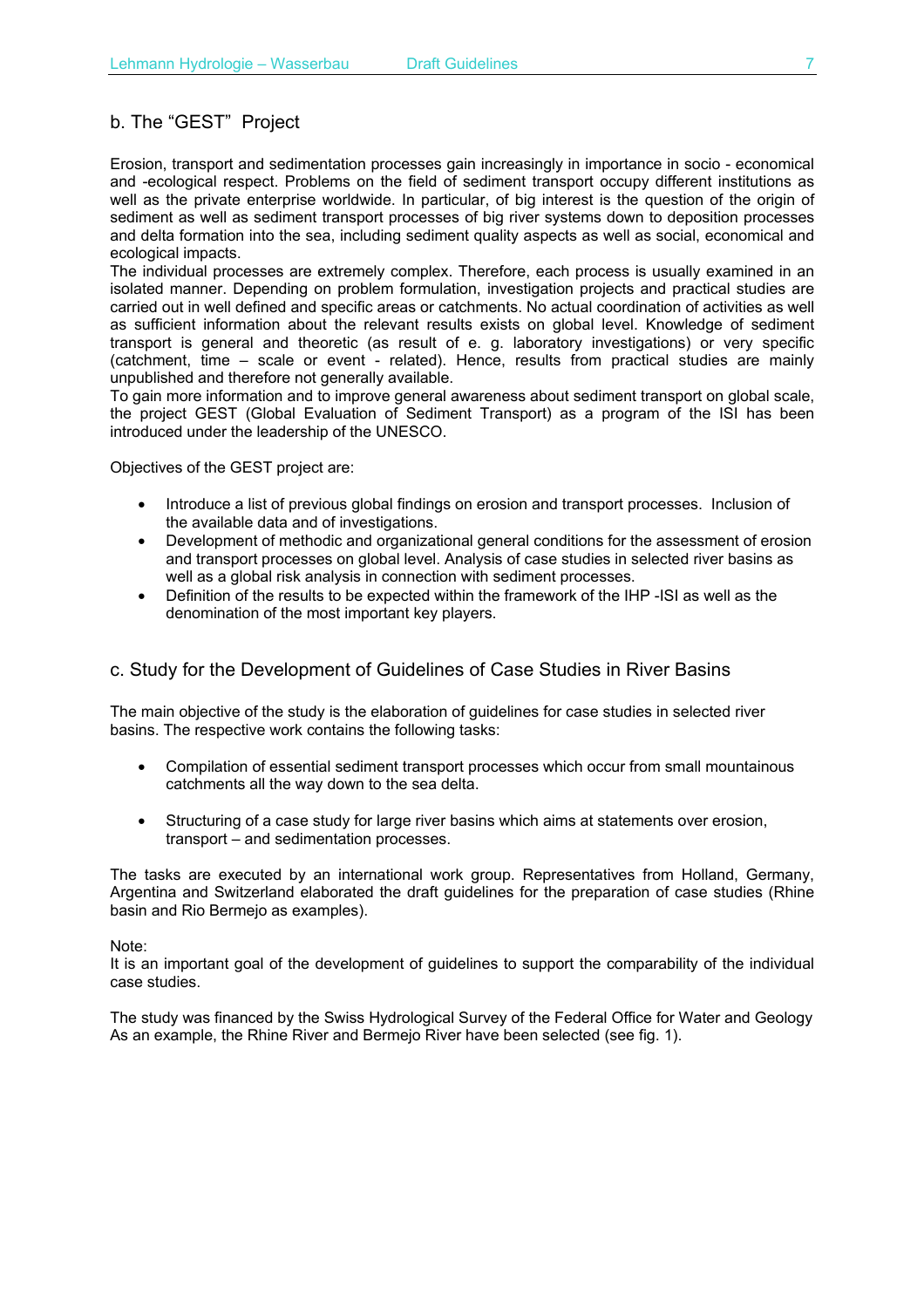

Fig. 1 Organization of the study

The contents of the guidelines includes the following:

All sediment related aspects, as comprehensive as possible, are illuminated: upper, alpine catchment areas, virtually identical with most of the Swiss part of the Rhine basin, catchment areas in the lower mountain range (as mainly found in Germany) as well as the flatlands (Holland). Different elements should be considered, as example:

- Description of catchments, including most relevant sediment related aspects: land use, soils, tectonic and geological aspects, topography, river channels, climatic issues…
- Mention of the most important stakeholders (see fig. 2)
- Identification of sediment sources (point sources, diffuse sources) and their importance to sediment budget
- Where applicable for problems with contaminants: Identification of main sources of contaminants and their effects on waters and environment
- Elaboration of a list with description of most important sediment-related processes (e. g. landslides, debris flows, delta formation, suspended sediment transport…)
- Identification of main pathways to deliver sediments to running waters.
- Presentation of the available documents / studies and findings in the catchment areas.
- Gathering information about available data. However, only data and investigations existing in this stage should be considered, so for example from the following elements:
- Sediment production and –mobilization
- Erosion and transport process in running waters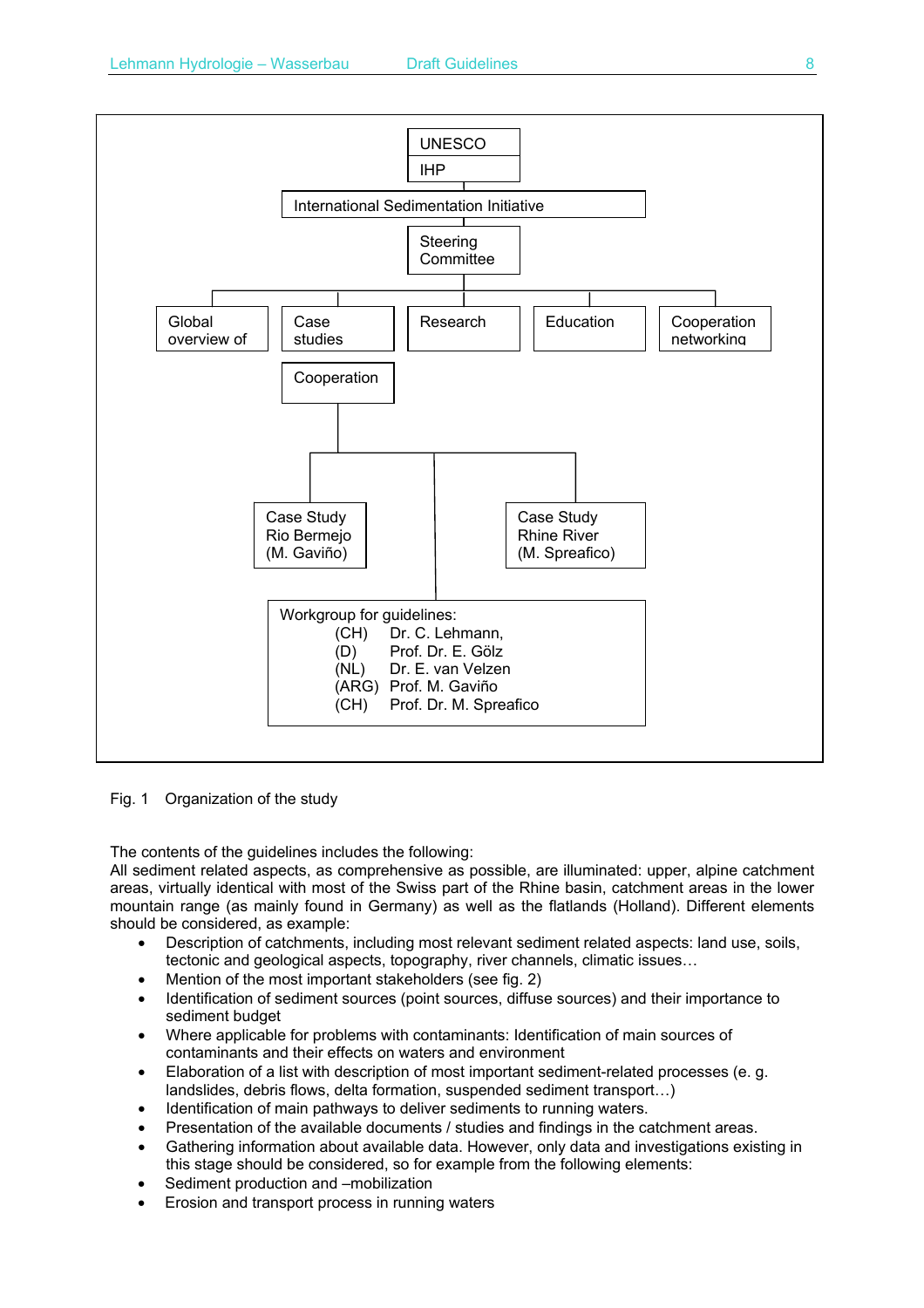- Sediment budgets (per event, long-term)
- Sedimentation processes (reservoirs, natural lakes...) and delta formation
- Suspended sediment transport
- Studies about further aspects of sediment management.



Fig. 2 General users and uses of sediment

Due to existing methodic problems, the global estimates mentioned above are at this time not yet possible in the originally planned sense. Besides the methodic problems, state of the art knowledge does not meet yet the requirements for such global assessments.

Therefore, it appeared reasonable for the time to work out the problems and knowledge by means of case studies. Rhine, Danube, Zambesi river, Nile, Parana und Yangtse rivers were selected as pilot catchments. The main reason for this selection was the fact that notable investigations have already been carried out in parts of these river systems or should be carried out in foreseeable future. The river basins mentioned will therefore serve as a model for further activities. Intentions to compile detailed information about sediment transport consist for example in the Danube river basin (SEDAN project). In the Rhine basin, sediment transport observation has a long time tradition, although the majority of sediment related problems are not yet sufficiently investigated and understood. An overall sediment transport assessment is not available for large river systems. But some comprehensive information exists on some midsize rivers or defined sections of larger rivers.

Close cooperation is planned and already implemented in first steps between the KHR/CHR $^2$  and the COBINABE<sup>3</sup>. Under the umbrella of the UNESCO, IHP and ISI, professional cooperation should

 2 Internationale Kommission für die Hydrologie des Rheingebietes (KHR). The International Commission for the Hydrology of the Rhine basin (CHR) is an organization in which the scientific institutes of the Rhine riparian states formulate joint hydrological measures for sustainable development of the Rhine basin.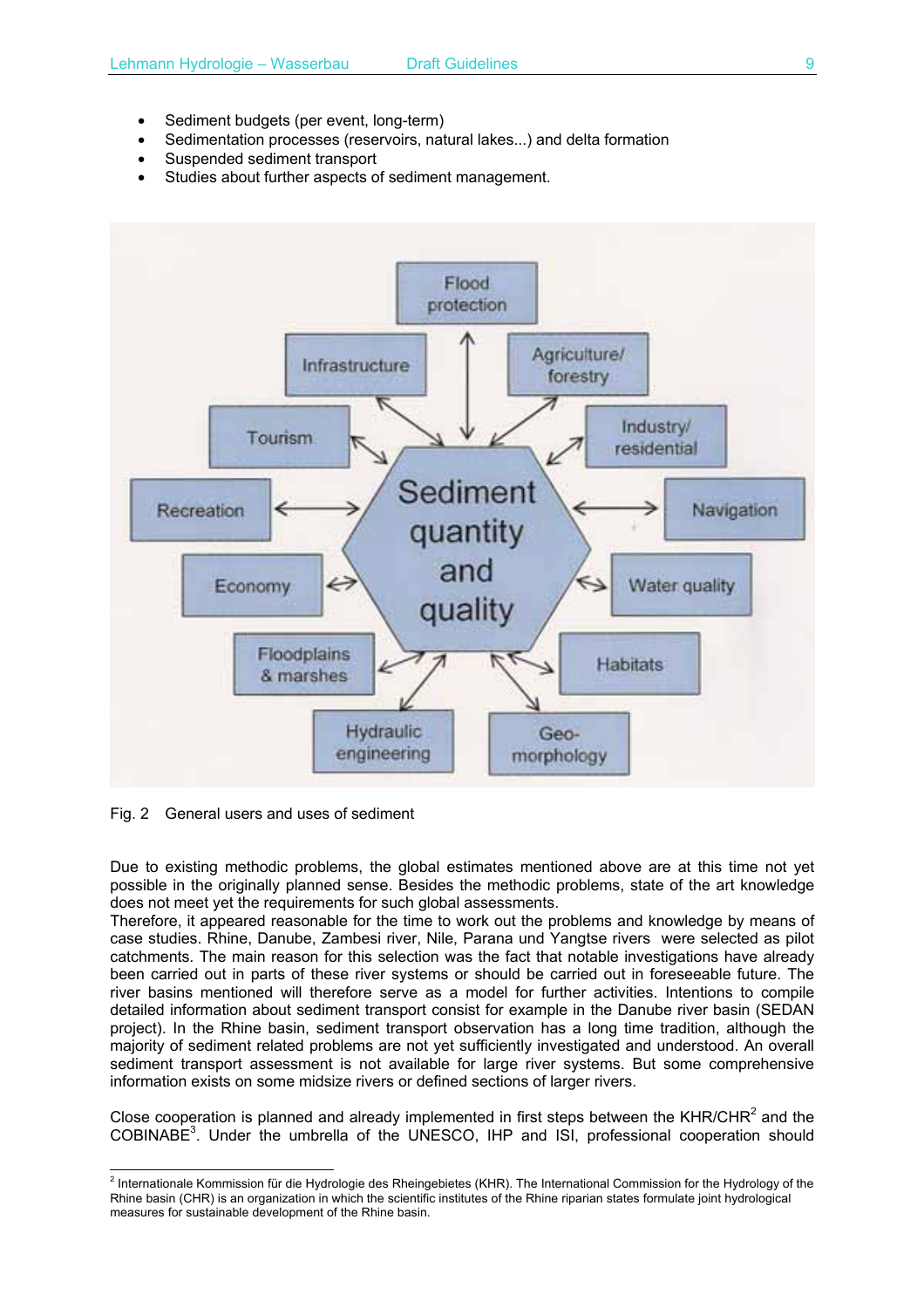among other things be supported and institutionalized. Further on, the elaboration of comparable case studies, which complement each other professionally and methodically, is planned.

The case studies should occupy a key position within the framework of the ISI. Moreover, case studies should serve as demonstration projects and model for the developing of a higher awareness building of stakeholders concerning sediment-relevant problems. Furthermore, the case studies should support communication as well as cooperation between the groups which work in the river basins. Finally, the case studies will also be used as guidelines for dealing with sediment – oriented problems.

<sup>-&</sup>lt;br>3 Commision Binacional para el Desarollo de la Alta Cuenca del Rio Bermejo y el Rio Grande de Tarija (in Argentina and Bolivia)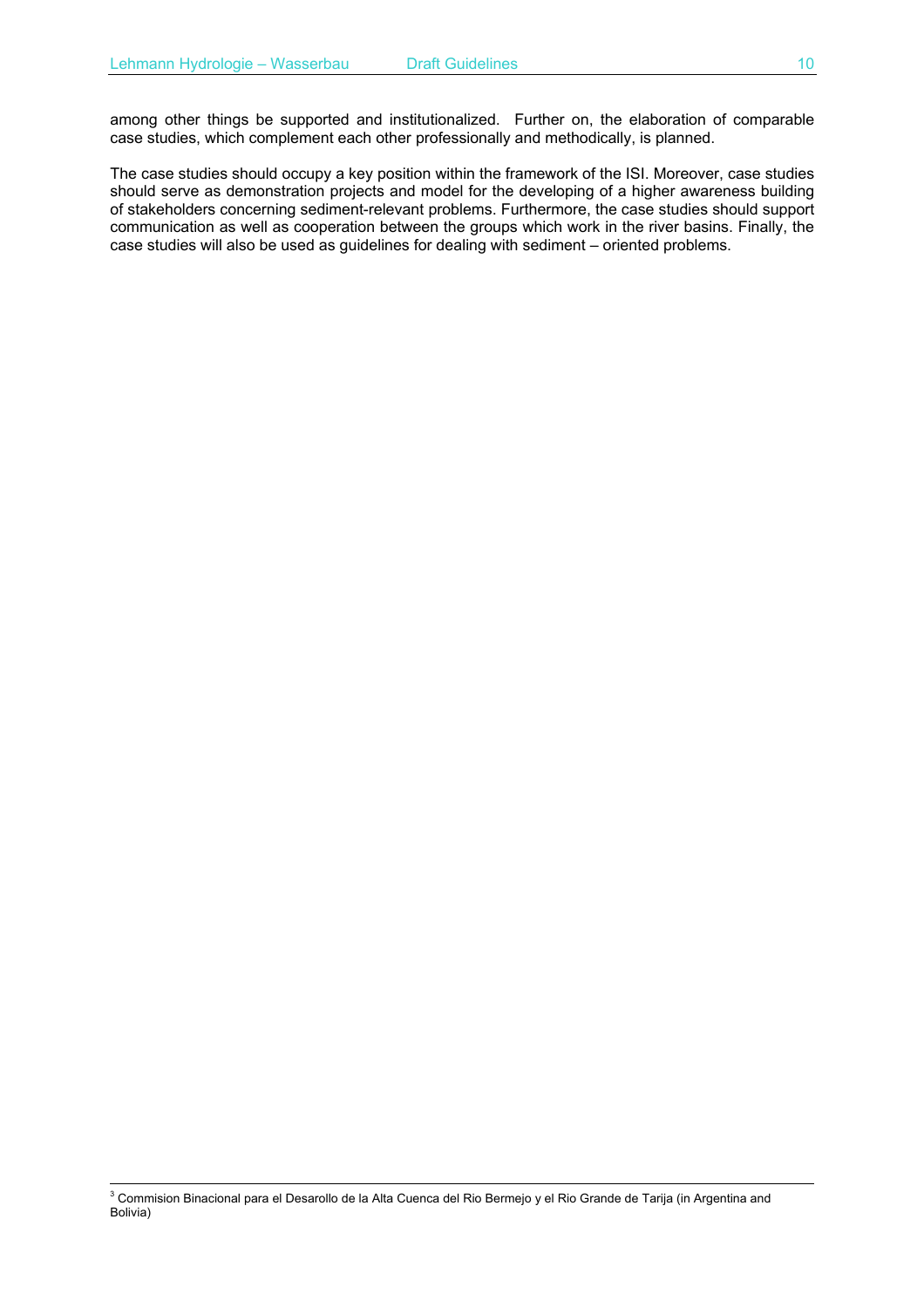# **1. Description of the River Basin**

## **1. 1. Overview**



Figure 3 The Rhine basin

With a catchment area of 180'000 km<sup>2</sup>, the River Rhine ranks high among the European rivers that are most important and transport most water. As a shipping route it is one of the busiest in the world. The course of the River Rhine, with a length of 1320 km, can be divided into 6 major parts:

The stretch from the confluence of the main source brooks, Vorderrhein and Hinterrhein, to the point where the river discharges into Lake Constance is called Alpine Rhine.

Between Lake Constance and Basel it is called High Rhine, downstream to Bingen its name is Upper Rhine and the next stretch to Cologne is named Mid-Rhine. From Cologne to Lobith it is called Lower Rhine and a few kilometers downstream the Rhine delta begins.

The main tributaries of the Rhine are:

Aare, Ill, Neckar, Main, Lahn, Moselle, Ruhr and Lippe.

The Rhine catchment area is distributed between 9 countries. More than half of the catchment area belongs to Germany. Switzerland, France and the Netherlands have nearly the same shares in the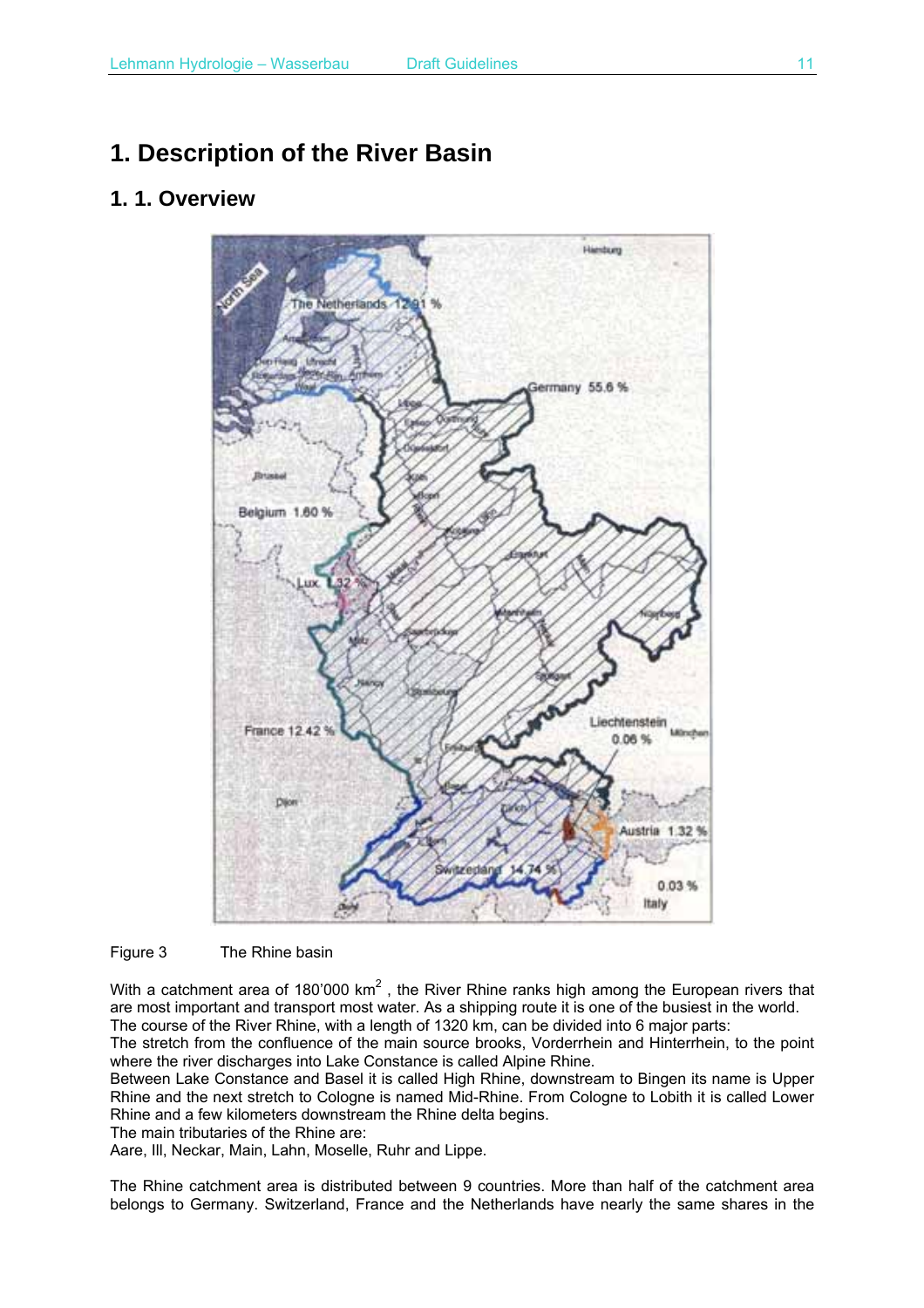catchment (table 1). The width of the catchment area is strongly varying, from about 300 km in the Alpine region, 70 km on the southern end of the Upper Rhine Graben, to more than 500 km from the Lorrainian upland to the Fichtelgebirge mountains (figure 3).

| Country         | Area $(km2)$ | Percentage |
|-----------------|--------------|------------|
|                 |              | $(\%)$     |
| Germany         | 105,478      | 55.6       |
| Switzerland     | 27,963       | 17.74      |
| The Netherlands | 24,500       | 12.91      |
| France          | 23,556       | 12.42      |
| Belgium         | 3,039        | 1.60       |
| Luxemburg       | 2,513        | 1.32       |
| Austria         | 2,501        | 1.32       |
| Liechtenstein   | 106          | 0.06       |
| Italy           | 51           | 0.03       |

#### Table 1 Areas of the Rhine basin shared by different states

## **1. 2. Longitudinal and cross – sectional profiles**

The River Rhine shows a variety of longitudinal and cross – sectional profiles which are strongly marked by the character of the landscape by human influence.

The geological and morphological conditions cause specific conditions for the gradient of the river bed. When the High Rhine leaves Lake Constance the slope is 0.8 ‰, which is reduced at the end of the Upper Rhine at Bingen before the entry into the Rhenish slate mountains to 0.1 ‰. On the reach through the mountains the slope again increases to 0.4 ‰ and then approaches zero continuously towards the inflow into the North (see fig. 4).



Fig. 4 Longitudinal profile of the Rhine and location of floodplains (after CHR 1987)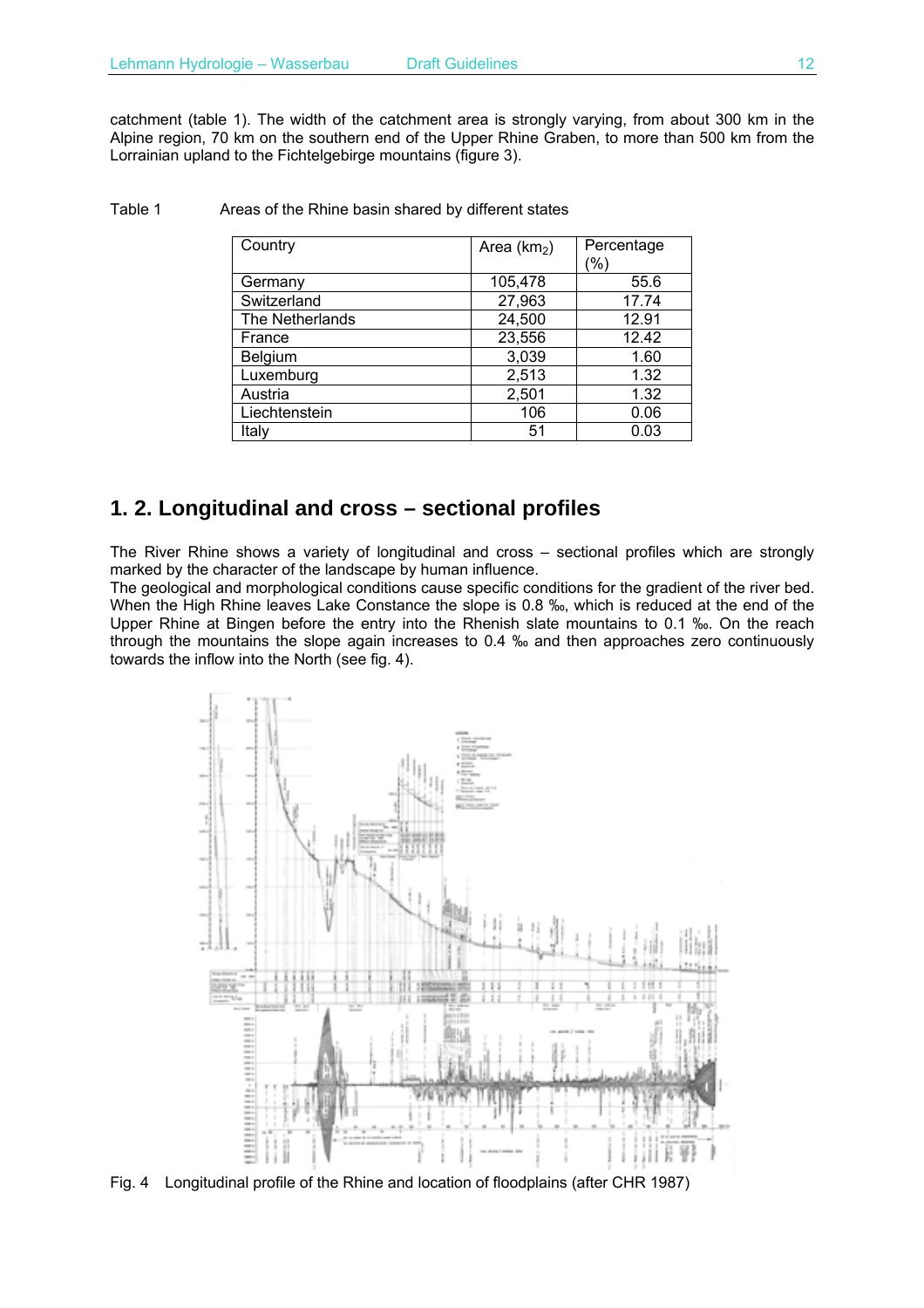# **1. 3. Human impacts**

## 1. 3. 1. Hydraulic Works

Regulation works were necessary, in order to protect the population from the harmful effects of floods and to come to a water management that enables optimum use of the water. Some of the most important measures have been: bed fixation, river-bend cut-offs to increase the discharge capacity, dyke building against flooding, expansion and stabilizing works in shipping channels (groynes, bank and bed fixations, short-cuts, widening and dredging of the channel) and complex construction works such as weirs, large canals, diversions of water courses and impounding reservoirs.

## a. Vorarlberg, Austria

### [Literature]

The state contract of 1892 with Switzerland concerning the regulation of the Rhine of Lake Constance up to the mouth of the Ill gave the impulse for the beginning of the protection measures in Vorarlberg. Article 19 of the 1924 and 1954 refreshed contract prescribes the partners in the Rhine catchment area to carry through defense works in torrents. They carried out structural and forest measures are checked every five years by the international Rhine commission. All pending problems are discussed at these meetings.

The Vorarlberg Rhine torrents include all torrents in the catchment area of the III, flowing river downwards Feldkirch into the Rhine.

Defense works of the Rhine torrents were made up to the second world war within the framework of the so called Rhine series. The first Rhine series lasted from 1896 to 1908, the second from1909 to 1924 and the third from 1925 to 1937, by allowing a special financing in each case. These moneys allowed the fulfillment of the obligations of the state contract, above all during the economically difficult times of the 1920 and 1930's, and secured many workplaces in the valleys.

After the second worldwar, a dynamic development took place in Vorarlberg. In the wake of the economical development, since the end of the fifties population grew from 150'000 to 330'000 inhabitants. That is a unique value for a mountains country with only 15% of flat lands. Among other things, the construction activities of these decades led to a gigantic grit requirement. Grit was to the greatest extent removed from the torrents in an order of magnitude of several million  $m^3$ . As at the same period no large floods occurred, natural sediment discharge was strongly reduced as well. As a result, a large extent bed erosion took place in the III, in Bludenz for example up to 4 m. Enormous dredging activities took place in the Swiss catchment areas, too.

In total, these activities led to large bed erosion in the regulation stretches of the Rhine. As a countermove, the grit withdrawals were mostly stopped. The defense work activities also reacted rapidly and have driven forward the construction of open check dams. Large hole check dams were built, also slit dams and beam dams. Applying such constructions, mid size floods might pass and sediments up to a certain grain size are retented. In the case of a catastrophic event, the orifices are blocked and the check dams will perform as conventional retention dams. After removal of the log jams, the retention basin is cleared again by normal water discharge. Otherwise, one must dredge. In the case of the present grit lack, clearance of retention basins is partly done free of charge by the gravel plants.

Doubling the population in the last 30 to 40 years would lead to a big settlement pressure in the valleys and therefore to uncontrolled advance of construction activities into the danger zones of torrents and avalanches. As a result, new desires for defense works were produced, which financially were no longer bearable. In 1975, as a counter measure in the forest law and within the framework of the forest introduced regional planning, the elaboration of danger zone plans was implemented.

Through danger zone mapping, construction activities could be regulated. From a contemporary point of view, the combination of forest and technical measures in the catchment area has proved to produce good results. The still valid law from 1884 was of its time a long way ahead and has initiated forest environmental control for more than 100 years.

The generous and extensive defense works in the torrents in the Austrian, the Liechtenstein and the Swiss Rhine catchment areas achieved an important contribution to the success of the Rhine regulation. During the last decades, thanks to the protective effects of the defense works, numerous local floods and debris flows passed the structures without causing any damage. The population in the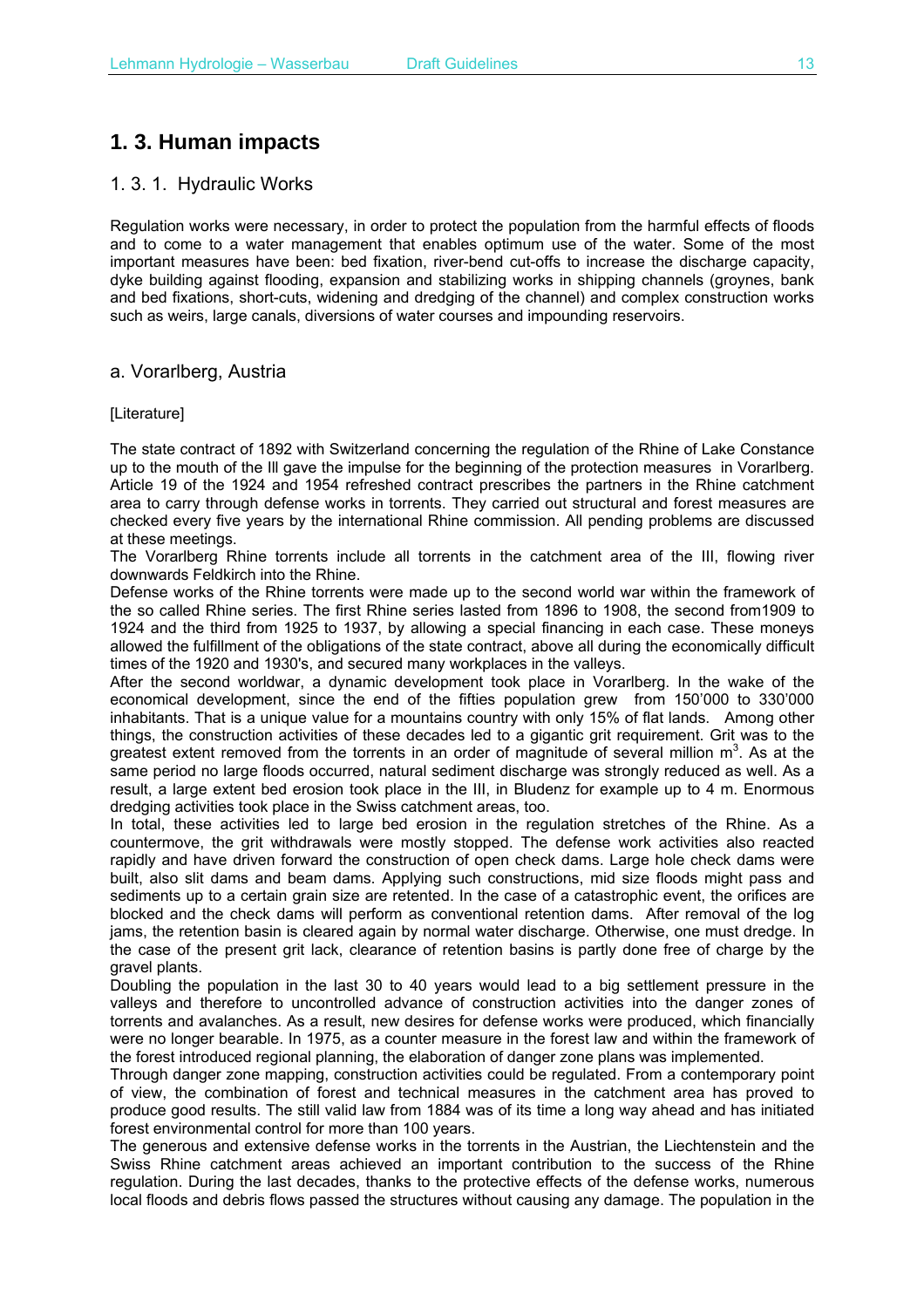endangered valleys sees and recognizes this success. In the general public they are hardly registered, only disasters are media effective.

[schemes, pictures, tables]

### b. Grisons, Switzerland

At the flood disasters of 1834 and 1868, the local municipalities were helpless to watch how local protection works in rivers and torrents were destroyed by the power of water. Immense damages to body and property of the inhabitants had to be lamented. In 1870, the "Wuhrgesetz" (defense work act) was accepted by Grisons population. Therefore the legal basis for a systematical procedure and financial support of protective measures was introduced. In 1877, the federal law of "Wasserbaupolizei" (water surveillance law) came into effect, enabling the financial support of flood defense works by the federal authorities. Thanks of technical and financial support by the Federation and the canton efficient protective measures could be carried out at the most dangerous torrents since end of the 19th century. In spite of numerous protection works implemented with considerable financial expenditures, floods and debris flows may still cause great damages in residential areas and to traffic lines. Natural conditions in Grisons do not allow absolute protection. The increasing requirements for settlement and traffic routes make sure that defense works keep on being confronted with problems.

At all rivers and torrents in the Rhine basin area of the canton, which suffered damages by extreme events, protection measures were carried out. Since the middle of the 19th century, a total of 825 defense work projects have been implemented. Among them, there are 593 torrent projects only. The expenditures invested amounted to 214 million Swiss Francs in total during the last more than 100 years. The Federal contributions mounted up to 105 million Swiss Francs (approx. 49%), the canton payed approx. 64 million Francs (approx. 30%). For the municipalities which are to the greatest extent financially weak mountain municipalities still resulted 45 million of Francs as remaining costs.

The constructions carried out in the last 100 years show continuous change in the defense technique. Instead of gravity dams made of dry and mortar masonry, slab dams of reinforced concrete are in use today. Open check dams allow sediment discharge regulation in the retention basin. Strong construction machines decrease the laborious manual work even in inaccessible canyons.

In former times, defense works were carried out in very urgent cases only. Today, environmental viewpoints are more in the foreground.

[schemes, pictures, tables]

### c. St. Gall, Switzerland

With the law of the 12 August 1869 about the protection against torrents and also the postscript law dated April 3rd, 1877 as well as the corresponding execution arrangement dated November 16th 1877, the corner stone for comprehensive correction- and defense works in the waters of St. Gall was placed.

The federal law about water survey which was passed by the Swiss councils on July 22nd, 1877 was also of great importance.

If nothing else, the state contract between Austria and Switzerland of 30th December 1892 contributed to correction- and defense works in the torrents. Art.19 of this contract obliged the two countries to carry out protection works in the torrents of the Rhine catchment.

Late almost 100 years, at the 23rd March 1969, the "Grosse Rat" of the canton St. Gall passed the new law of hydraulic works. Today is already talked about a further revision of this law.

The main purpose of torrent control consists of the prevention of erosion damages in the upper course of torrents and aims therefore to avoid deposits in the lower course. The goal of all is controlled sediment discharge. Retention basins are an effective measure to protect the valley from uncontrolled accumulation. Almost all torrents in the St. Gall Rhine valley have such a retention basin.

From Bad Ragaz to Thal, there is a great number of torrents. Only two of them, the Tamina in Bad Ragaz and the Trübbach in the municipality Wartau, flow directly into the Rhine. All other torrents drain into the Werdenberger-channel, into the Saar channel, or into the Rhine channel.

[schemes, pictures, tables]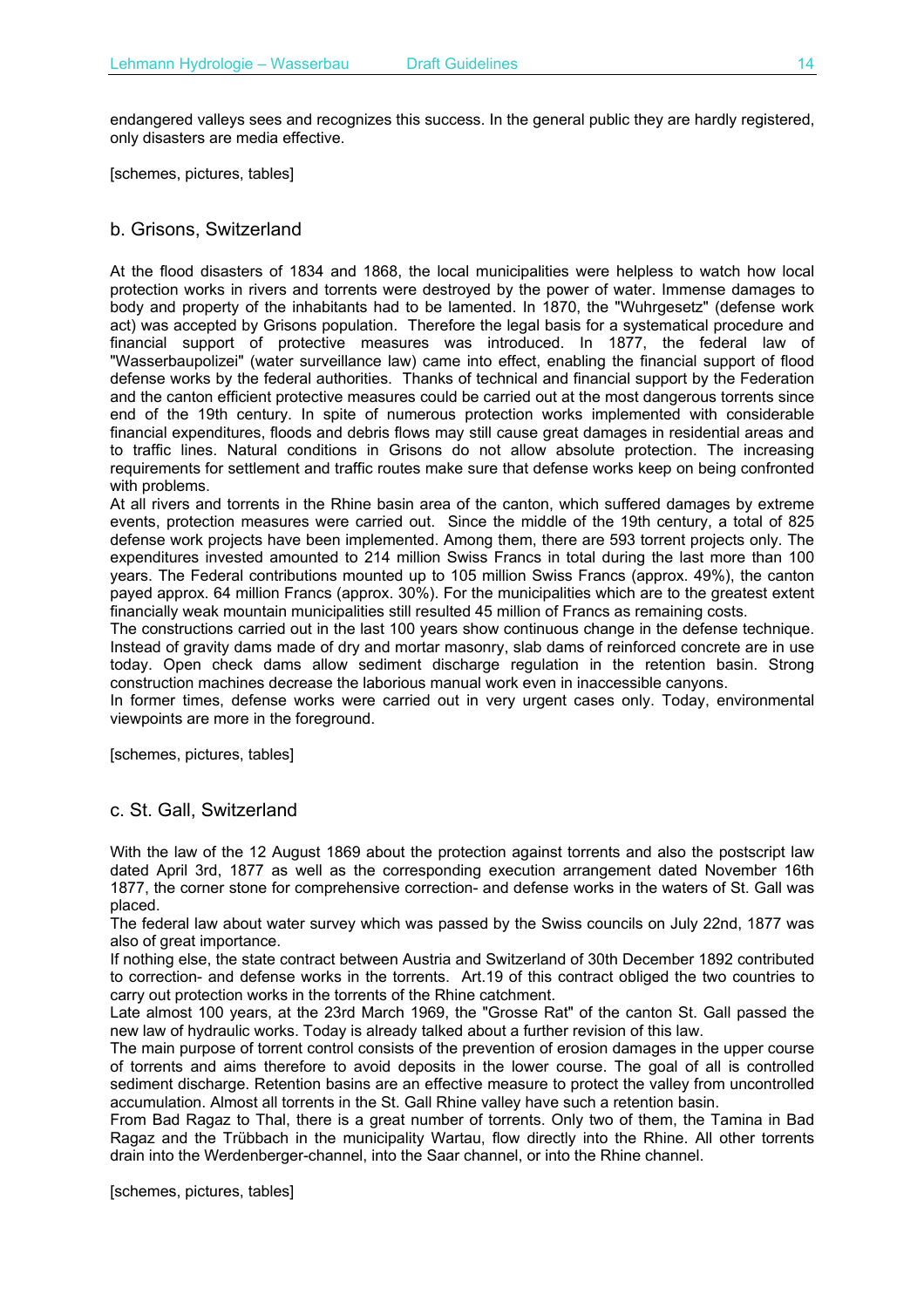## d. Principality of Liechtenstein

From time before 1835, no documents about defense works are available. It is however probable that already before this time small longitudinal constructions of stones for the diversion of debris flows had been made. The record of 1835 consists in the first place of descriptions about origin and effect of debris flows, but without being concerned of direct measures. It is pointed out that good success had achieved in the neighboring Tirol through different methods of measures. The Liechtensteinians however were discouraged against natural powers.

In an other record of 1860 can be proved that defense works already began in 1855. In 1855, people stood under formative impression of devastating debris flows. Obviously the first attempts to protect torrent beds from erosion were hesitant and executed with too weak wooden transversal structures. Failures occurring again and again led to scattered discouragement.

With the increasing application of heavy building materials, such as large bolders, success in defense works increased. The tasks were correctly recognized. It was a question of stabilization of torrent beds and fixing of landslides and of banks in canyons in order to reduce weathered material as much as possible. As however one still was far from stair like check dam constructions because of lacking financial means, damages by flowing about the check dams and scouring below check dams often occurred. As a result, the structures were destroyed or became inoperable.

The importance of the forest as optimal protection against erosion was soon also recognized and underlined with a clear cutting prohibition and the creation of avalanche forests.

1871 a first legal prescription for debris flow defense works was elaborated, which assigned the defense duty to the municipalities. For special cases, financial contributions werde made by the country. In the law of 1899, a Landesrüfenkommission (national debris flow commission) was originated as an advisory board of the government, in which the respective head of the government has the chairmanship up to now.

Through this, the great importance of the debris flow problem at that time is clearly attributed. In addition, a 50% support to all defense works was ensured. In the following years, countless frictions between the municipalities about kind and manner of constructions and cost distributions were hindrances for important hydraulic projects. For this reason, in 1937 an own technical authority of the country for debris flows was created and the country contribution was raised up to 70%. This would pave the way for an impressive reduction of debris flow damage.

The most important debris flow torrents drain their water to the Rhineside. The catchments are very steep and near the "Three sister" mountain range virtually without vegetation. To that, the catchments mainly consist of weathering prone material.

Between 1894 and 1990 almost 56 million Swiss francs were spent for torrent control in Liechtenstein. The State of Liechtenstein has supported the works since 1938 with a 70% contribution.

[schemes, pictures, tables]

## e. Correction of Rhine river stretches downstream of Basle

In earlier times, the Upper Rhine did not have a bed as we know it today. The Rhine Plain was swampy, and malaria plagued the population. The river meandered over the whole width of the valley and changed its channels and created or swallowed islands after each flood event. About 1815, the training of the river began (see figure 5). The regulation of the Rhine was planned with view to the following aims:

- reducing the danger off floods;
- improving agricultural land use by lowering the groundwater table;
- reclaiming additional areas for settlements and agriculture;
- reducing the health hazards (malaria etc.);
- clarifying the position ofthe border between Germany and France along River Rhine; and
- improving navigation.

Fig. 5 serves as an example for Rhine river correction works.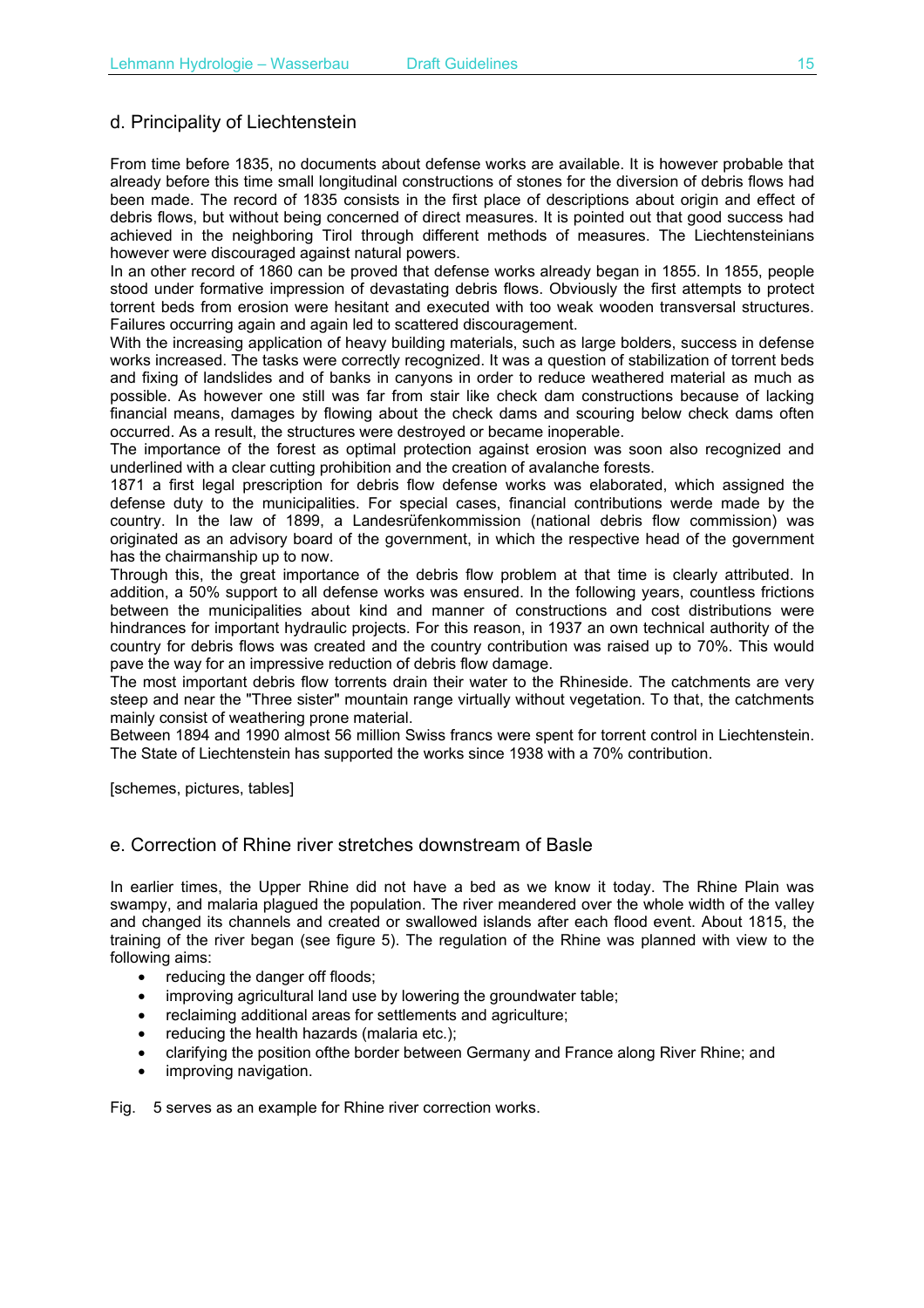

Fig. 5 Upper Rhine River at three stages: 1828 before regulation, 1872 after regulation and 1963 after regulation and canalization

The river training concept was based on the laws governing river discharge, which say that the hydrostatic behavior of a river is a function of discharge, of the cross section, of the longitudinal gradient, and of the depth of the water. Accordingly, the Rhine was forced into a self-deepening bed by building structures across and along the river. River bends and meanders were cut off. On the whole, the river bed gradient increased, and the river eroded its new bed. In the course of time the river bed cut down seven metes due to the increase in gradient and shortening of its course. The groundwater table dropped in the same order of magnitude.

In a treaty concluded between France and Germany, France was given the right to harness hydropower on the Upper Rhine. France then built a lateral canal which was lined with concrete slabs, so that interactions with groundwater were interrupted. The consequence was a further drop of the groundwater table. At some places, the habitats in the meadows dried up. Further river training projects were developed to mitigate and reverse the damages to landscape and river on the Upper Rhine. The adopted concept was the so called loop solution, which provided for returning the water through cut-offs into the bed of the River Rhine downstream of each impoundment weir with power station, thus restoring the interactions between river and groundwater (fig 6). However, downstream of the last impoundment, erosion set in again, so that the danger of further lowering of river bed and water table continued. A treaty adopted in 1969 provided for the construction of new impoundments. However, the ecological awareness among the public had increased so much that the implementation of this technical solution encountered severe resistance, although its main purpose was to avert further damages. After long-lasting investigations it was agreed to use artificial bed-load supply instead of building new weirs. This means that gravel of appropriate grain size is dumped into the river in order to prevent further erosion or to reverse the existing one.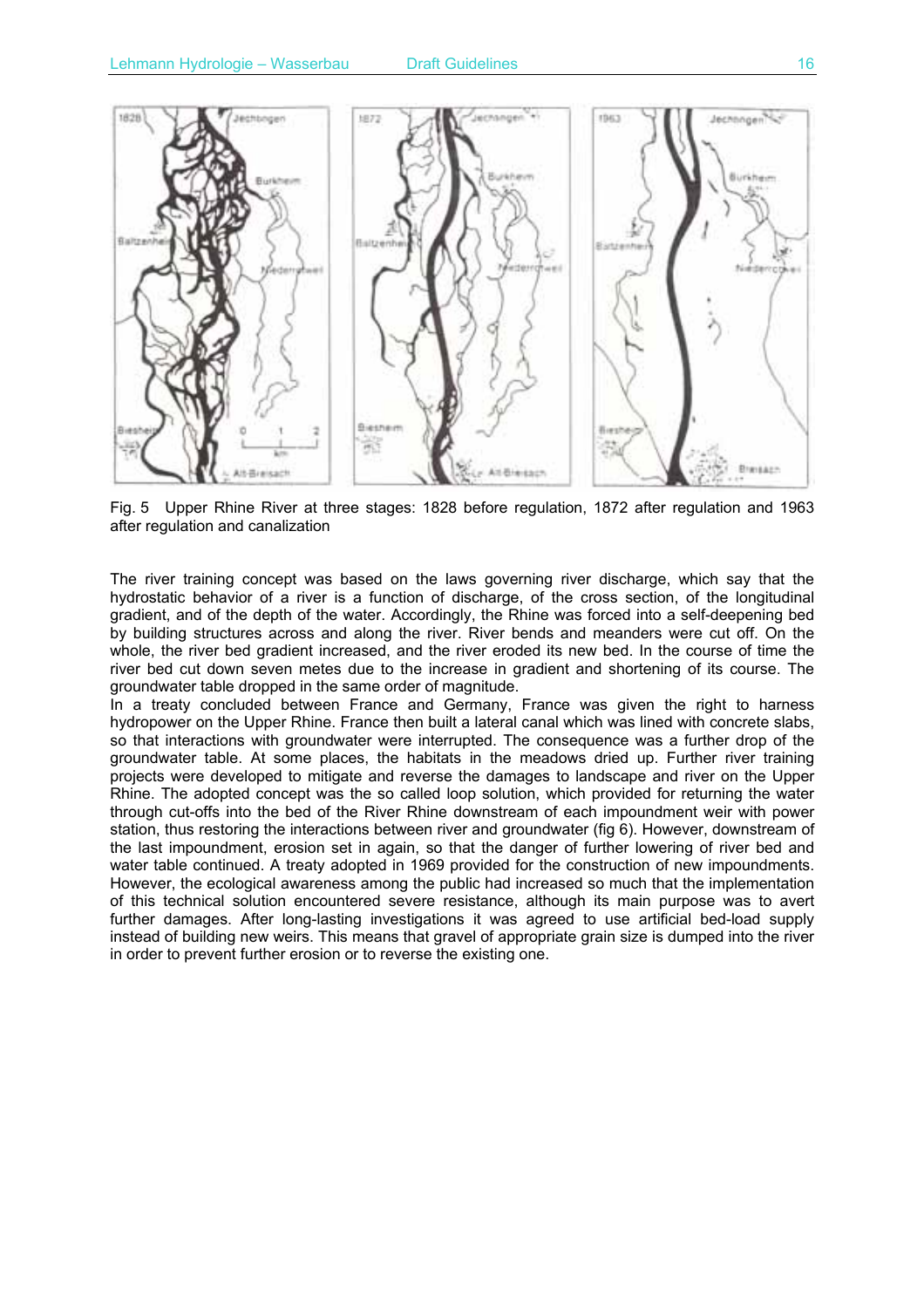



Fig. 6 River development scheme for Upper Rhine

In the regions of the Middle Rhine and the Lower Rhine the river bed had also repeatedly changed its position in earlier times. The river was braided with many islands and oxbow lakes, and it spread at mean flow over a width of 450 m. In the 18th century the first training works for flood protection were begun. The division of the river into several channels was removed and narrow bends were cut off. From 1880 to 1900, the mean-flow bed was planfully trained, and the navigation channel was

deepened between Bingen and Emmerich. This created the basis for the outstanding importance of the River Rhine as receiving watercourse and navigation channel in Europe.

Since 1900, the river training has been continuously improved. This included the construction of groynes, training walls, dredging in the fairway, and backfilling of scours.

The maintenance of the navigation channel in the Lower Rhine, as it resulted from the training works, is becoming increasingly difficult because of the continuing erosion of the riverbed and the lowering of the water level. Since the turn of the century, the equivalent water level at the gauge Ruhrort has declined by some 1.5 m. In the 1950s and 1960s the deepening rate reached 4 cm per year. When the river bottom is uneven, this process causes ever more shoals and narrows on many reaches. Simultaneously the depth of water in harbors and secondary waterways without flow-through decreases. Groundwater in riparian areas drops, so that water supplies are impaired and drying up of oxbow lakes and desertification of meadows is threatening. Some minor regulation projects in the 1970 could improve navigation locally, but the aim to establish and maintain a lasting river bed with possibly balanced bed load regime was not reached. The causes of bed erosion can be found mainly in the process of figure 7.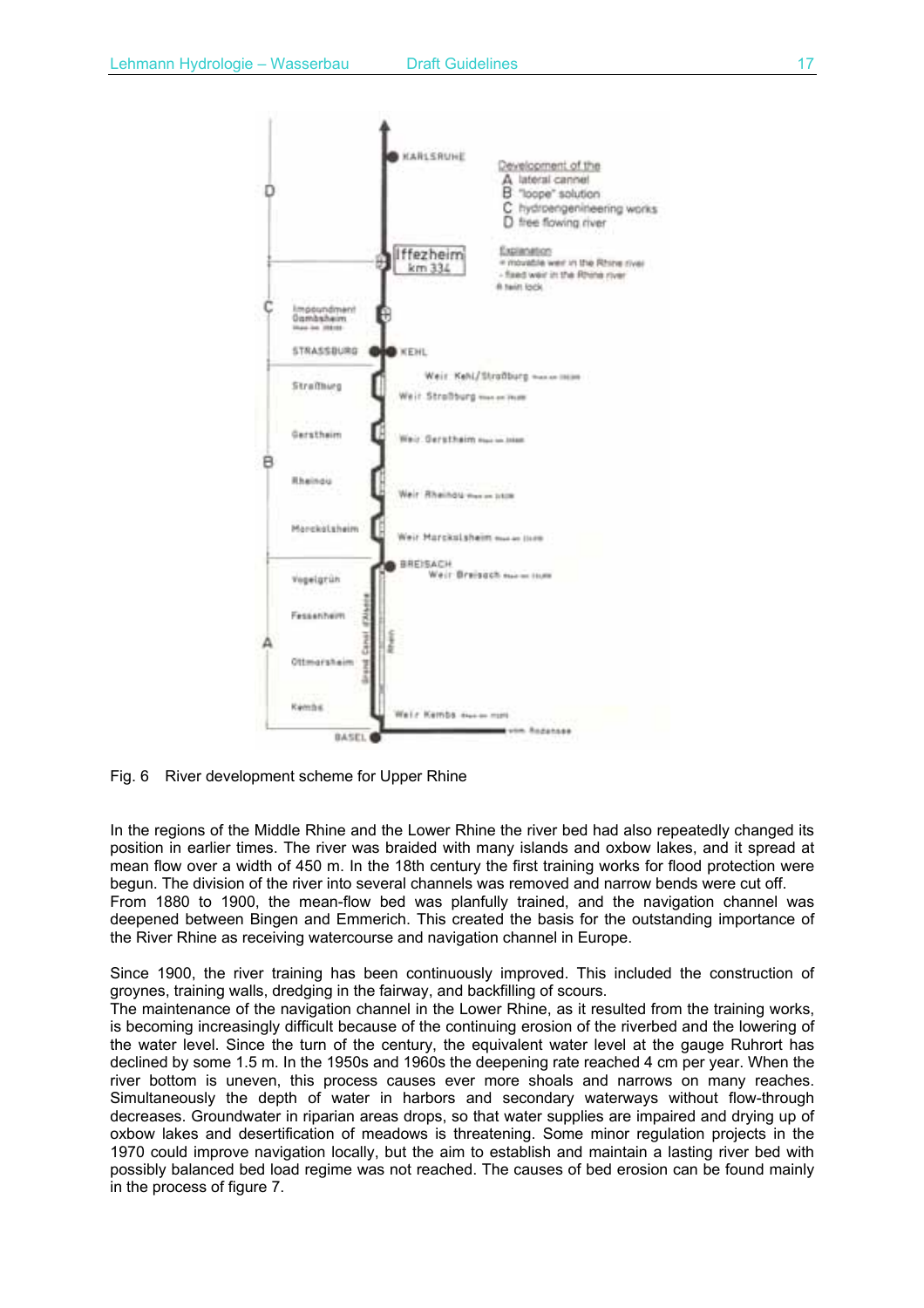

Fig. 7 Mean annual change of the average bottom level by bed load balance between 1981 and 1990

Figure 8 shows the Netherlands at the beginning of the 20th century. In the central embayment, called Zuyderzee, storm surges caused many inundations. The flood disaster of 1916 was the last impulse to carry out the long-cherished plan to close and partly reclaim the Zuyderzee. There were four main reasons to realize this plan: Flood protection, fight against salination, water supply in dry periods and reclamation to increase food production.

The closure dam with sluices was completed in 1932 creating the Lake IJssel. The IJssel, the north flowing branch of the Rhine, supplies the lake. The lake was transformed into a fresh water reservoir by the IJssel input. It supplies the northern parts of the Netherlands with fresh water during dry periods and discharges the surplus through sluices into the sea in wet periods.

By constructing four polders, parts of Lake IJssel were reclaimed and tumed into rich farmland. In the last reclaimed polder (Southern Flevoland) new towns are built for the expanding population on the old land, particularly Amsterdam. The water level in the remaining lake may vary with 20 cm creating a fresh water reservoir of 500 million  $m^3$ . Besides the supply of northern and north-western part of the Netherlands the lake also receives excess water from these areas in wet periods.

The south-western estuarine area of the country has islands, surrounded by deep tempestuous estuaries, into which the Scheldt, the Meuse and 90% of the Rhine discharge. The storm surge of February 1953 breached the dikes at 900 places, large areas became inundated, many people and livestock drowned. It gave the final impulse to the delta project with the aim of damming the estuaries in the south-west. Originally the Rotterdam Waterway and the Western Scheldt were excluded from the scheme because of their importance as entrances to the harbors of Rotterdam and Antwerp. Safety along these water courses is achieved by substantial reinforcement of the dikes.

The delta plan has been modified at two major points. According to the original plan the Eastern Scheldt was to be closed by one of the largest dams ever built in the Netherlands. In 1975 environmental considerations led to the decision to build a storm surge barrier dam, that leaves the tidal movement largely unmodified, but can be closed during storm surges. Due to the rapid development of the harbor of Rotterdam it proved to be necessary in 1987 to build a storm surge barrier in the Rotterdam Waterway. In contrast to the measures in the fifties, the deepest harbors of Rotterdam got a separate obstacle free entrance to the sea in 1975.

The main features of the delta project are as follows. There are five primary elements: the Rotterdam Waterway barrier (1998), the Hartel barrier (1997), the Haringvliet dam (1970), the Brouwersdam (1972) and the Eastern Scheldt barrier (1986). The last project was the most expensive enterprise. It costs almost 8000 million guilders (some 4500 million US dollars).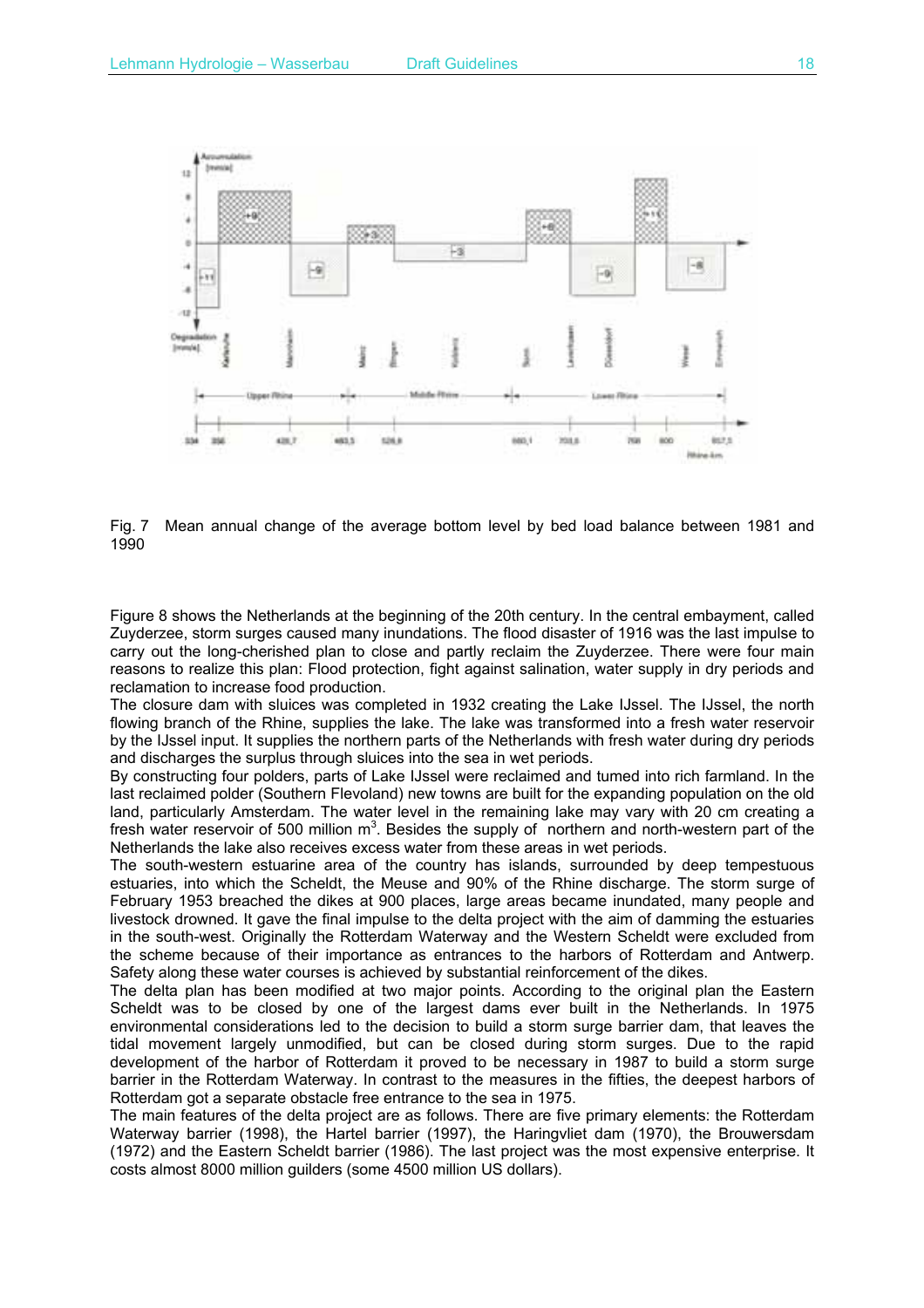

Fig. 8 Protection against storm surges and salinization in the  $20<sup>th</sup>$  century in the Netherlands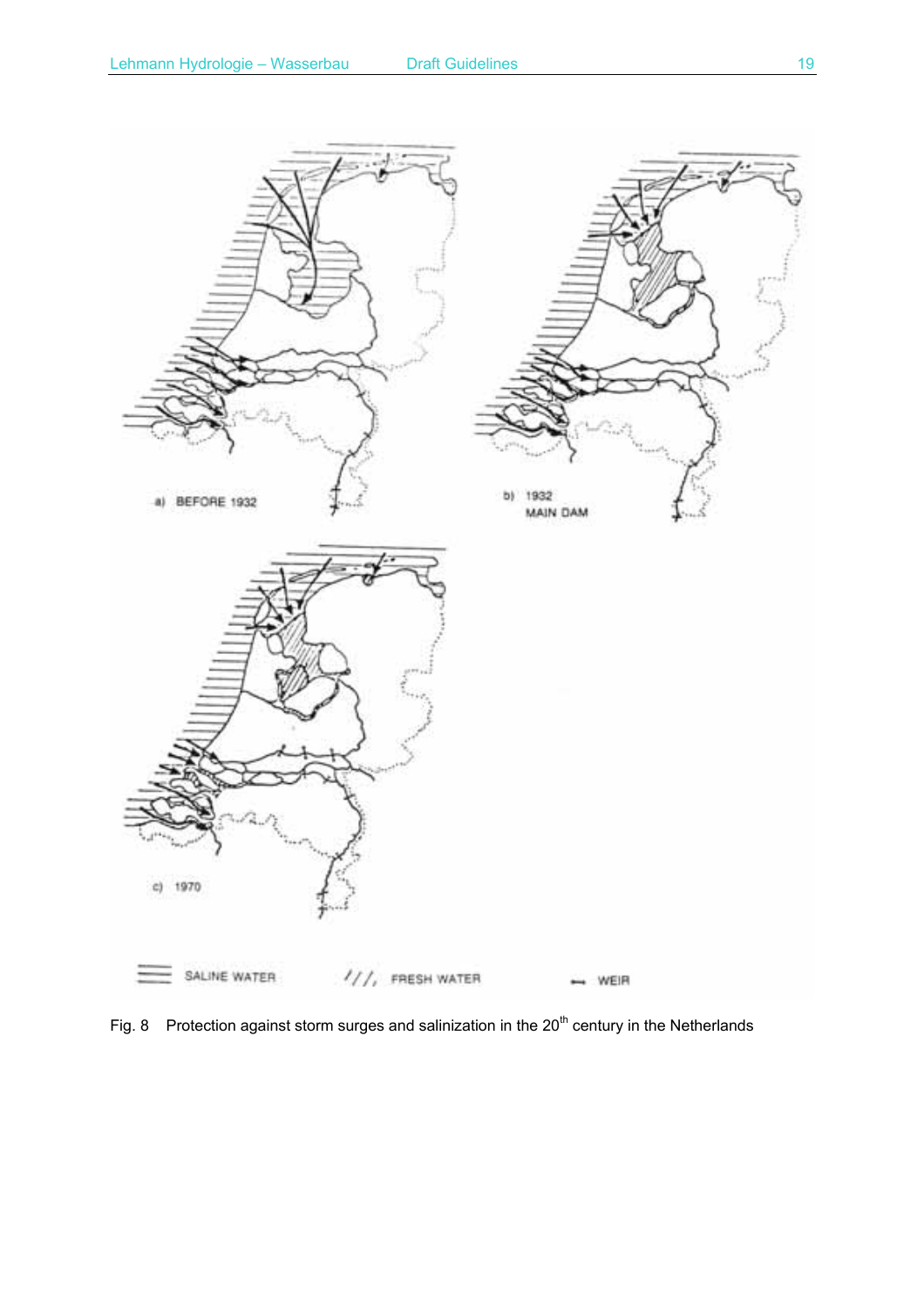

Fig. 9 The weir at Driel in the Lower Rhine. The weir directs water to the north or let it pass to the west of the country.



The 32 km long main dam separates the Wadden Sea from the fresh water of Lake Fig. 10<br>IJssel.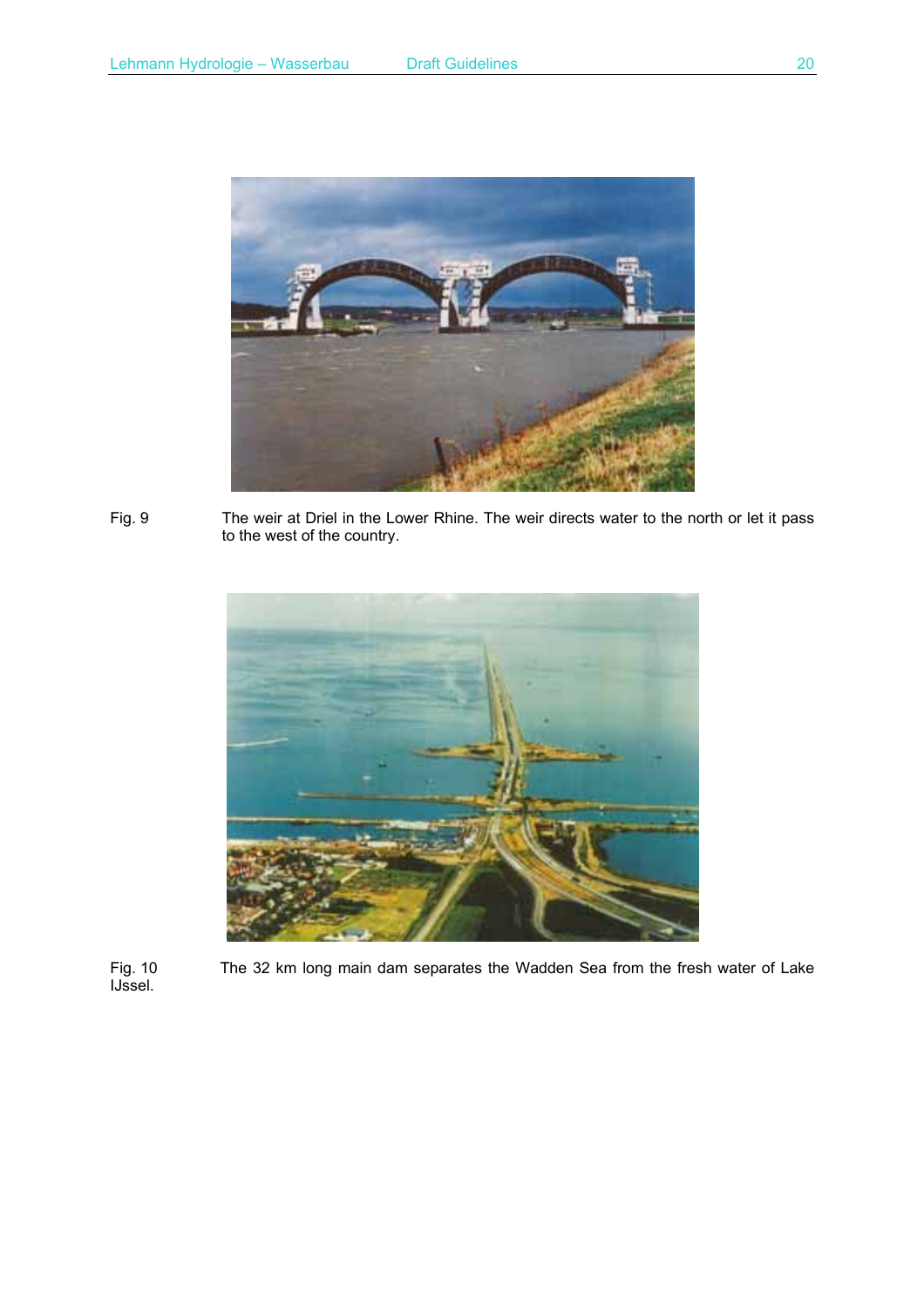## 1. 3. 2. Reservoirs and Hydropower

In the past a high number of hydropower plants have been installed, most of them with large retention basins.

Table 2 is an overview of retention basins in Switzerland.

The total retention volumes in the tributaries of the Rhine river can be seen in table 3 and fig. 11.

### Table 2 Swiss Retention basins

| filame of the dare                                                                                                                               | Person of                                                                         | Danc .- Talapane - Banage                                                                                                            |                                   |                                                                                        |                                           |                                                                                                                             |                          | <b>Darber:</b>                                                                                  |  |  |  |
|--------------------------------------------------------------------------------------------------------------------------------------------------|-----------------------------------------------------------------------------------|--------------------------------------------------------------------------------------------------------------------------------------|-----------------------------------|----------------------------------------------------------------------------------------|-------------------------------------------|-----------------------------------------------------------------------------------------------------------------------------|--------------------------|-------------------------------------------------------------------------------------------------|--|--|--|
| <b>Ninh du Serrago</b><br>Name our Talaperre                                                                                                     | DENSITY/ID-<br><b>SUN</b><br>Périoda de<br>construit-<br>tize:<br>Bau-<br>parioda | Typ") Hilbe                                                                                                                          | Type"  Helght<br>Type") (Hauteur) | Crest<br>length.<br>Longueur<br><b>BM ODUNEN</b><br>Nement<br>Kironan-<br>(Ghigh)<br>m | Valueva<br>Valume<br>Kidatat<br>1920 Pell | Elevelize:<br>271, 8, 4, 1, 1, 1<br>Cate:<br>無主 元<br>Blaccief.<br>$m \equiv M$                                              |                          | Propriétaire.<br><b>Wultungsberechtigter</b>                                                    |  |  |  |
| Y. Lazemins                                                                                                                                      | <b>RS42147</b>                                                                    | 匠                                                                                                                                    | 73                                | 272                                                                                    | 154                                       | 2133                                                                                                                        |                          | Asr e Tizini S. A. Olten/Bodis                                                                  |  |  |  |
| $2.5+54$<br>2. Pickstock                                                                                                                         | <b>SIME/AT</b><br>1044/47                                                         | a                                                                                                                                    | $\mathbf{m}$                      | 334<br>321                                                                             | 74                                        | 2298                                                                                                                        |                          |                                                                                                 |  |  |  |
| 4. Eggschi.                                                                                                                                      | 1947,149                                                                          | A.<br>a                                                                                                                              | 35<br>55                          | m                                                                                      | 255<br>35                                 | 677<br>1151                                                                                                                 |                          | Entreprises Electriques Pribburgeoises. Pribourg.<br>Kraftwerke Zervreita AG, Vals.             |  |  |  |
| 3. Güscherreritruss                                                                                                                              | 1047740                                                                           | Œ                                                                                                                                    | 35                                | T1                                                                                     | Ħ                                         | 9054                                                                                                                        |                          | Kraftwerke Wessen AG, Wassen.                                                                   |  |  |  |
| E. St. Barthslierry                                                                                                                              | 1947,753                                                                          | OG                                                                                                                                   | u                                 | 420                                                                                    | <b>AGST</b>                               | 2183                                                                                                                        |                          | 5. A. TEnergie du l'Ouxel Salase (EOS).                                                         |  |  |  |
|                                                                                                                                                  |                                                                                   |                                                                                                                                      |                                   |                                                                                        |                                           |                                                                                                                             |                          | Lausance:                                                                                       |  |  |  |
| 7. Finanerischeboder<br>5. Salaite.                                                                                                              | 1348/30<br>1948/32                                                                | OQ<br>α                                                                                                                              | 94<br>塇                           | 416<br>815                                                                             | 279<br>130                                | <b>ETG</b><br>1125                                                                                                          |                          | Kraftwerke Dbayhusii AS, insertkirchus.                                                         |  |  |  |
| B. Matina                                                                                                                                        | 1948/81                                                                           | a                                                                                                                                    | 38                                | m                                                                                      | 14                                        | <b>AST</b>                                                                                                                  |                          | Salarde S.A., Vernoyad<br>Calancasca AGI Roversde                                               |  |  |  |
| 10. IDNINNE                                                                                                                                      | 1030/13                                                                           | ă,                                                                                                                                   | 74                                | 155                                                                                    | $\alpha$                                  | 719                                                                                                                         |                          | Soc. des F. M. du Chinelot, La Chaus-de-Fores                                                   |  |  |  |
| 11. Palagnedra.                                                                                                                                  | 1003/92                                                                           | ű                                                                                                                                    | n                                 | 120                                                                                    | 75                                        | 488                                                                                                                         |                          | Off. Istroeletsiche stelle Maggia S. A., Locerne                                                |  |  |  |
| 12. Castiletto<br><b>12. Obersar</b>                                                                                                             | 1002/54                                                                           | 里<br>OG                                                                                                                              | $\frac{d}{2}$                     | 435                                                                                    | 2.703                                     | TRIC.                                                                                                                       |                          | Electrizitäteesric der Stadt Zürich, Zürich                                                     |  |  |  |
| 14. Maprolain                                                                                                                                    | 1051733<br>1901/37                                                                | A.                                                                                                                                   | 100<br>257                        | 526<br>520                                                                             | $-23$<br>2:200                            | 2503<br>1962                                                                                                                |                          | Kraftwerke Oberflasti AG, innertkirchen                                                         |  |  |  |
| <b>IS. Grande Dixence</b>                                                                                                                        | 1981.002                                                                          | O.                                                                                                                                   | 25%                               | 695                                                                                    | 9 967                                     | 2364                                                                                                                        |                          | Forces Metrices de Mauvolain S. A., Sinn<br>Grande Divenue S. A., Slow                          |  |  |  |
| HL Vieux Eltresson                                                                                                                               | 1002/95                                                                           | 西瓜                                                                                                                                   | $\pm$                             | 183                                                                                    | 业                                         | 2225                                                                                                                        |                          | Chemina de fer fédéraux, Berrie,                                                                |  |  |  |
| TT:TamBicco                                                                                                                                      | 1303/18                                                                           | AG.                                                                                                                                  | tat                               | 363                                                                                    | m                                         | 1401                                                                                                                        |                          | Off. Idroeletriche datte Maggia S.A., Liccarne                                                  |  |  |  |
| 15. Les Class<br>10 Zervisita                                                                                                                    | 1953.118                                                                          | ū<br>×                                                                                                                               | ×                                 | 100                                                                                    | 21                                        | 743                                                                                                                         |                          | Cle. Vaudolees of Electricité, Leunarche                                                        |  |  |  |
| 22 Zanmile                                                                                                                                       | 1003/57<br>1003/67                                                                | $\mathbb{R}$                                                                                                                         | têr<br>44                         | 504<br>国                                                                               | 123<br>T13                                | 1062<br>1725                                                                                                                | ٦<br>л                   | Krattwerke Zervralla AG, Vals                                                                   |  |  |  |
| $T1$ . $Z$ a group                                                                                                                               | 1954/57                                                                           | p,                                                                                                                                   | 156                               | 200                                                                                    | 320                                       | 1777                                                                                                                        |                          | Electricità su la Listina S. A., Sierr                                                          |  |  |  |
| 22: Mairy                                                                                                                                        | 1954/58                                                                           | À                                                                                                                                    | 1.9                               | 前加                                                                                     | 原語                                        | 3219                                                                                                                        |                          | Forces Motilces do la Gougla S.A., Siene                                                        |  |  |  |
| 22. Fielding                                                                                                                                     | 1966/57                                                                           | 貢                                                                                                                                    | $\mathcal{M}$                     | 100                                                                                    | $-40$                                     | 1405                                                                                                                        |                          | Grande Dixence S.A., Silon                                                                      |  |  |  |
| 24 Malyagila                                                                                                                                     | 1056/39                                                                           | A.                                                                                                                                   | m                                 | 200                                                                                    | nez                                       | 300                                                                                                                         |                          | Officies Missistriche di Blanc S. A., Clivene                                                   |  |  |  |
| 25. Altright.<br>25. GOschenstatti                                                                                                               | 1950-159<br>1356, 92                                                              | CG.<br>ĸ                                                                                                                             | <b>TIE</b><br>138                 | 图片<br>540                                                                              | HS<br>15.362                              | 2763<br>1782                                                                                                                |                          | Elektriziblikwerk der Stadt Zürich, Zürich<br>Kraftwerke Göschenen AG, Göschenen                |  |  |  |
| 27. Turimann                                                                                                                                     | 1957/58                                                                           | A.                                                                                                                                   | 世                                 | 130                                                                                    | э                                         | 2133                                                                                                                        |                          | Forces Motrices de la Gougra S. A., Slatra                                                      |  |  |  |
| 20. Särerburg                                                                                                                                    | 1007/83                                                                           | ÷                                                                                                                                    | 54                                | 110                                                                                    | 11                                        | saw.                                                                                                                        | ٠                        | Krafteeree Hirterrheit AG, Thusis                                                               |  |  |  |
| 29. Valle (8) Lat.                                                                                                                               | 1057/81                                                                           | a,                                                                                                                                   | 143                               | 712                                                                                    | <b>R34</b>                                | 1937.                                                                                                                       | ı                        |                                                                                                 |  |  |  |
| 30. Rundalhas                                                                                                                                    | 1918-163                                                                          | ou                                                                                                                                   | 3f                                | 180                                                                                    | 33                                        | 1278                                                                                                                        | à.                       | Kraftwerke Yundarrhaln AG, Disentia/Mussin                                                      |  |  |  |
| 31. Nates<br>30: Lutrane                                                                                                                         | 1958/62<br>1950/63                                                                | A.<br>×                                                                                                                              | 108<br>$\equiv$                   | 481<br>630                                                                             | 186<br>$t$ 231                            | 1000<br>TRET                                                                                                                | $\overline{\phantom{a}}$ | Officina titraelartriche al Illienio S.A., Olivona-                                             |  |  |  |
| 33. MacErnark                                                                                                                                    | 1955/67                                                                           | E.                                                                                                                                   | 128                               | 270                                                                                    | 10,400                                    | 216f                                                                                                                        |                          | Kivitwerke Matonark AG, Seas Grund                                                              |  |  |  |
| 34. Fairfe                                                                                                                                       | 1000/00                                                                           | AG                                                                                                                                   | $\blacksquare$                    | 200                                                                                    | TI.                                       | liditit                                                                                                                     |                          | Missoar Kraftwerke AG, Mesocco                                                                  |  |  |  |
| 20. Sulare                                                                                                                                       | 1203/02                                                                           | ×                                                                                                                                    | $^{12}$                           | 125                                                                                    | 吉                                         | 1,401                                                                                                                       |                          | Kraftwerke Hirdsrittein AG, Thusts                                                              |  |  |  |
| 20. Limmers<br>37. Lee Toures                                                                                                                    | 1093/83                                                                           | A<br>友                                                                                                                               | 148<br>16                         | 375<br>483                                                                             | 850<br>255                                | 1267                                                                                                                        |                          | Kraftwerke Linth-Limmarn AQ, Linthali                                                           |  |  |  |
| 38. Schilteries                                                                                                                                  | 1960/83<br>1990/83                                                                | AG.                                                                                                                                  | u                                 | 415                                                                                    | 153.                                      | 1812<br>532                                                                                                                 |                          | F. M. du Grant St-Bernard, Bourg-St-Frenni.<br>Entraprises Electriques Fribourgeoisse, Fribourg |  |  |  |
| 39. Sarytoch                                                                                                                                     | 1200/03                                                                           | OG                                                                                                                                   | 电                                 | 210                                                                                    | 唯                                         | 2034                                                                                                                        |                          | Kraftwerke Sandrach AG, Gsteig                                                                  |  |  |  |
| 43. Cirransina                                                                                                                                   | 1001203                                                                           | ×                                                                                                                                    | <b>39</b>                         | <b>YEZ</b>                                                                             | ×                                         | 1700                                                                                                                        |                          | Oticine tonislativitie di Bianto S.A., Clivone                                                  |  |  |  |
| 41. 2"Mult                                                                                                                                       | 1901/04                                                                           | ×<br>A                                                                                                                               | Ħ<br>irt                          | 141<br>thy                                                                             | 罩                                         | HOD                                                                                                                         |                          | Grande Donnico S. A., Sign                                                                      |  |  |  |
| AZ: Ruggisaus<br>43. Val. it Ambox                                                                                                               | TBD1/85<br>TRUT/GS                                                                | Ħ                                                                                                                                    | m                                 | 105                                                                                    | 22<br>31                                  | 934<br>401                                                                                                                  |                          | Elettricità Industrisie S. A., Lostatis<br>Azienda Elettica Tickiese, Bellingona                |  |  |  |
| 44. Contra                                                                                                                                       | 1901/95                                                                           | 亩                                                                                                                                    | 225                               | 385                                                                                    | <b>ASE</b>                                | 476                                                                                                                         |                          | VIHENDOR S. A., LUDING                                                                          |  |  |  |
| Kl. Cumara                                                                                                                                       | 1902/67                                                                           | A                                                                                                                                    | <b>SIZ</b>                        | 040                                                                                    | 352                                       | 1900                                                                                                                        |                          | Fireftwerke Vorzanthein AG, Disentia/Muster                                                     |  |  |  |
| at. Gebidem                                                                                                                                      | 1262/67                                                                           | A                                                                                                                                    | 121                               | 0.05                                                                                   | mo                                        | 1437                                                                                                                        |                          | Electra-Massa AG, Naters                                                                        |  |  |  |
| 47: Gridd.<br>48: Vasence                                                                                                                        | 1203/80<br>1954/87                                                                | n.<br>×                                                                                                                              | 63<br>85                          | 400<br>ter                                                                             | 260<br>21                                 | 2386<br>701                                                                                                                 |                          | Kraftwerke Aegina AG, Unionen<br>Società Elettrica Septabbrecha, Listame.                       |  |  |  |
| 45. Pittsbiel                                                                                                                                    | TRIATEZ                                                                           | os                                                                                                                                   | 材                                 | 355                                                                                    | 152                                       | 1943                                                                                                                        |                          |                                                                                                 |  |  |  |
| 55. Cavagneti                                                                                                                                    | 1954/68                                                                           | ×                                                                                                                                    | <b>foot</b>                       | 310                                                                                    | 221                                       | 2318                                                                                                                        |                          | Off. Idroelettriche oella Maggia S.A., Losania.                                                 |  |  |  |
| 55.228                                                                                                                                           | 1964/67                                                                           | ۸                                                                                                                                    | 世                                 | 145                                                                                    | 12                                        | 1943                                                                                                                        |                          |                                                                                                 |  |  |  |
| <b>12. Dra. Marte</b><br>\$3. Punt dal Gali                                                                                                      | 1964/87                                                                           | ٨                                                                                                                                    | τtτ                               | 860                                                                                    | 10                                        | 1998                                                                                                                        |                          | Kraftwerke Vordarzhein AQ, Diaentra/Muzzár                                                      |  |  |  |
| SI. Hongaler.                                                                                                                                    | 1964.709<br>1561/98                                                               | A<br>大臣                                                                                                                              | 130<br>tar                        | 540<br>525                                                                             | 778.<br>345                               | 1806<br>1258                                                                                                                |                          | Engadiner Kraftwerke AG; Zernez<br>F. M. Hongrin-Laman S. A., Chaleau-d'Oes                     |  |  |  |
|                                                                                                                                                  |                                                                                   | FΑ                                                                                                                                   | m                                 | 43G                                                                                    | TH <sub>1</sub>                           | ٦                                                                                                                           |                          |                                                                                                 |  |  |  |
| 15, 150, Nampt 1 -1- 18                                                                                                                          | 1905/73                                                                           | í9                                                                                                                                   | 旺                                 | 365                                                                                    | m                                         | 23/12<br>×                                                                                                                  |                          | Off. Idroelattriche pelle Maggia S. A., Locarna                                                 |  |  |  |
| 57. Dua fizits<br>SE Contara                                                                                                                     | 1965/58                                                                           | ×                                                                                                                                    | TE.                               | ta                                                                                     | 25                                        | 1030                                                                                                                        |                          | Engadiner Kraftwerks AG; Zernez                                                                 |  |  |  |
| 53. Emperon                                                                                                                                      | 1967/89<br>1068/72                                                                | Ä<br>A                                                                                                                               | 40<br>100                         | 103<br>655                                                                             | $\overline{a}$<br>1.100                   | 643<br>1931                                                                                                                 |                          | Adienta Elettrica Comunsie, Belliszona<br>Electricité d'Emosson S.A., Martigny                  |  |  |  |
| 53. Ordan                                                                                                                                        | 1998.771                                                                          | ٨                                                                                                                                    | 46                                | 180                                                                                    | TF.                                       | 1795                                                                                                                        |                          | Kanton Graubürsteh                                                                              |  |  |  |
| TA Arch dam<br>AG Arch-gravity dam<br>G. Gravity dam<br>OG Open-joint-gravity dom<br>B Bultreas dam<br>E. Earthurn dam<br><b>N. Hockfill dam</b> |                                                                                   | Патаде-косте<br>Barrepe politiv volte<br><b>Barrage-poids</b><br>Bantage à contratarta<br>Barrage on term<br>Barrage an enrochements |                                   | Barrage-poids avec jnims exidés                                                        |                                           | <b>Воделятацельник</b><br>Bogengewichts-Staumssier<br>Gewichtsstaumauer<br>Pfallersfaumüusir<br>Erddamm<br><b>Steindamm</b> |                          | Gewichtschumausr mit Spattilumen                                                                |  |  |  |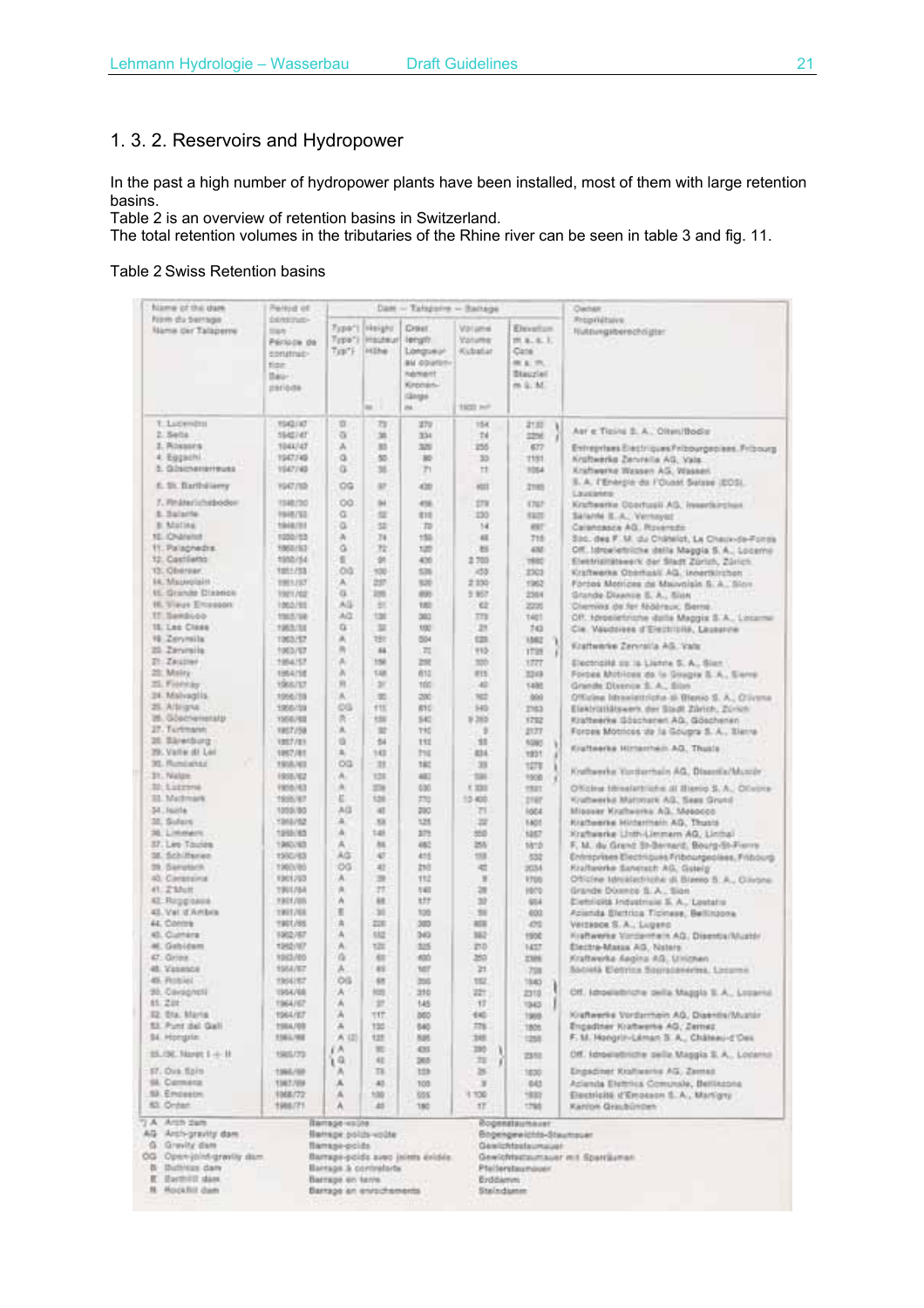| Nebenfiell.                | Volumen in hur." | Summe d. Volumers (hm?) |
|----------------------------|------------------|-------------------------|
| Vontprofuser               | 253,14           | 253,74                  |
| Himsenheim                 | 280.36           | \$47.50                 |
| Tamina 1                   | 38,80            | 581,985                 |
| THE UND !!                 | 183,40           | 764.40                  |
| Breganmach                 | X40              | 772,90                  |
| <b>Bidman</b>              | 1,40             | 774.20                  |
| Time:<br><b>CONTRACTOR</b> | 一 四 子40          | <b>T74.60</b>           |
| Hochrisch (CH)             | $-7.26$          | 752.05                  |
| <b>TELES</b><br>Aur.       | 中秋文件             | 1276,011                |
| Richard                    | 153,39           | 432.20                  |
| Limman                     | 314.8h           | LT4T.0W                 |
| Hockelsche (D)             | 112.85           | 19,91.91                |
| <b>Churchers</b>           | 27,63            | 1937.54                 |
| 用订字                        | 34,29<br>۰       | 1911.83                 |
| Neckari                    | 17,99            | 1941.92                 |
| Main                       | 79,64            | 2009-46                 |
| Neise                      | 14.05            | 2023.51                 |
| <b>Cahm!</b>               | 6.67             | 203634                  |
| Meselle                    | HIGHS.           | 2133.72                 |
| Mont                       | 50,53            | 2194.25                 |
| Kaiser.                    | 71,49.           | 2255.65                 |
| Ward                       | 4,45             | 2396.19                 |
| Ahr.                       | 0.77             | 2368.83                 |
| King.                      | 123,70           | 2383.93                 |
| Wigper                     | E40,43           | 2524,36                 |
| Erft)                      | 31,00            | 2575.34                 |
| Fish's                     | 206,00.          | NITLAZ                  |
| Lippe                      | 50.01            | FI21.43                 |

### Table 3 Retended water volumes in the tributaries of the Rhine river



## Fig. 11 Cumulative retention volumes in the tributaries of the Rhine river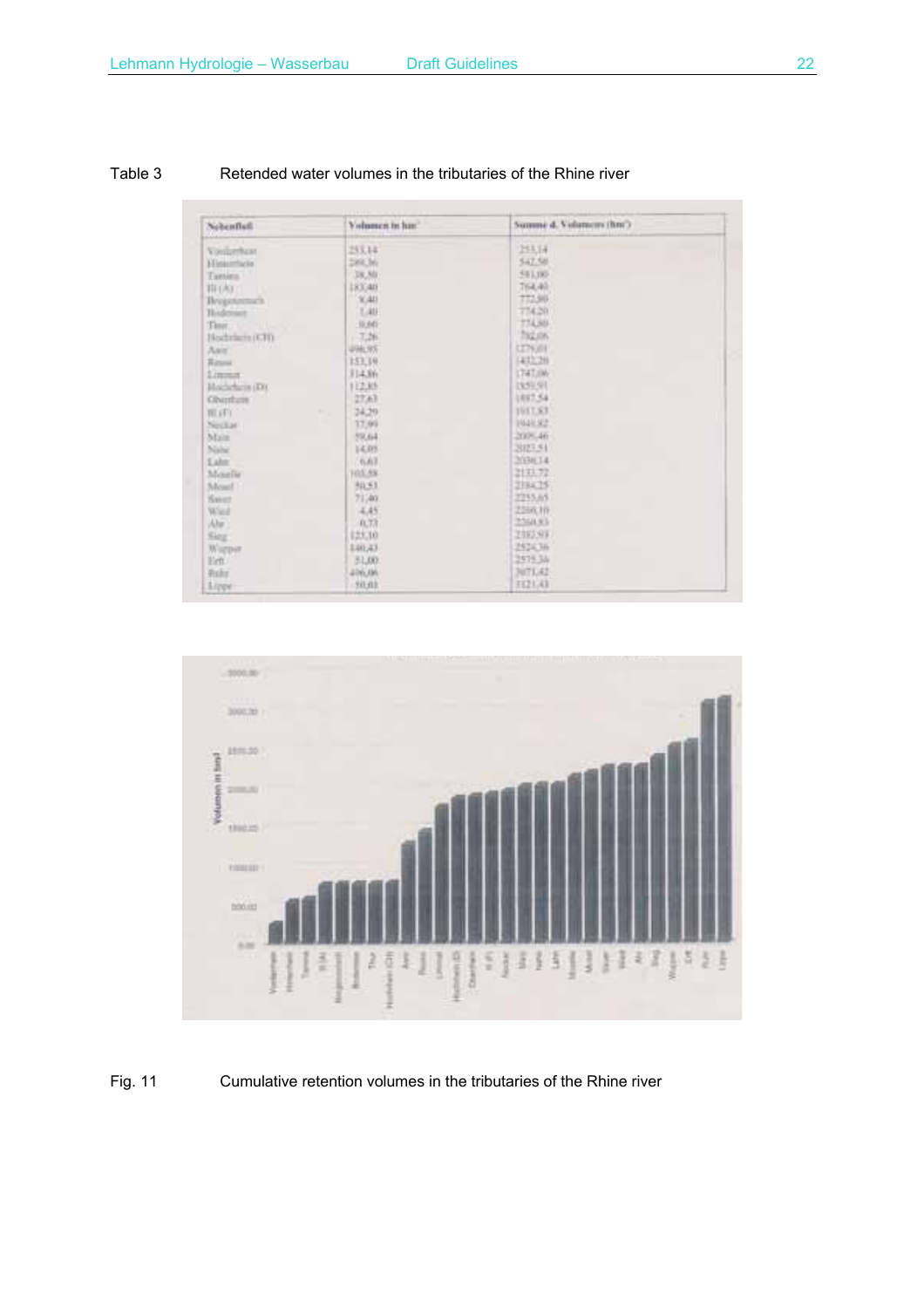

Fig. 12 Impoundment weir Iffezheim

The High Rhine with its slope of 150 m between Schaffhausen and Basel and its relatively narrow valley offers favorable conditions for hydropower generation. Moreover, streamflow there is relatively even because of the upstream lakes and reservoirs. Hydropower has been used on the River Rhine for more than 120 years. Altogether, there are twelve hydropower stations with capacities between 30 and 120 MW, while most stations have an installed capacity between 30 and 50 MW. The mean potential productive capacity of the twelve stations on the High Rhine is around 4,200 MWh.

By 1978, ten hydropower stations had been built on the Upper Rhine, some of them on lateral canals. They have installed capacities between 100 and 200 MW, with about 170 MW being the preferred size. The maximum output of these ten stations amounts to 1.5 million k W , and the mean annual power generation is around 8,500 rnillion kWh.

The power station Iffezheim for example was built in the same axis like the weir, the barrage, and the lock passage (fig. 12). It has four sets of tubular turbines in horizontal position which have a rotation speed of 100 revolutions per minute and a total throughput of 1,100  $m^3$ /sec. The fall of water head is 11 m, and the maximum capacity reaches 112 MW. In the case of an emergency stoppage the turbines can be switched into an unloaded mode which ensures the passage of 60 % of their normal throughput. The remaining water is diverted over the weir by the automatic control system.

In former times, the impoundments on the High Rhine and the Upper Rhine were built exclusively for the purpose of hydropower generation. When mineral oil became a major source of energy and when nuclear power was utilized, the construction of hydropower stations on the Rhine and its tributaries only for energy production was stopped. However, whenever impoundments were built for other purposes like landscape protection or improvement of navigation, they were always combined with power generation.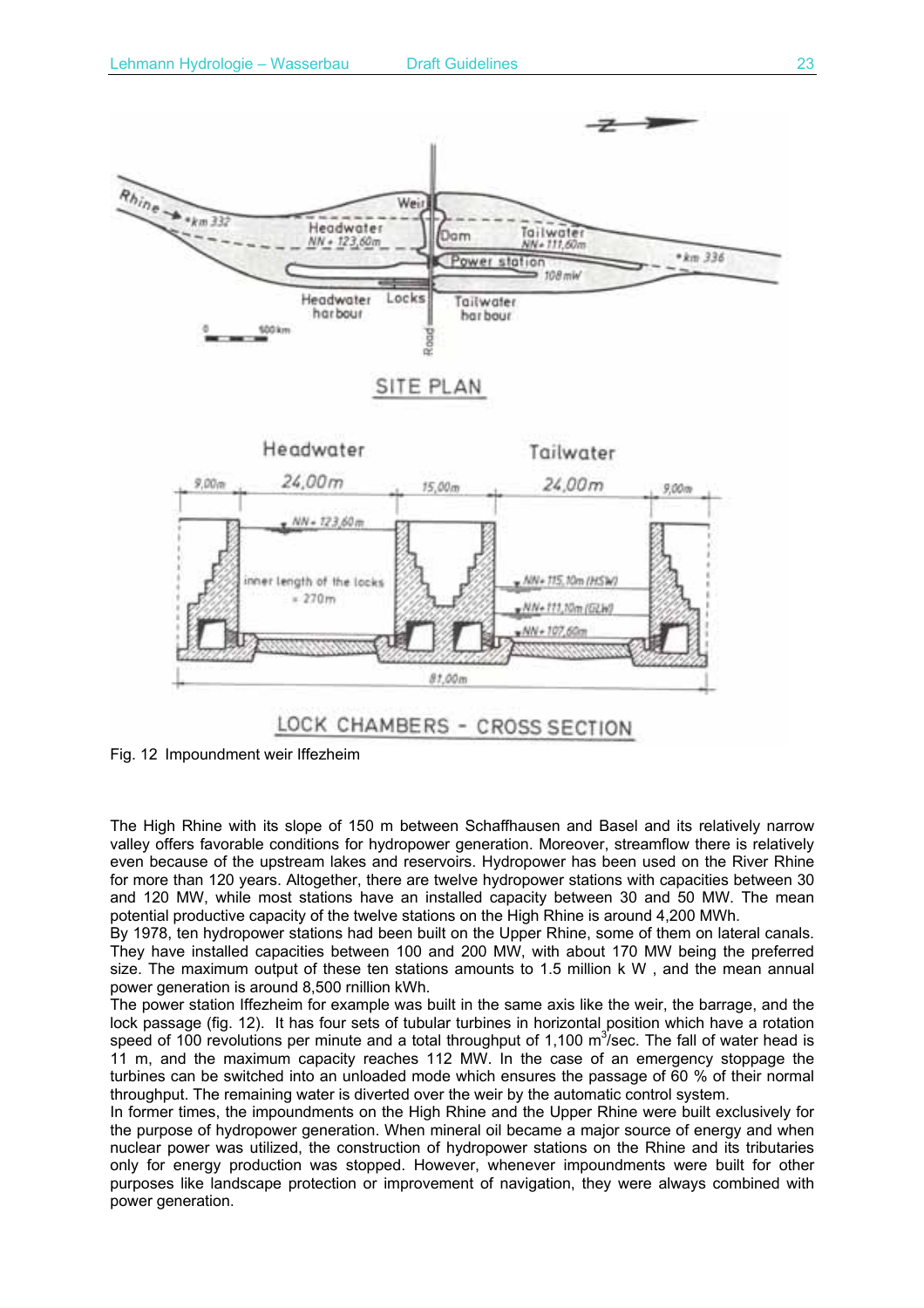## 1. 3. 3. Water supply

The Rhine has also great importance for water supply: However, the Rhine River catchment area is a conglomeration of high population density, accumulated high-tech industry and at the same time an area which is most intensively used for agricultural purposes. 104 chemical plants like BASF, Bayer, Ciba Geigy and Hoechst, and some 50 million people use the Rhine as the final Tecipient for their treated sewage (fig. 13).



Fig. 13 Waterworks in the Rhine area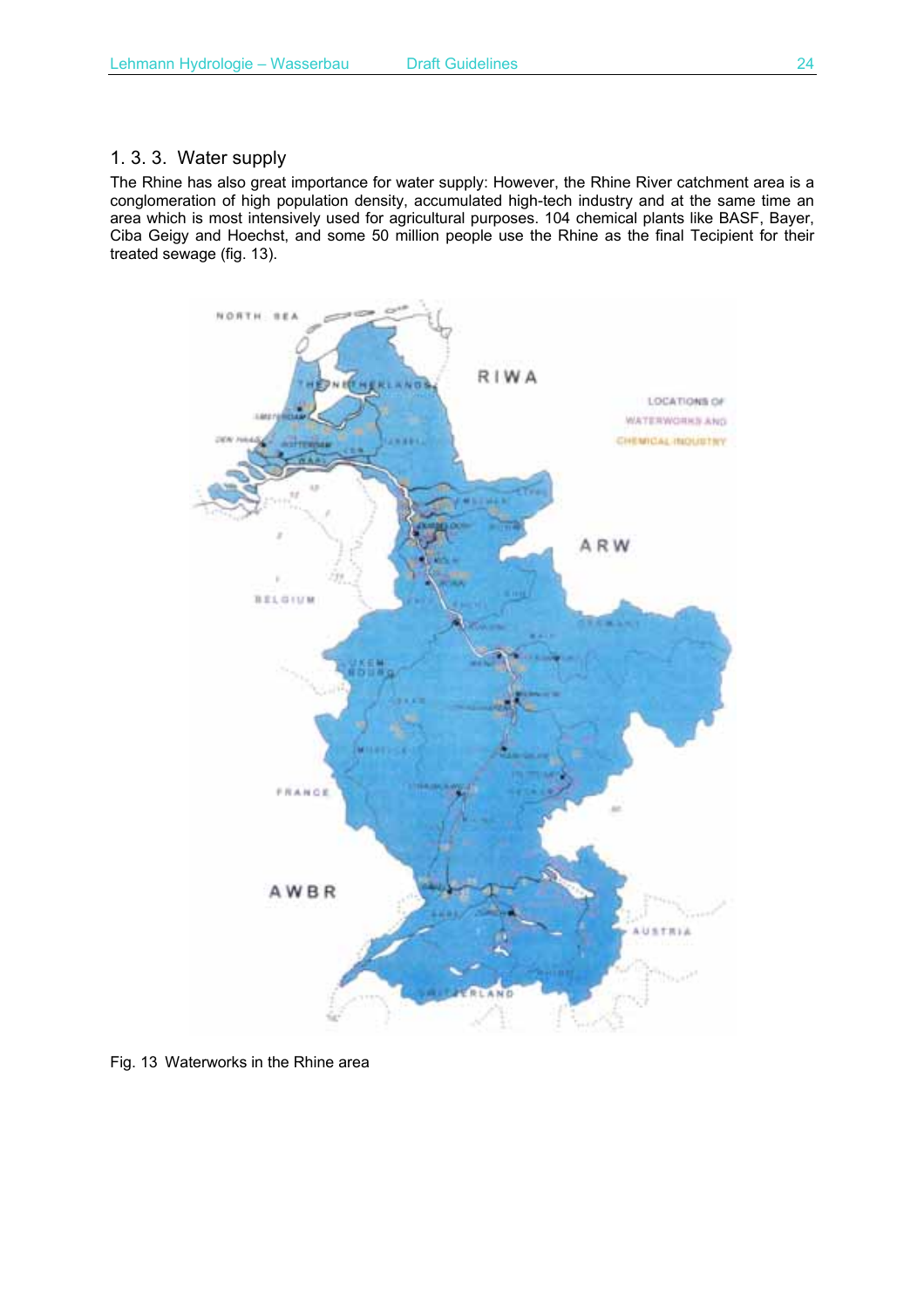

Fig. 14 Water supply in the Netherlands

But where do cities like Zürich, Basel, Strasbourg, Stuttgart, Frankfurt, Mainz, Köln, Düsseldorf and Amsterdam get their drinking water from? Water withdrawal from ground water resources is restricted to the annual average natural recharge. This recharge does not meet the demand in areas that have high population density. The available ground water resource has to be increased for example by bank filtration. Therefore some 20 million people depend on the water of the Rhine, its tributaries and the lakes within the Rhine basin as sources

for their drinking water supply. Several measures have to be taken by the waterworks in order to ensure a safe supply. .

One hundred and nineteen waterworks in seven European countries the Netherlands, Germany, Belgium, France, Switzerland, Liechtenstein and Austria are represented by the International Association of Waterworks in the Rhine Basin (IA WR) (figure 13 ). This association was established in 1970 by three regional associations: RIW A (Samenwerkende Rijn- en Maaswaterleidingbedrijven), ARW (Arbeitsgemeinschaft Rhein-Wasserwerke) and A \VBR (Arbeitsgemeinschaft Wasserwerke Bodensee-Rhein). The waterworks realized that on1y international cooperation could eventually fight the deterioration of the Rhine water quality.

They demand the preventive protection of water resources and the sanitation of the Rhine to the point that natural treatment like bank filtration is sufficient to produce drinking water in sufficient amount and quality.

Bank filtration can be achieved due to ground water pumping. The depression cone in ground water table builds a gradient that allows surface water infiltrate into the underground. Such a well will gain both, bank filtered water from the river and natural ground water. The portions of both vary with the difference between the ground water table and the actual water level in the river, the pumping rate and the distance between weIl and river.

In places where geology or other factors do not allow to gain bank filtered water, treatment plants with several purification steps are needed to withdraw water directly out of the river. The purified water is infiltrated into the aquifer to allow natural purification within the underground before the water is extracted again and processed in filtration plants to produce drinking water (fig. 14). AI measures mentioned are sufficient to guaranty a safe yield in terms of quantity, provided that the quality of the river water allows its use for the production of drinking water.

The average drinking water consumption in Germany does not follow any of the prognoses in the past.Meanwhile one person needs 139 liters per day.

This amounts to one billion m3 each year for 20 million people and is negligible compared to the annual water flow of the Rhine of about 70 billion  $m^3$ . This volume though may arrive in different portions, causing flood in the city center of Köln as it occurred in January 1995.

Even at low water in the Rhine there was never a shortage problem but problems derived from declining water quality.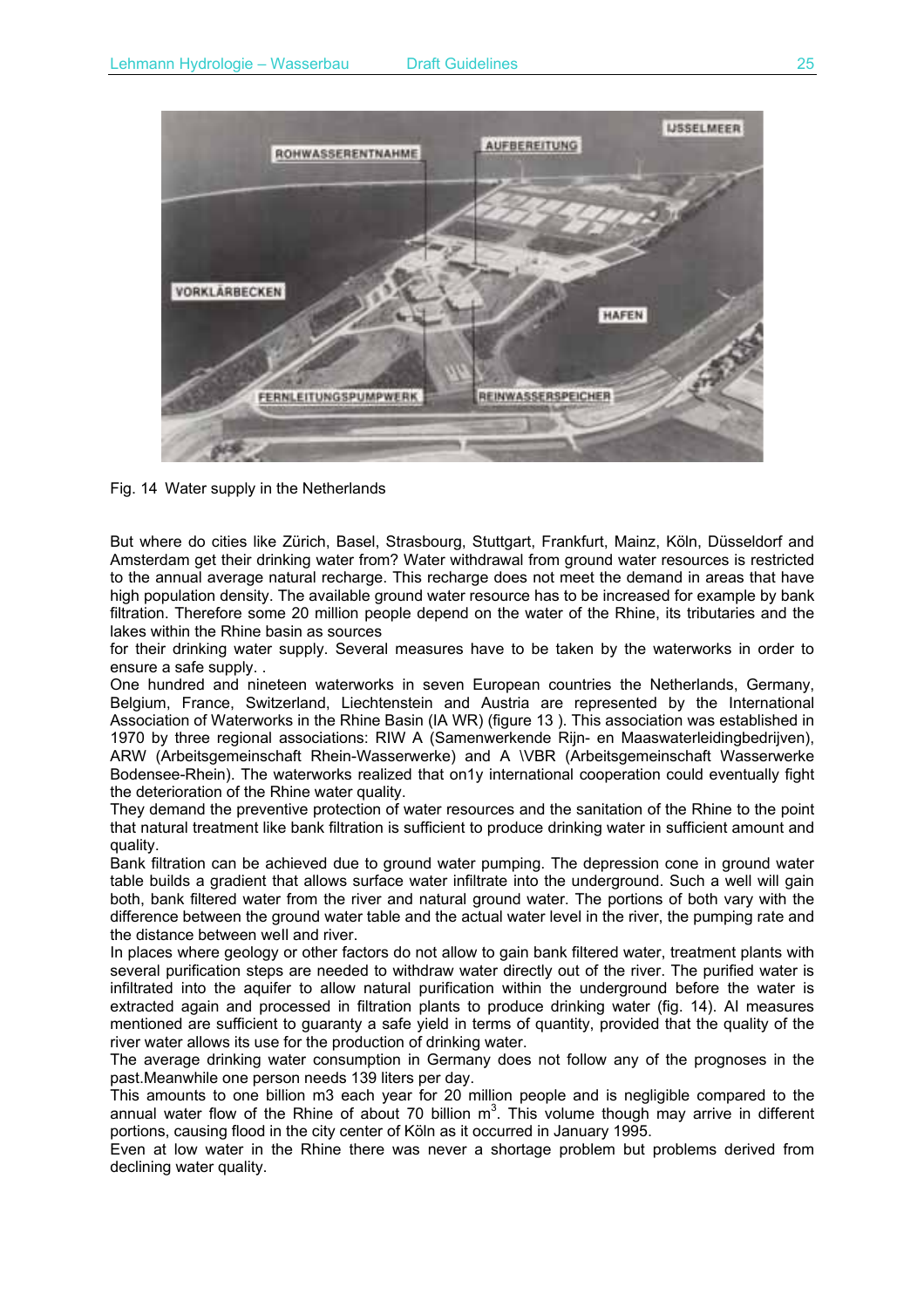# **1. 4. Population**

In antiquity and in the Middle Ages the Rhine basin was much less populated than it is today.

However, on rivers Rhine, Mosel and in the Main river basin agglomeration areas developed early. In the modern era, the Thirty Years' War caused a considerable decline in population in Germany. Afterwards, the increase was steady, reaching about five million inhabitants by 1800 in the German Rhine basin. On the whole the population figure increased to the sixfold over 160 years. Today, about 50 million people live in the whole Rhine River basin.

Their distribution among the riparian countries is shown in table 4.

Table 4 Population among the Rhine countries

|                 | Inhabitants |             |  |  |  |  |
|-----------------|-------------|-------------|--|--|--|--|
|                 | (million)   | Percent (%) |  |  |  |  |
| Germany         | 30          |             |  |  |  |  |
| The Netherlands |             |             |  |  |  |  |
| Switzerland     |             |             |  |  |  |  |
| France          |             |             |  |  |  |  |
| Other countries | 0.5         |             |  |  |  |  |

The population trend in the modem era is characterized by increasing urbanization. In some parts of the Rhine basin agglomeration regions emerged. Nearly one third of the entire population is concentrated there. These agglomerations are located on River Rhine or are connected to it by channelized rivers and canals.

As the Rhine basin is very intensely used by commerce, industry and agriculture and because of its good infrastructure, its total population amounts to more than 50 million people. Some areas are very densely populated.

In the Swiss part of the basin they are the regions of Basel, Zurich and Bern; in the French territory the areas round Mulhouse, Strasbourg, Nancy and Metz. In Germany in the Upper Rhine basin the regions of Freiburg, Karlsruhe, Ludwigshafen and Mannheim stand out; in the Neckar basin the area round Stuttgart should be mentioned; in the Main basin the region of Nuremberg-Erlangen, Würzburg and particularly the lower Main basin from Frankfurt to Wiesbaden; on the left bank the area between Mainz and Bingen, as well as the Bonn-Cologne-Düsseldorf region may be distinguished. In the Moselle basin Saarland should be mentioned. The Ruhr area between Duisburg and Dortmund stands out as a purely urban and industrial region. The part of the Rhine basin in the Netherlands is very densely populated. Especially Arnhem and Nijmegen in the east, as well as the ports of Amsterdam and Rotterdam should be mentioned in this respect.

# **1. 5. Land Use**

Far into the modern era land use in the Rhine basin was dominated by agriculture and forestry. Since the Middle Ages forests, which were the natural vegetation, have been widely cleared, especially on areas allowing easy cultivation. Timber was a major product, also in the trade with the sparsely wooded but economically active coastal areas to which it was brought by rafting. The wood was used there for ship building, housing construction, and as fuel. In the 18th and 19th centuries the clearing of forest became excessive and resulted in erosion damage and floods. The counter-action was reafforestation. Today, about one third of the Rhine basin is forested.

The transition from barter economy to money economy, the increasingly intensive and more rational cultivation practices, and the application of artificial fertilizers have mulitiplied the yields of major crops over the past 100 years. Agriculture had already early advanced into the riparian plains. There, it had to face recurring floods and was impaired by waterlogged soils which were caused by swamps and changing flow conditions. Thus, improvements in the soil water balance through flood protection and drainage have also played a role in the increase of agricultural yields.

The Rhine basin from Lake Constance to Bonn and the valleys of the tributaries have been winegrowing areas since ancient times. Through the high quality of the wines viniculture has gained great importance.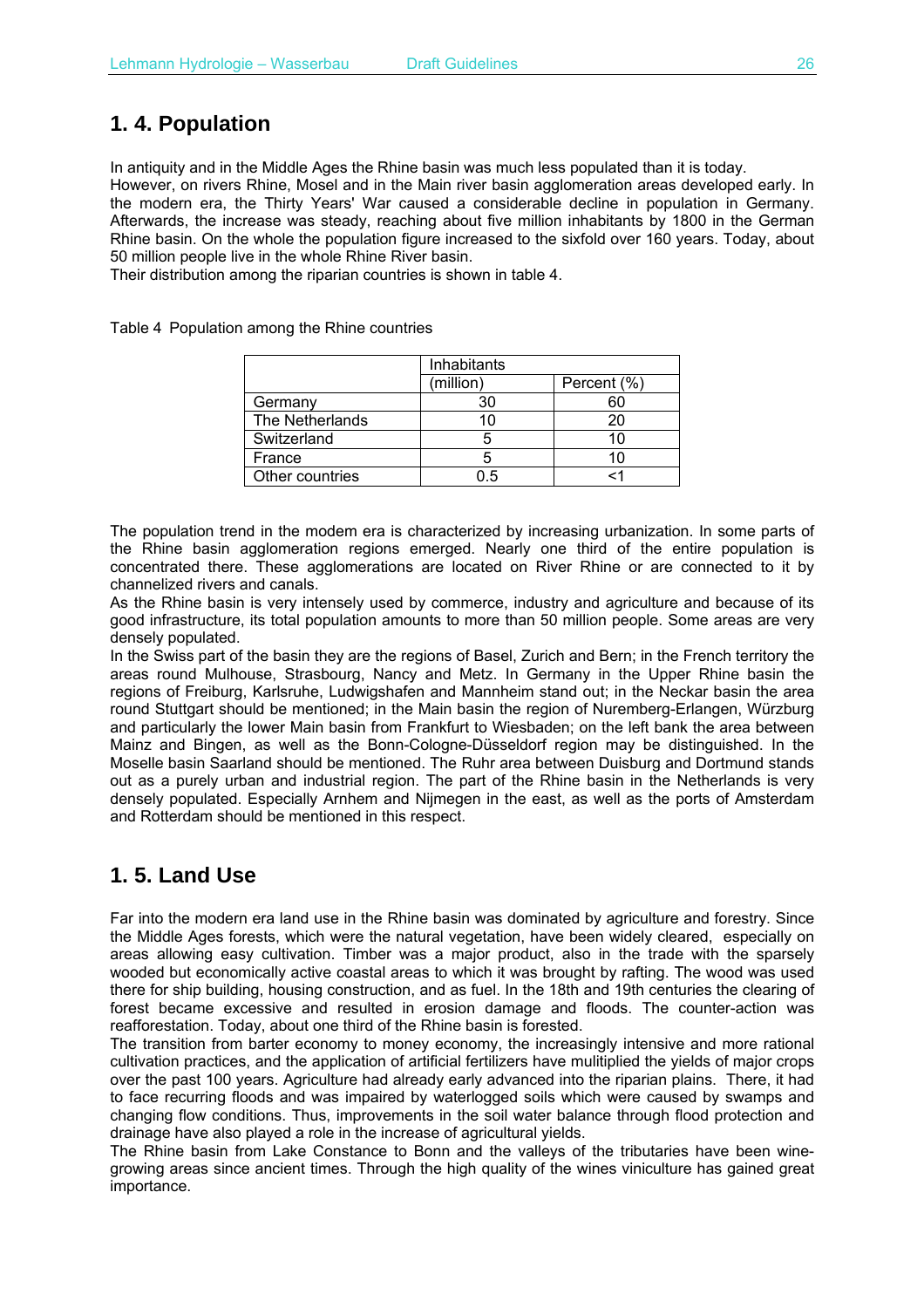# **1. 6. Hydrometeorology**

## 1. 6. 1. Climate and Meteorology

The annual amount of precipitation in the Rhine basin varies in the case of Kolmar of approx. 450 mm in the Alsace and also less than 500 mm in the triangle Mainz-Alzey-Worms up to almost 4000 mm in higher parts the Bernese Oberland. In the first case, the boundary from deciduous forest to the steppe is achieved, in the last case in some spots to the rainforest of middle latitudes. The second fundamental climate parameter, the annual mean temperature, sinks from about l0°, which is valid for almost the entire navigable Rhine, to below 0°C in the source areas of the alps.

If one considers the most important parameter besides the temperature, the precipitation, it is obvious that it has increased in the entire catchment area of the Rhine mainly in wintertime since 1961. As there is the same time an increase of mean temperatures as well, especially in the winter half-year, a tendency towards higher discharges in winter could result.

The increase of precipitation becomes especially clear regarding figure 15 for the parts of the Rhine basin upstream Cologne. Areal precipitation has increased around approx. 10% since 1890 mainly concerning the winter half-year.



Fig. 15 Mean annual areal precipitation fort he Rhine basin upstream Cologne 1981 - 1995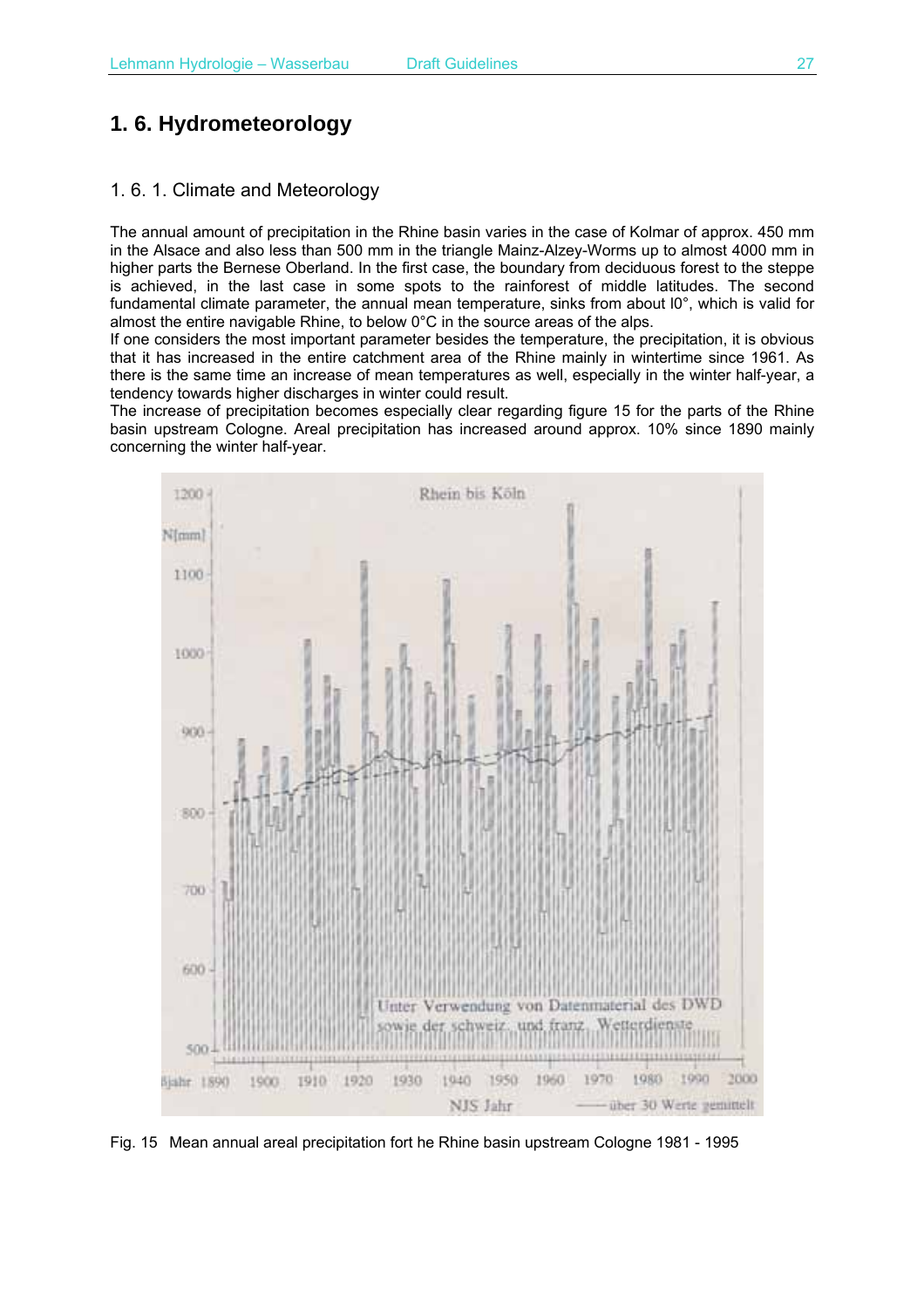## 1. 6. 2. Hydrology

#### **a. Runoff regime of the River Rhine**

The Rhine basin with an area of 185,000 km<sup>2</sup> and a mean annual discharge of 2200 m<sup>3</sup>/s, is one of the most important river basins in Europe. The Rhine has its source in the snow and glaciers of the Swiss mountains and flows through Austria, Germany, France and Luxembourg to the flat lands of the Netherlands. On average, the Swiss Alps contribute 50 % of the total runoff of the Rhine. In summer, owing to snow and glacier melt, this contribution rises to 70%.

The components of the water balance in the Rhine basin are: precipitation 1100 mm, runoff 520 mm and evaporation 580 mm.

The runoff regime of the Rhine in the mountainous region is characterized by a large difference between low flow and high flow. The ratio between the lowest and the highest flow in the Swiss Alps is 1:68. Downstream the difference decreases noticeably, mainly owing to the storage capacity of larger natural lakes and anthropogenic factors such as artificial reservoirs.

At the border between Germany and the Netherlands the ratio is only 1:21. At Rheinfelden in Switzerland the Rhine has low flows during the winter months and high flows in June and July.

In Germany and France the Neckar, Main, Mosel and Lippe tributaries to the Rhine contribute low flows in the summer months and high flows during winter. The runoff regime at Rhine-Rees at the border between Germany and the Netherlands therefore shows high flows in January to March and low flows in August to October (figure 16). There is a great variety of runoff regimes within the Rhine basin. In Switzerland alone, 16 different natural regime types are recognized (figure 17).



#### Fig. 16 Runoff regimes of the Rhine at selected monitoring stations

Figure 18 shows a hydrological profile of the Rhine from the Lake Constance to the Netherlands. It shows mean flood discharge MHQ, mean flow MQ and mean low flow MNQ for the sections of the Rhine between major tributaries. The pattern of mean specific flood discharge MHq is also shown. The mean specific discharge varies between 29 I/ km<sup>2</sup> in the Swiss mountains and 14 I/ km<sup>2</sup> in the Netherlands. These values are based on monitoring between 1951 and 1990.

In recent years the Rhine basin has seen more heavy floods than before, which have caused enormous damage. In 1987 a flood devastated large parts of Switzerland, causing damage in the amount of US\$ 1,000 million. In 1990 and 1993/94 the countries along the Rhine suffered flood damage amounting to US\$ 900 million. In January 1995 many towns along the Rhine and the Mosel were flooded. In the Netherlands, dykes were on the verge of breaking and several hundred thousand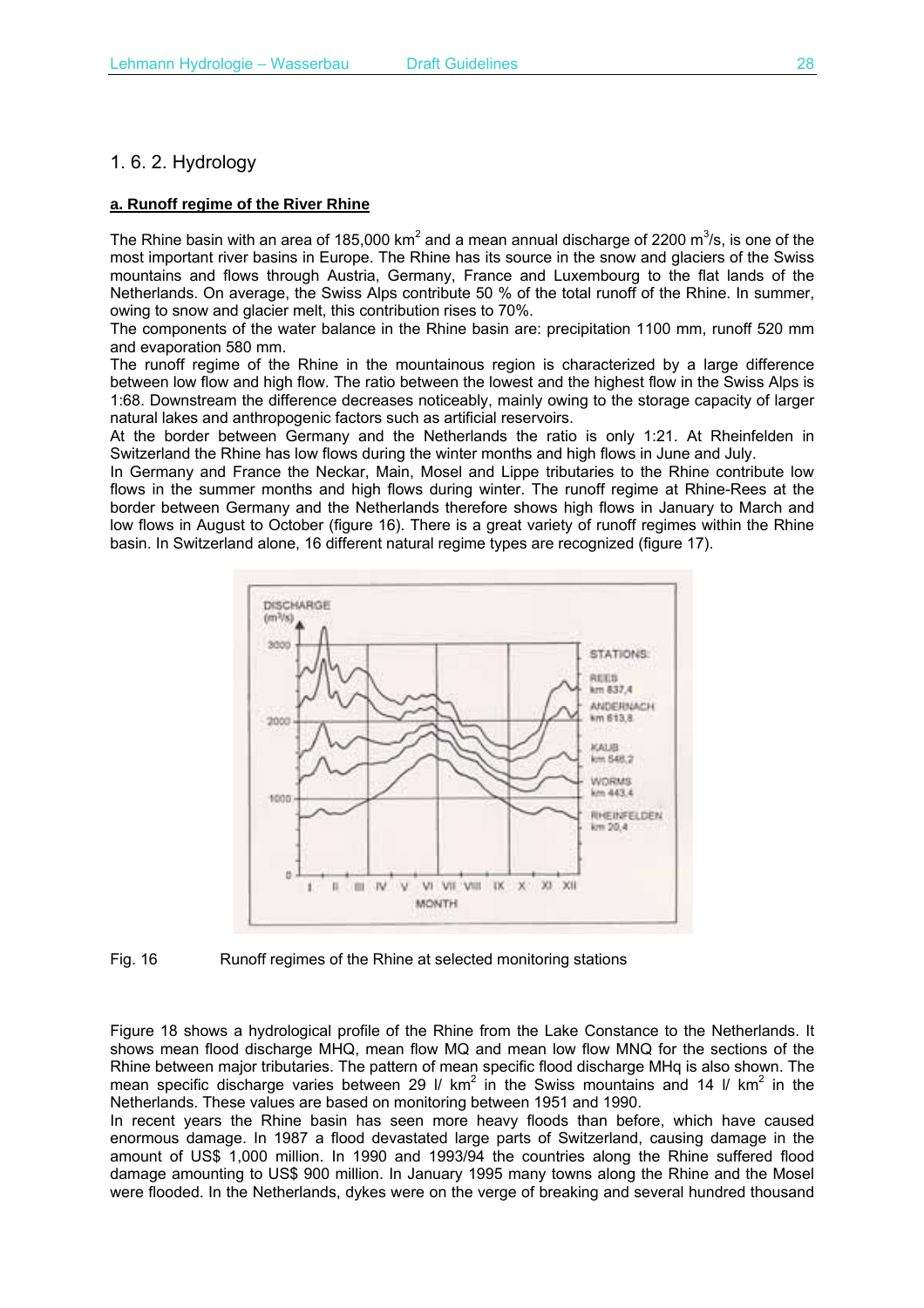people had to be evacuated. The damage incurred amounted to several billion US\$. The reasons for these floods were:

- a long period of at times very heavy rainfall in many parts of the catchment area, insufficient retention of rain-water in the soil, which already held large quantities of water
- from earlier rainfall and/or, in the case of the winter floods, the fact that the soil was frozen and therefore impermeable,
- erosion, transport and deposit of sediments.



#### Fig. 17 Natural regime types in Switzerland

Apart from natural causes, floods are also influenced by man-made factors. The water balance can be upset by any changes made to the natural water retention of vegetation, soil and hydrographic systems, such as:

- sealing the surface through residential and industrial buildings and roads, reducing forested areas through clearance and damage to trees,
- damaging the ground water through agricultural practice which is unsuitable to local conditions,
- reducing water retention alongside rivers by canalizing them for the principal purpose of
- rapid drainage.
- reducing the area naturally flooded by building dykes.

On the other hand, flooding has been affected in a positive way in some areas through the construction of flood retention basins and the regulation of the water-Ievel in lakes. The effects of these individual human-made factors on flooding vary for each section of the Rhine. They depend in particular on the size and characteristics of each local catchment area. Physical-deterministically reliable estimations of the effects of human intervention are only available in a few cases because of the complex correlations involved.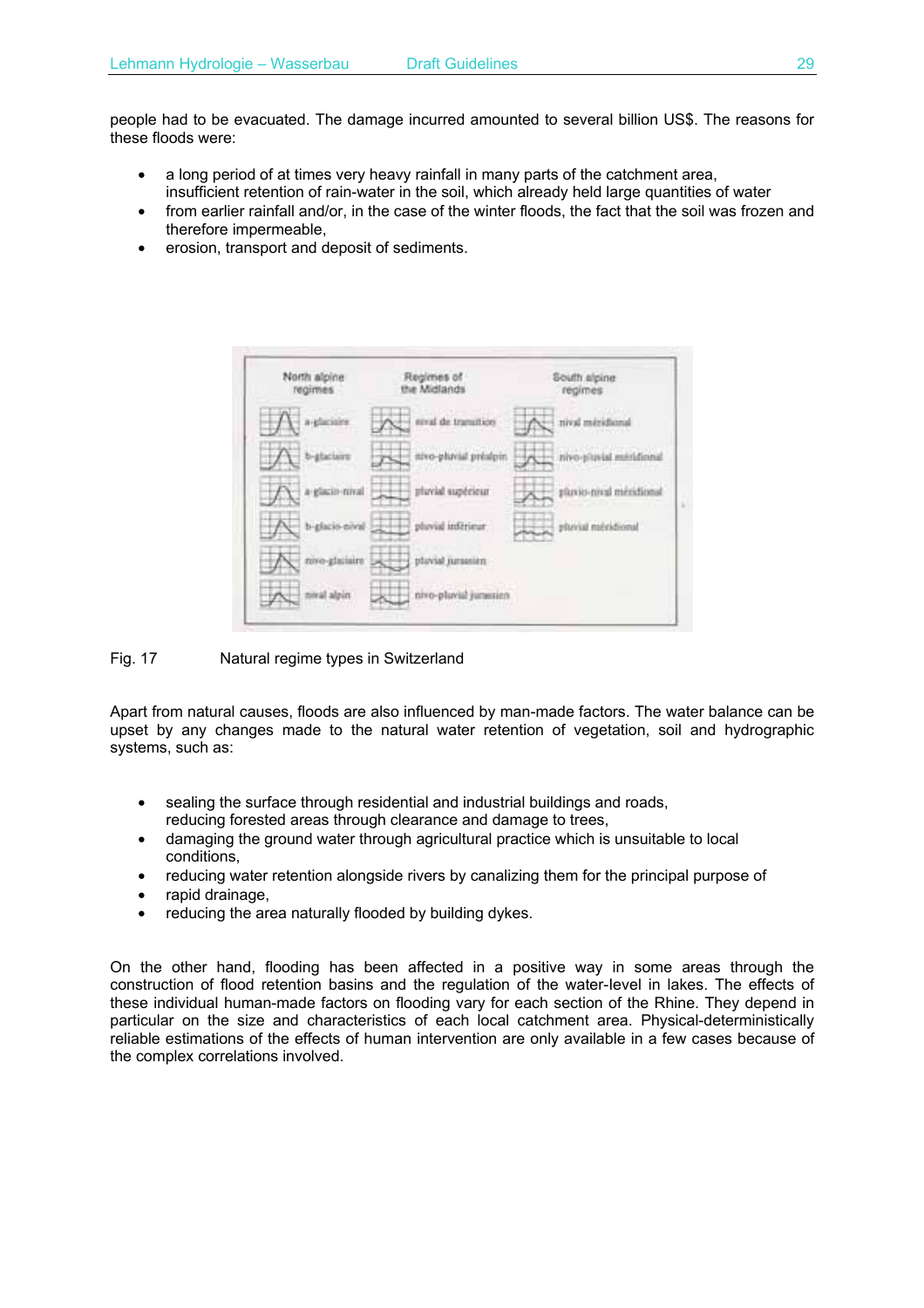

### Fig. 18 Discharge of River Rhine

Table 5 Water-balance components of the extreme flood of 24th/25th August 1987 in the basin of the River Reuss

| Component                                                                                                    | Amount                   |                            |               |  |  |  |
|--------------------------------------------------------------------------------------------------------------|--------------------------|----------------------------|---------------|--|--|--|
|                                                                                                              | mm                       | $10^6 \text{ m}^3$         | $\frac{9}{6}$ |  |  |  |
| Precipitation                                                                                                | 182                      | 151                        | 100           |  |  |  |
| Discharge<br>total<br>direct runoff<br>from roads<br>Ξ                                                       | 94<br>49<br>0.6          | 78<br>41<br>0.5            | 52            |  |  |  |
| Evaporation<br>total<br>interception by<br>÷<br>forests                                                      | 0.6                      | $\sqrt{6}$<br>0.5          | 4             |  |  |  |
| Storage<br>total<br>$\overline{\phantom{a}}$<br><b>STOW</b><br>soil<br>드<br>flooded areas<br>×<br>reservoirs | .81<br>8<br>60<br>4<br>9 | 67<br>-7<br>50<br>3<br>7.5 | 44            |  |  |  |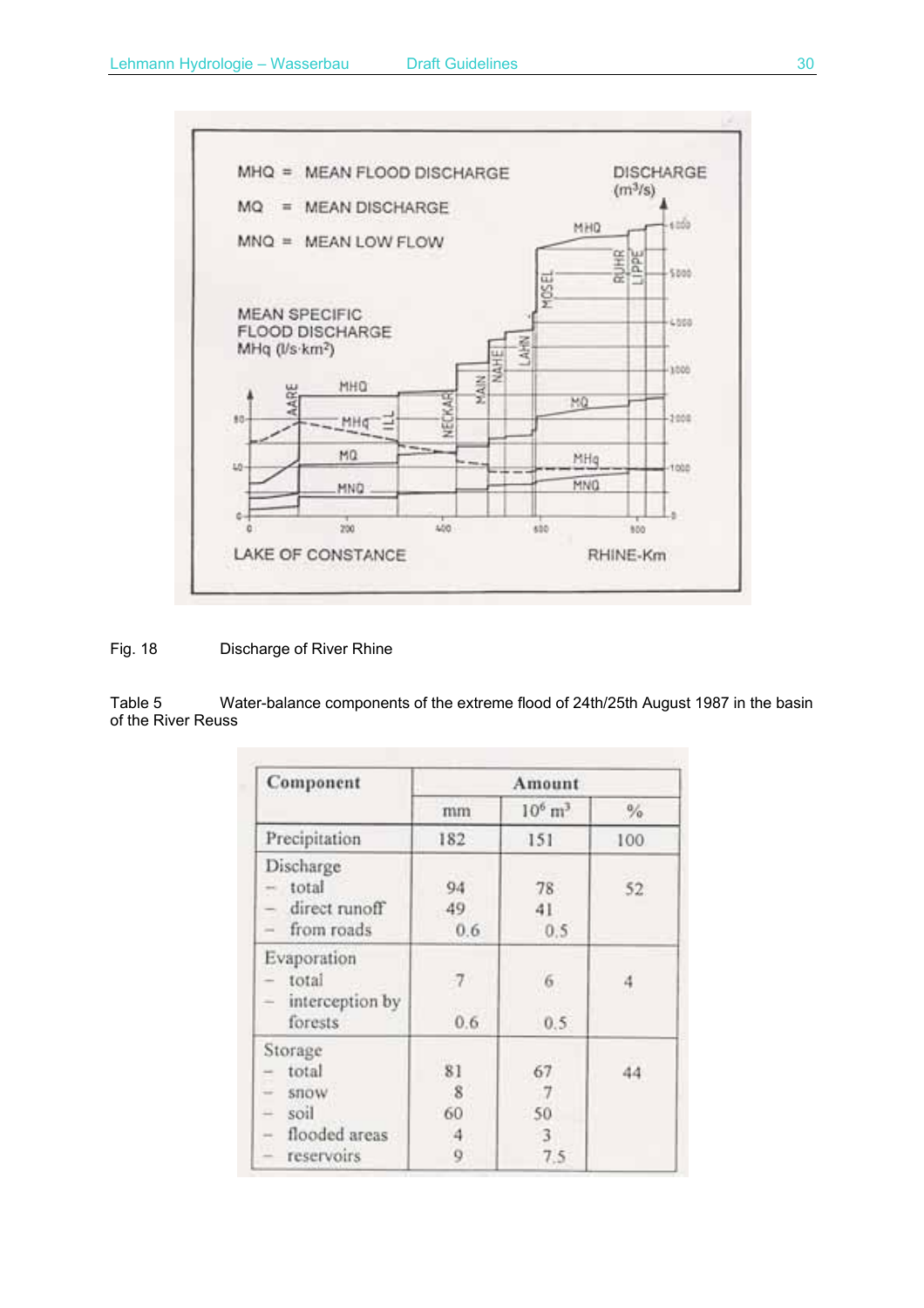The causes and effects of the flood that occurred between 23 rd and 25th August 1987 in the 832  $km^2$ alpine catchment area of the River Reuss down to Seedorf have been examined in detail [LHG 1988; LHG 1991]. The water balance at the time can be described as follows:

From the rain that fell, 27 % flowed directly and 25 % indirectly, through soil transfer. The roads (sealed surfaces) in the catchment area contributed about 1 % of the direct runoff. The degree of interception of forest and, in particular, any possible modification of this effect owing to damage to the forest is not significant in relation to the water balance and in comparison with the mistakes incurred in measuring rainfall and runoff. The retention capacity of the soil was the most important regulating parameter for measuring the volume of the flood (see table 5). The following conclusions can be drawn:

- earlier rain, snow melt and temperature pattern all led to high runoff rates;
- total rainfall of 170 mm in 60 hours is rare in areas of over 800 km<sup>2</sup> in this region; the pattern of rainfall intensity played a decisive role;
- in comparison with previous weather patterns and the capacity of soil storage, which depend on the geological substratum, the influence of vegetation was negligible;
- the flood build-up was hardly influenced at all by human modification of the landscape.
- The rainfall levels and distribution created such unfavorable conditions that human-made factors could not alter the situation. Human intervention which reduces the retention capacity in the catchment area (deforestation, sealing the surface) can, however, drastically increase the frequency of average floods in the same catchment area. The storage of water in reservoirs helped to reduce peak discharge levels;
- debris flows and sediment brought down by the mountain rivers caused a large part of the damage.

Many investigations have been carried out in the Rhine catchment area to determine the medium and long-term changes in runoff in the area and to gain more knowledge concerning their causes. An example is given in figure 19 which shows the changes in water-balance components at Basle between 1901 and 1995. Average air temperature rose during the observation period by around 1.4 ac. Precipitation rose by approximately 120 mm, which constitutes around 8 % of the annual precipitation. A noticeable increase was observed in the I-hour maximum precipitation levels since the 1970's. Runoff increased on I y slightly (5 mm), while evaporation rose considerably (107 mm). An average annual rise of 1.5 pro mille was seen in flood peaks at Basle.



Fig. 19 Time series of air temperature and water balance components at Basle from 1901 - 1995

Similar trends have also been seen in long measurement series in Germany, where the rise in runoff was somewhat higher. As far as runoff is concerned, it must be added that it has risen at low and mean flow as well as flood flow.

The causes of these trends are changes in the river regime, climatic changes and human intervention. For example, it was observed that wind patterns have changed. A west wind is more common, which brings longer and more intensive precipitation. The increase in air temperature has led to a change in volume and temporal distribution of rainfall. It can also be seen that winter precipitation has risen and at the same time the frequency of snowfalls has decreased. The increase in air temperature has also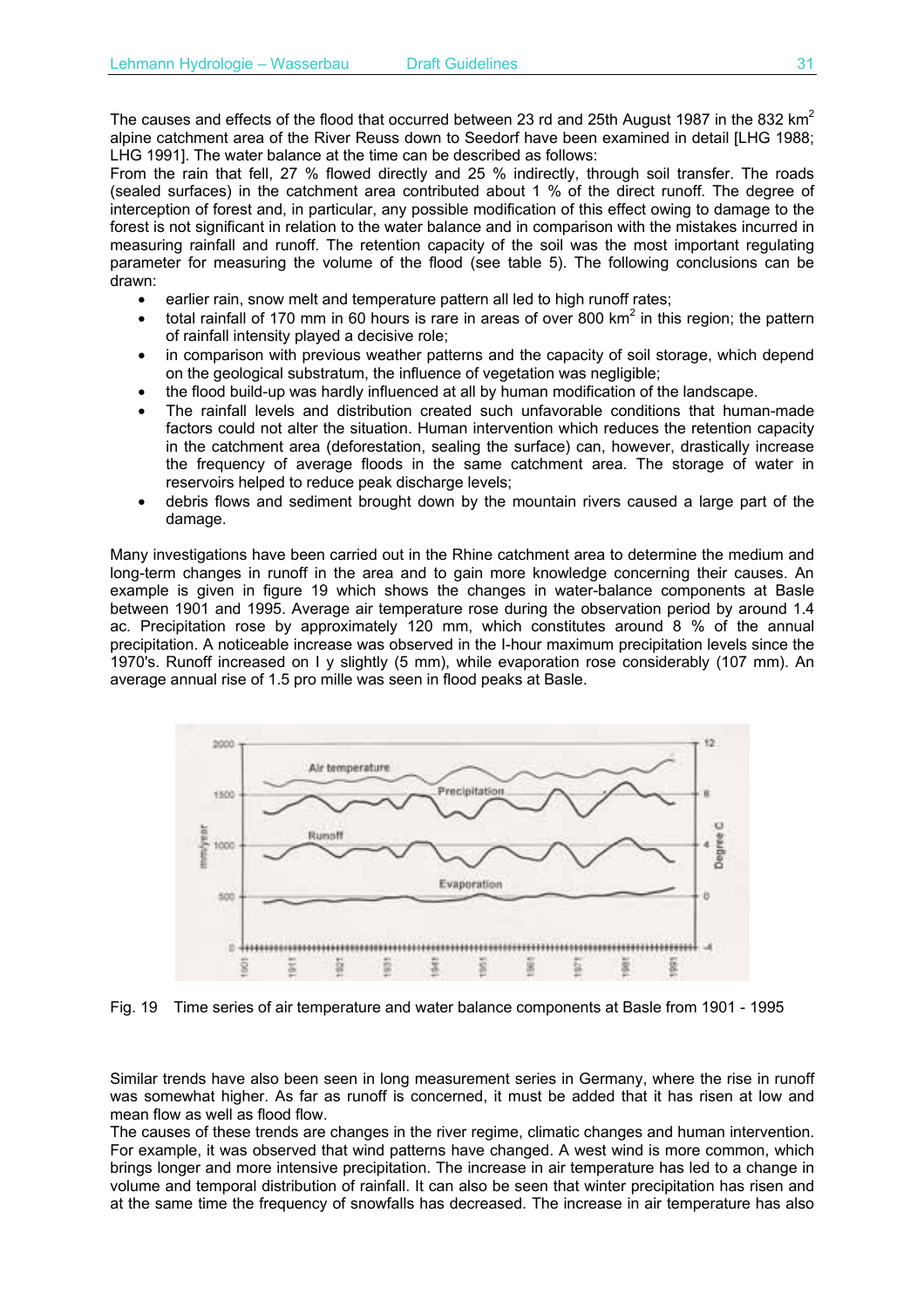caused a considerable reduction in water reserves of glaciers and snow in the Alpine regions. The degree of frequency of flooding can of course also be considerably influenced, in a positive or negative way, by water management. For example, mountain reservoirs can reduce peak floods by retaining water.

#### **2. Influence of climate change on the runoff regime**

For several years, the International Commission of the Hydrology of the Rhine Basin (CHR) in cooperation with other hydrological institutions in Europe has been investigating the impact of possible climate change or land-use change on mean flow, flood and low flow occurrence. These projects should provide a basis for developing counteract strategies to the effects of global warming. Catchment models and a model for the entire Rhine basin have been developed or adapted for the studies.

In several catchments in Switzerland the repercussions of a  $CO<sub>2</sub>$  doubling on the water balance have been studied using the IRMB model [Bultot 1992]. This model is a daily conceptual hydrological model, developed by the Hydrology Section of the Royal Meteorological Institute of Belgium. It is able to simulate the components of the water cycle in medium-sized catchments with surfaces from 200  $km<sub>2</sub>$  to 1500 km<sub>2</sub>. It is not distributed, i.e. the input data must be considered as uniform over the whole area. The IRMB model is based on a sequence of sub-reservoirs representing the different main water storage of the catchments and transfer between them. The parameters of the model have been determined by fitting the daily values of the total flow at the outlet of the catchment. As input variables climate data (precipitation, net radiation, air temperature, air humidity, soil temperature at various depths, wind) and physiographical data (soil cover, albedo, leaf index, soil types, urban areas, maximum possible water content of the aeration zone) are needed (example table 7). The calculation of the daily increases in precipitation, temperature, radiation, water vapor pressure and cloud cover due to  $CO<sub>2</sub>$  doubling were calculated according to a method described in Bultot (1988).

The water balance components of the Ergolz catchment between  $CO<sub>2</sub>$  disturbed conditions and present climatic conditions for the years 1983 to 1990 are shown in table 5. The main conclusions are:

- Increased potential and effective evapotranspiration; consequential impact: a slight increase in biomass and agricultural production.
- Despite rising infiltration, decreased annual deep percolation water flow, the infiltration surplus being consumed by evapotranspiration.
- Increased seasonal runoff with no effect on the annual total flow at the outlet. Total flow is higher from December to February and lower from May to September.
- Increased daily maximum flow.
- Greater frequency of soil moisture content below 60 % of the saturation capacity in the aeration zone.
- Shorter spells with snow cover; consequently lower cost of snow-clearing operations but negative economical consequences for winter recreation areas.

The impact of human-induced global climate change on the Rhine discharge is simulated by the RHINEFLOW model. Changes in regional annual water availability and seasonal Rhine discharge have been estimated using climate scenarios. The climate scenarios are based on greenhouse gases emission scenarios. Two scenarios are used, which have been deve1oped for the Intergovernmental Panel on Climate Change: the Business-as-Usual (BaU) scenario in which current trends continue and a considerable growth in the use of fossil fuels is forecasted, and the Accelerated Policies scenario (AP), which represents adequate environrn~ntal policies and stricter international protocols. For both emission scenarios, three runs were carried out with the RHINEFLOW model. One uses the change fields for precipitation and temperature from the 'Best Guess". Best Guess uses the average expected change for temperature and the average precipitation from the weighed results for precipitation from the 7 GCM experiments.

In the two other runs the lower and higher 90 % confidence limit were used.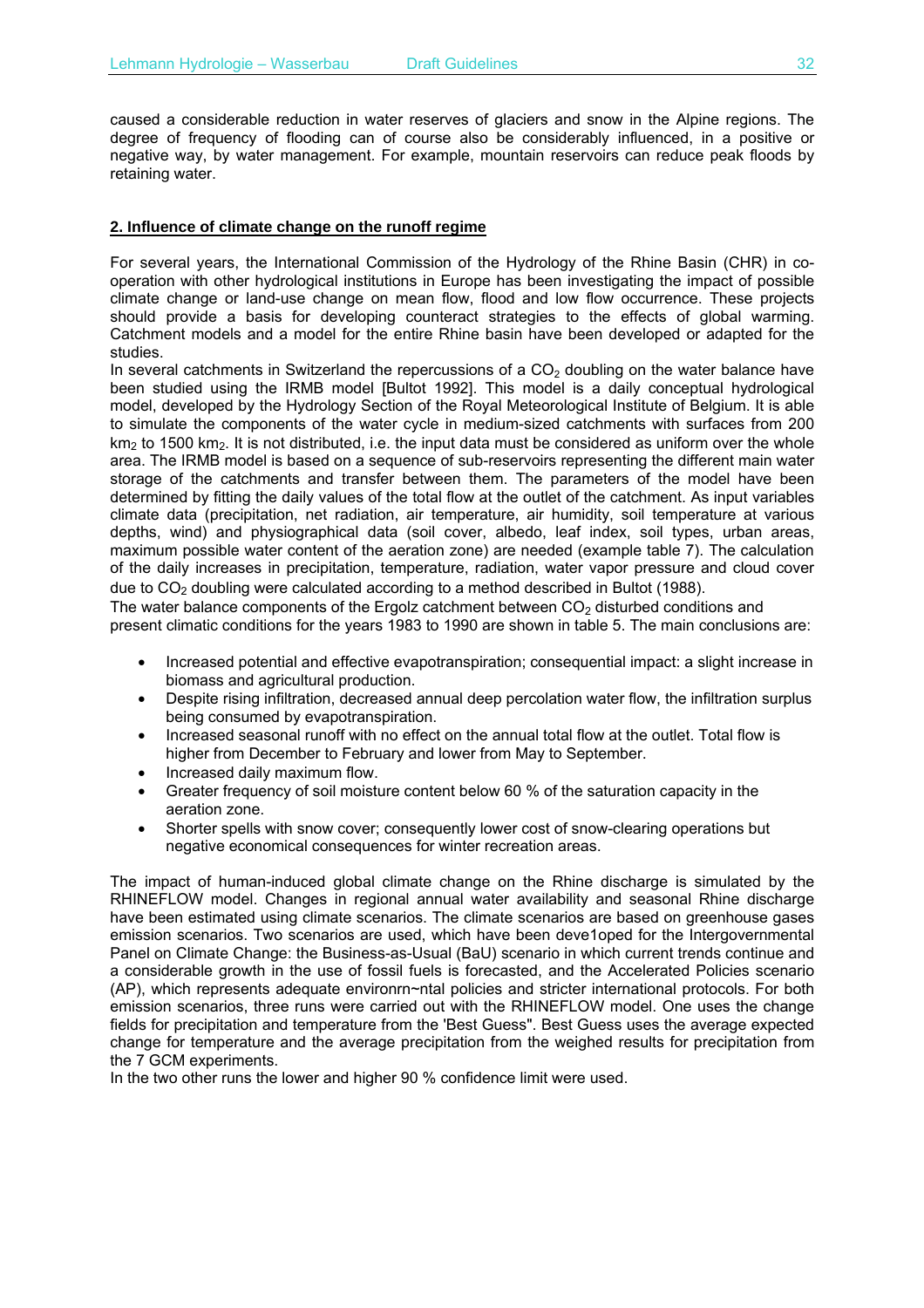| Ergolz at Liestal     | Annual mean water balance (mm) |         |        |        |                |        |        | Mean   |         |
|-----------------------|--------------------------------|---------|--------|--------|----------------|--------|--------|--------|---------|
| scenariol -scenario O |                                |         |        |        |                |        |        |        |         |
|                       | 1983                           | 1984    | 1985   | 1986   | 1987           | 1988   | 1989   | 1990   |         |
| Precipitation         | 51.3                           | 49.8    | 43.2   | 66.0   | 44.9           | 70.2   | 50.7   | 58.1   | 54.3    |
| Potential evaporation | 67.5                           | 82.8    | 68.0   | 73.8   | 71.6           | 71.6   | 68.4   | 64.1   | 71.0    |
| Effective evaporation | 51.5                           | 58.4    | 47.8   | 63.2   | 66.9           | 61.4   | 47.3   | 48.4   | 55.6    |
| Directevaporation     | 10.9                           | 12.1    | 4.0    | 11.4   | 16.1           | 18.3   | 7.1    | 9.2    | 11.2    |
| Evap. upper aer.zone  | 25.3                           | 27.9    | 27.7   | 37.1   | 38.2           | 27.9   | 23.4   | 26.2   | 29.3    |
| Evap.lower aer.zone   | 15.3                           | 18.2    | 16.1   | 14.6   | 12.6           | 15.2   | 16.8   | 12.9   | 15.2    |
| Interception          | 10.9                           | 11.5    | 4.6    | 10.4   | 16.6           | 17.9   | 7.1    | 9.2    | 11.0    |
| Throughfall           | 40.3                           | 44.2    | 33.5   | 54.5   | 28.0           | 52.1   | 43.5   | 48.8   | 43.1    |
| Infiltration          | 14.5                           | 26.7    | 21.7   | 35.9   | 27.7           | 3.8    | 32.1   | 17.7   | 22.5    |
| Runoffwatersupply     | 26.0                           | 26.6    | 11.8   | 20.1   | $-1.1$         | 48.8   | 11.7   | 30.2   | 20.7    |
| Deep percolation      | $-21.0$                        | $-22.0$ |        |        |                |        | $-5.2$ |        | $-21.4$ |
|                       |                                |         | 22.8   | 13.7   | 27.5           | 36.2   |        | 23.0   |         |
| Simulatedtotalflow    | $-5.0$                         | $-5.4$  | $-8.8$ | 6.4    |                |        | 8.2    | 17.8   | $-0.2$  |
|                       |                                |         |        |        | 27.8           | 13.2   |        |        |         |
| Direct surface flow   | 20.6                           | 13.0    | 8.2    | 15.0   | $-2.2$         | 36.9   | 9.0    | 20.9   | 15.2    |
| Delayed surface flow  | 10.8                           | 3.5     | 4.8    | 4.4    | 1.5            | 11.8   | 4.2    | 3.3    | 5.6     |
| Percol.water flow     | $-36.4$                        | $-21.9$ |        |        | $\blacksquare$ |        | $-5.1$ | .-6.4  | $-20.9$ |
|                       |                                |         | 21.8   | 13.1   | 27.0           | 35.5   |        |        |         |
|                       |                                |         |        |        |                |        |        |        |         |
| Extemalf1ow           | $-0.9$                         | $-0.5$  | $-0.6$ | $-0.3$ | $-0.6$         | $-0.8$ | $-0.1$ | $-0.2$ | $-0.5$  |

Table 6 Water balance of the Ergolz catchment. Increases between scenario 1 (CO<sub>2</sub> doubling) and scenario 0 (present)

The RHINEFLOW model has been developed to investigate month to month changes in 'the water balance compartments in the Rhine basin. RHINEFLOW uses the standard meteorological input variables of temperature and precipitation and the geographical data on topography, land use, soil type and ground-water flow characteristics. These parameters are stored in a raster GIS with spatial resolution of 3 x 3 km. Calculations of evapotranspiration, runoff and snowmelt are based on the Thornthwaite-Mather method for actual and potential evapotranspiration and a temperature-index method for snowfall and snowmelt. The model separates monthly water surplus into direct runoff, which is discharged in the same month, and delayed runoff. Stream flow calculations are corrected by using data on lake water-storage changes and changes of water storage of glacier ice. The model produces time series for the river discharge. It also produces maps showing the temporal and spatial distribution of a number of hydrological variables such as potential and actual evapotranspiration, snowfall percentage and snow cover duration.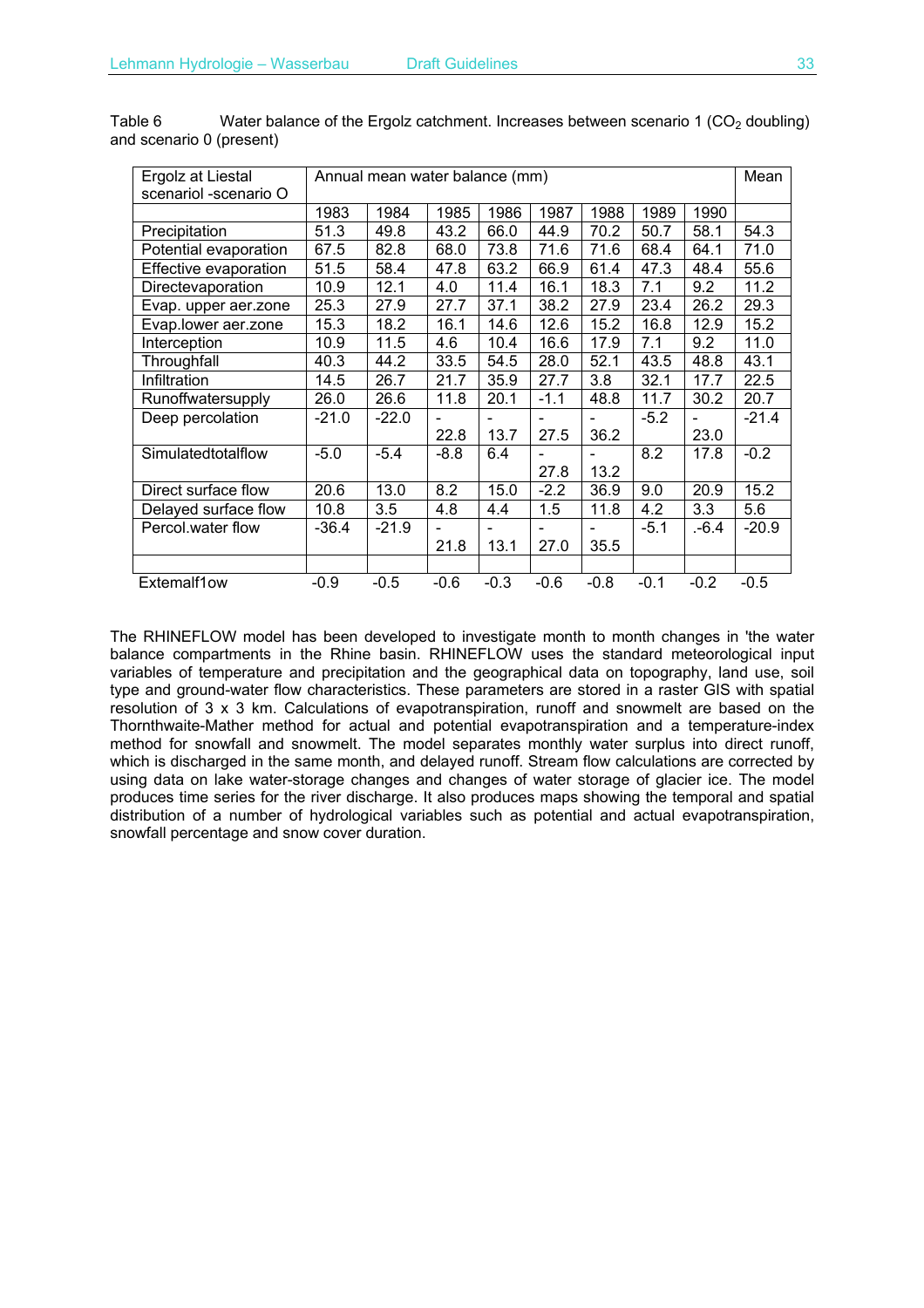## **1. 7. Travel times**

The travel time of a solute cloud in the river Rhine may be determined by different methods and models, all depending on the knowledge of mean velocities in the river. The more the information about velocities is known, the more the derived travel times are correct. By the means of a hydrodynamic model travel times in the river Rhine between the Lake of Constance and Bale were computed. These calculations were carried out for different steady flow conditions from low water to high water (fig. 20).

Diagrams allow the estimation of travel times between two river places (cross-sections). If there are unsteady flow conditions in the river, the travel time of a solute cloud is strongly influenced by the flow variations (fig. 21).



Fig. 20 Travel time compare calculations between the River Aare inflow to the Rhine and Basel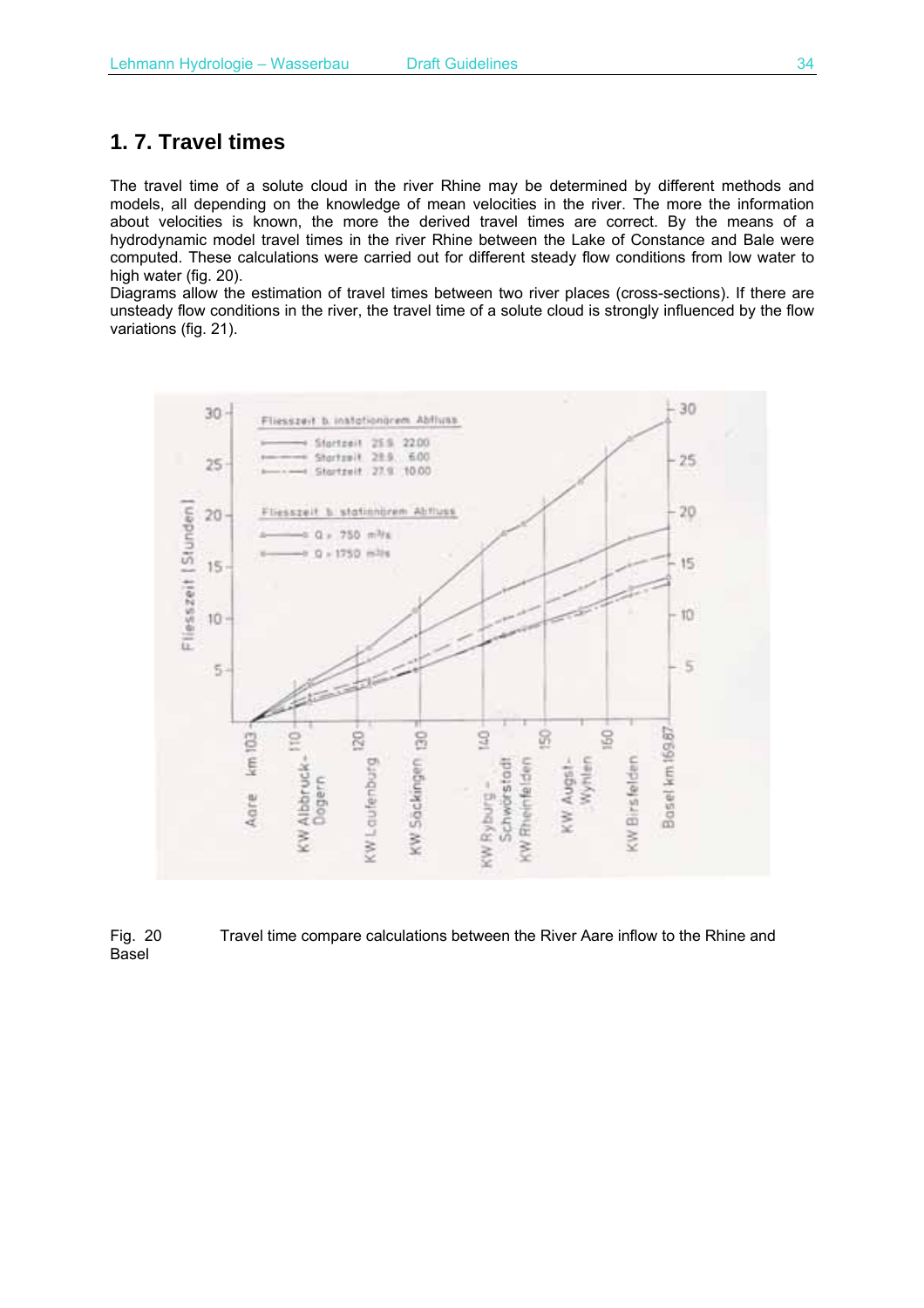

Fig. 21 Mean travel times of Rhine between Stein am Rhein and Aare inflow

# **1. 8. Hydrogeology**

The morphological structure of the basin is somehow reflected in the structure of the groundwater provinces. Changing rock conditions cause also great local differences in groundwater flow. OnIy those groundwater provinces which play an important role in drinking water supplies are mentioned here.

In the Alpine region and partially also in the uplands, the long-stretched gravel-filled troughs in the valleys are exploited for water supplies.

The Upper Rhine Graben consists of Mesozoic strata with an overlying cover of marine, sandy-clayey Tertiary material of more than 2,000 m depth. The top cover in the central basin is formed by 200-400 m thick Quarternary deposits. These deposits contain extensive and productive aquifers.

A particularly groundwater-rich landscape in the Rhine basin is the Lower Rhine Embayment and the area of the eastern Netherlands. In the series of several groundwater storreys it is in the first Iine the upper one in the sands and gravels of the Pleistocene Rhine terraces that has the highest hydrogeological importance. The by far richest in water is the lower terrace on both banks of the present course of River Rhine between Bonn and the Netherlands consisting of 20 - 30 m thick sands and gravel that show good to very good water permeability. The lower terrace is in direct connection with the surface runoff in River Rhine so that besides groundwater abstraction from the 10-30 km wide terrace increasing use is made of bank ion in the vicinity of the river.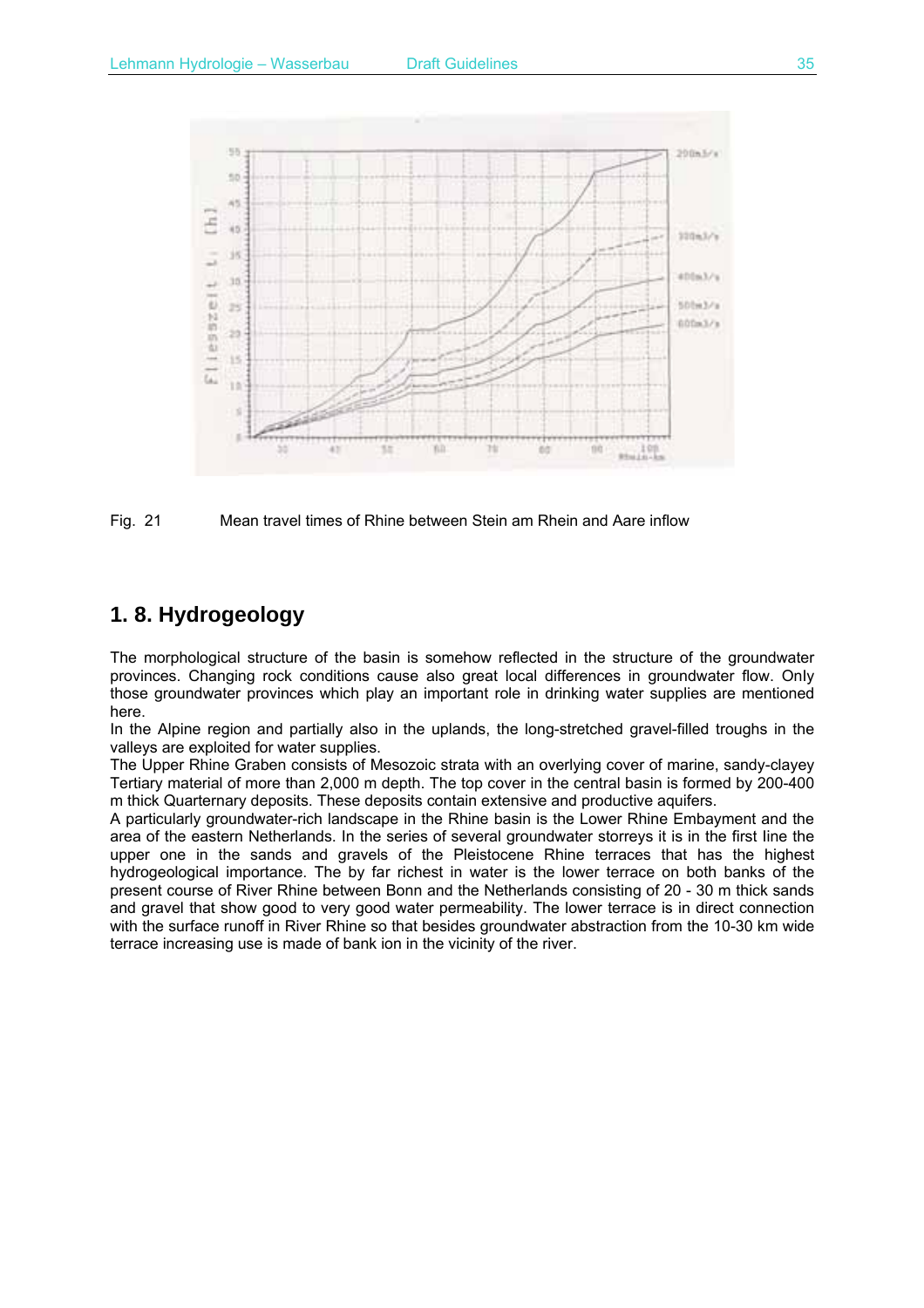## **1. 9. Morphological Landscape Structure**

In terms of elevation and morphological structure the Rhine basin can be divided into the high mountain area (Alps), the Alpine foothills, uplands consisting of separate blocks of the Variscan peneplain and overlying Mesozoic strata, and the lowland. The mean elevation of the Rhine basin was calculated to be 483 m and the mean terrain slope 5°44'. The share of the Alpine high mountains amounts to more than  $16,000 \text{ km}_2$ . The highest peaks exceed  $4,000 \text{ m}$  above sea level. Several hundred km<sub>2</sub> are covered by glaciers, although glaciation is presently strongly receding.

Northwest of the high mountains the Swiss Midland stretches over some 220 km with an average width of 45 km and an area of about 10,000 km<sub>2</sub>. The Swiss Midland consists mainly of Miocene molasse. In the north of the high mountains there is the basin of Lake Constance which is of glacial origin. Its centre is covered by Lake Constance. With an elevation of the water surface of 396 m above sea level the lake has a maximum depth of 276 m, so that the bottom of the lake at its deepest point is merely 120 m above sea level.

The Alps, the Alpine foothills, the Midland, and the Swiss Jura are the major landscapes of the Rhine basin downstream to Basel. Their share in the entire river basin amounts to some 20 %.

At Basel, River Rhine enters with a sharp bend the Upper Rhine Plain which extends from south to north. With an overall length of 300 km the Upper Rhine Graben has a mean width of 40 km. In the west and in the east along the Upper Rhine Graben, uplands extend which show over the foundation rock the complete series of Mesozoic strata such as Bunter Sandstone, Muschelkalk, Keuper, Lias, Dogger, and Malm of the Jurassic system.

North of a line Main-Rhine-Nahe, the Rhenish Slate Mountains cover an area of about 26,000 km<sub>2</sub> which drain nearly exclusively into River Rhine. In a 113-km long antecedent valley the Rhine breaks through the Rhenish Slate Mountains between the towns of Bingen and Bonn. Simultaneously with River Rhine its tributaries Mosel, Lahn, and Sieg cut their antecedent vaIleys into the Rhenish Slate Mountains.

From north-west the Lower Rhine Embayment stretches into the Rhenish Slate Mountains. The landscape along the Lower Rhine is characterized by wide aggradation areas, remnants of the northern glaciation and sometimes thick loessial covers. According to its aggradation character the Lower Rhine Embayment is structured in the main terrace, the middle terrace and the lower terrace of River Rhine. On Dutch territory part of the river basin lies below the level of the sea.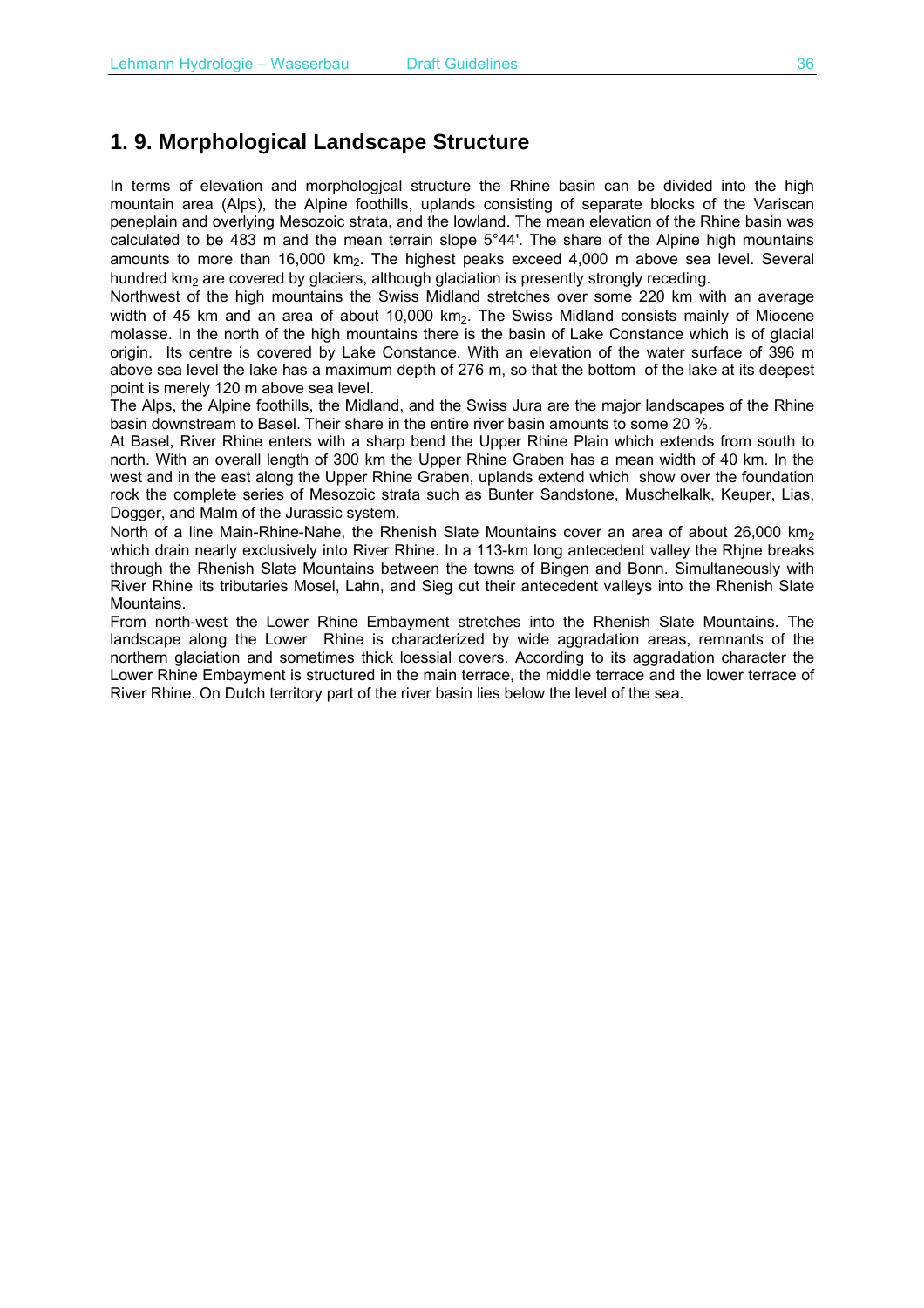## **1. 10. Soils**

The formation of a soil type depends on a number of factors: parent rock, climate, groundwater conditions, soil humidity, land use, and relief influence on the development of a soil type. These factors vary widely in the Rhine basin, so that a variety of soil types occurs. Nevertheless, in the Alps, in the uplands, in valIeys, and on the Lower Rhine larger areas of similar soils can be found. In the Alps soil-covers are mostly shalIow, in the uplands braunerde soils prevail, and podzolic soils are frequent in the plains. How intensively the climatic conditions determine the formation of a certain soil is shown by the occurrence of chernozem soils in the area of Worms: Here favorable temperatures and relatively low precipitation have produced this soil type which usually occurs only in much more continental regions.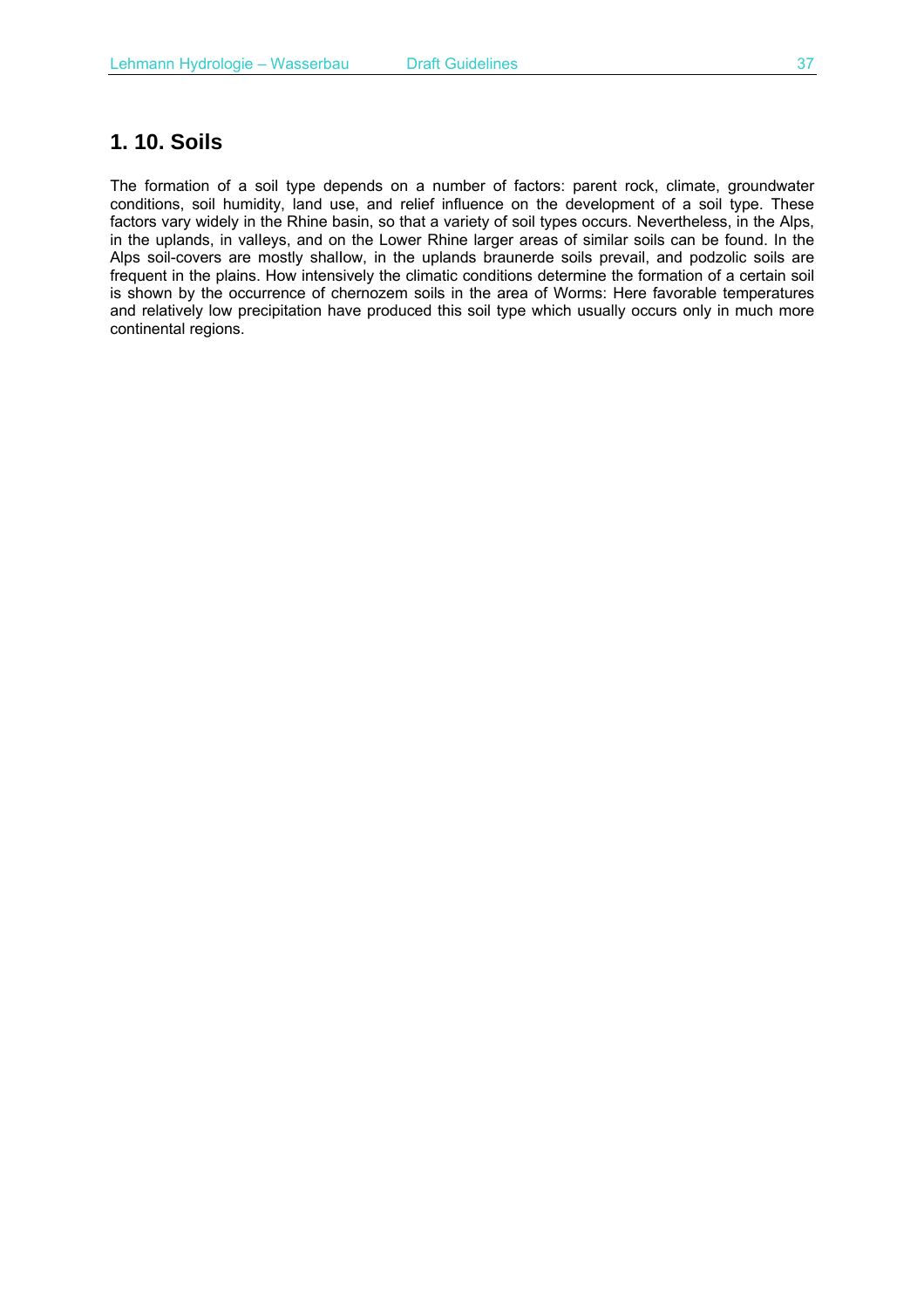# **2. Users**

In a larger basin, a large number of users have different needs and requirements. In small alpine catchments, uses and users of sediment related affairs might be different than those of larger lowland catchments. Below, stakeholders and their needs are presented for the two examples for small alpine and, and as a contrary, large lowland catchments.

## 2. 1. Stakeholders of small alpine catchments

In small and steep alpine catchments, interactions between uses and users and sediment related problems are mainly governed by the needs of protection against loss and damage (land, forests, settlements, traffic lines, etc.), power and water supply and construction. Other uses are conservation of nature like habitat protection and recreation (Fig. 22).



Fig. 22 Some of possible stakeholders in an alpine catchment; note that some relations are mainly one way relations (indicated by single arrow)

#### a. Needs for protection (mainly natural hazards, soil loss)

Sediment management because of protection requirements includes all stabilization and hydraulic works for erosion control, sediment retention and deviation and canalization. Also soft measures like forestation and bio – engineering are part of sediment management. Protection against natural hazards do also include measures like spatial planning (construction recommendations and restrictions, recently as a result of risk mapping). As all these measures except spatial planning influence the sediment flow as they are influenced by it as well (double arrow in fig. 22): size and design of a sediment retention basin for example is a function of sediment properties and inflow volumes (the construction of a basin is therefore influenced by the factor sediment). On the other hand, the basin interrupts sediment flow and might cause increased bed erosion downstream due to unsaturated sediment transport capacity (basin influences the factor sediment: erosion volume, accumulation and transport).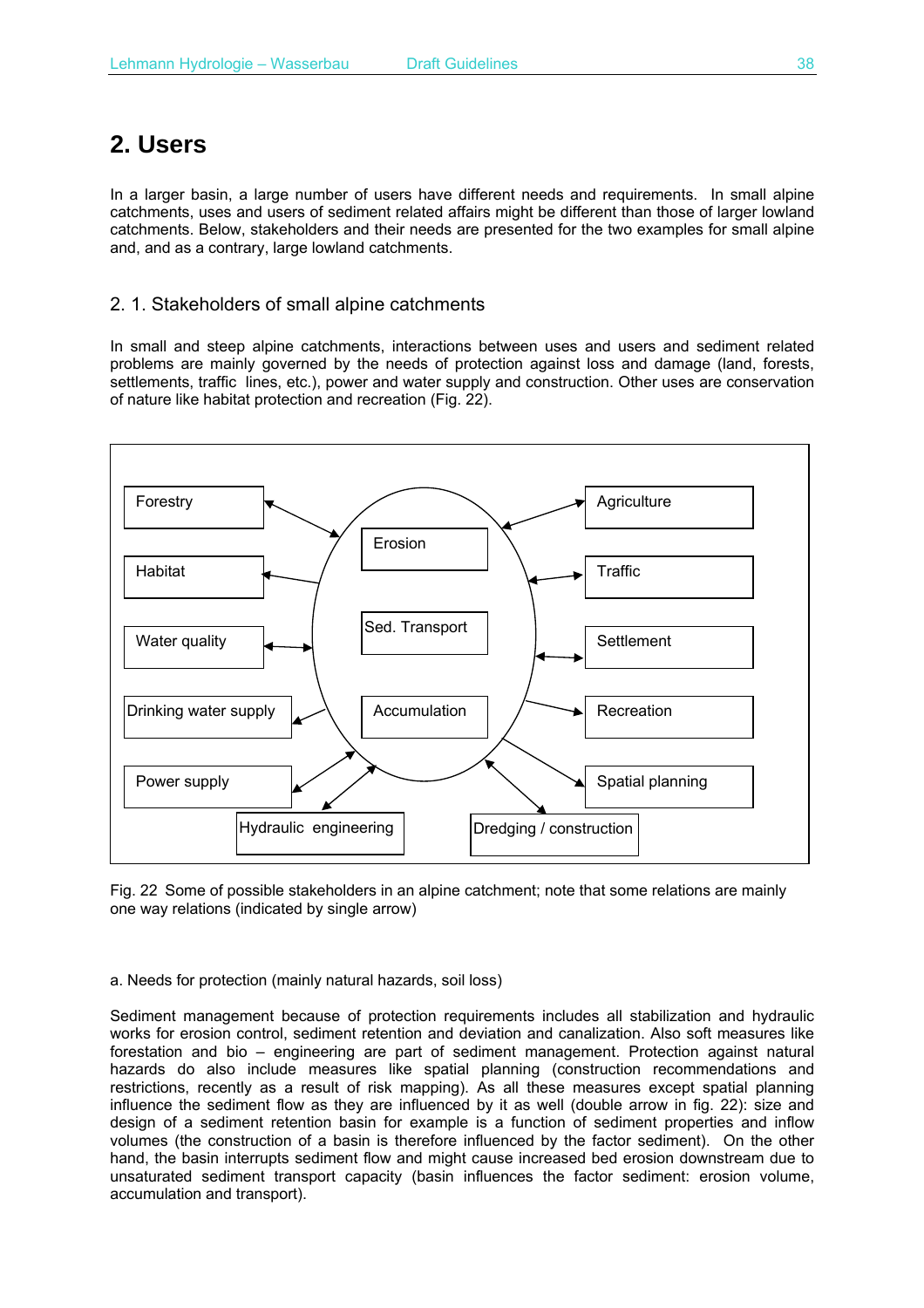As a compare to natural hazard protection, soil loss as an agricultural damage is of minor importance, but needs special attention at places with relatively intensive agricultural production.

#### [Examples]

b. Power and drinking water supply (reservoir sedimentation, abrasion of turbines etc.)

In alpine regions, electricity is highly generated by waterpower. Therefore, users of water power face the following sediment related problems:

- Planning, construction and operation of water intakes (sedimentation, wood retention)
- Construction and operation of water power installations (choice of location, problems of accretion, wash out and erosion, bank protection measures)
- Infiltration and exfiltration

Turbines work properly only as they are driven by clean water. Sand and finer material result in abrasion and damage.

#### [Examples]

c. Construction (use of sediments, dredging)

Since ever, river sediments have been used for construction purposes. Dredging sediments out of river beds is a common practice to gain this popular raw material. Dredging is done where apparently enough sediment is available. Disadvantages of dredging are lack of sediment downstream, which often results in increased bed erosion with damage of hydraulic works, walls, bridge foundation etc. In the Rhine basin, dredging permissions have been treated restrictively in recent times. In addition, construction of infrastructural works is also essential:

- Planning of road and railroad construction (culverts, river crossings…)
- Planning, construction and operation of waterways for navigation and its infrastructure)

d. Other uses (habitat protection, recreation, environmental protection)

Natural river behavior with altering river banks and rich variety of sediment transport favors the development of diverse fauna and flora. Natural river stretches are also popular recreation spots for locals. Therefore, some specific uses might derived:

- Nature and landscape protection within the areas of influence of water
- Treatment of accretion problems in shallow waters (fishery)
- Watershed management (reforestation, stabilization of slopes)

### 2. 2. Stakeholders of large lowland catchments

Stakeholders of large lowland river systems have mainly the same interests and conflicts with sediment related problems as the population in alpine catchments. A supplement function is navigation for example (fig. 23), influenced by bed level alteration by erosion or accumulation of sediments.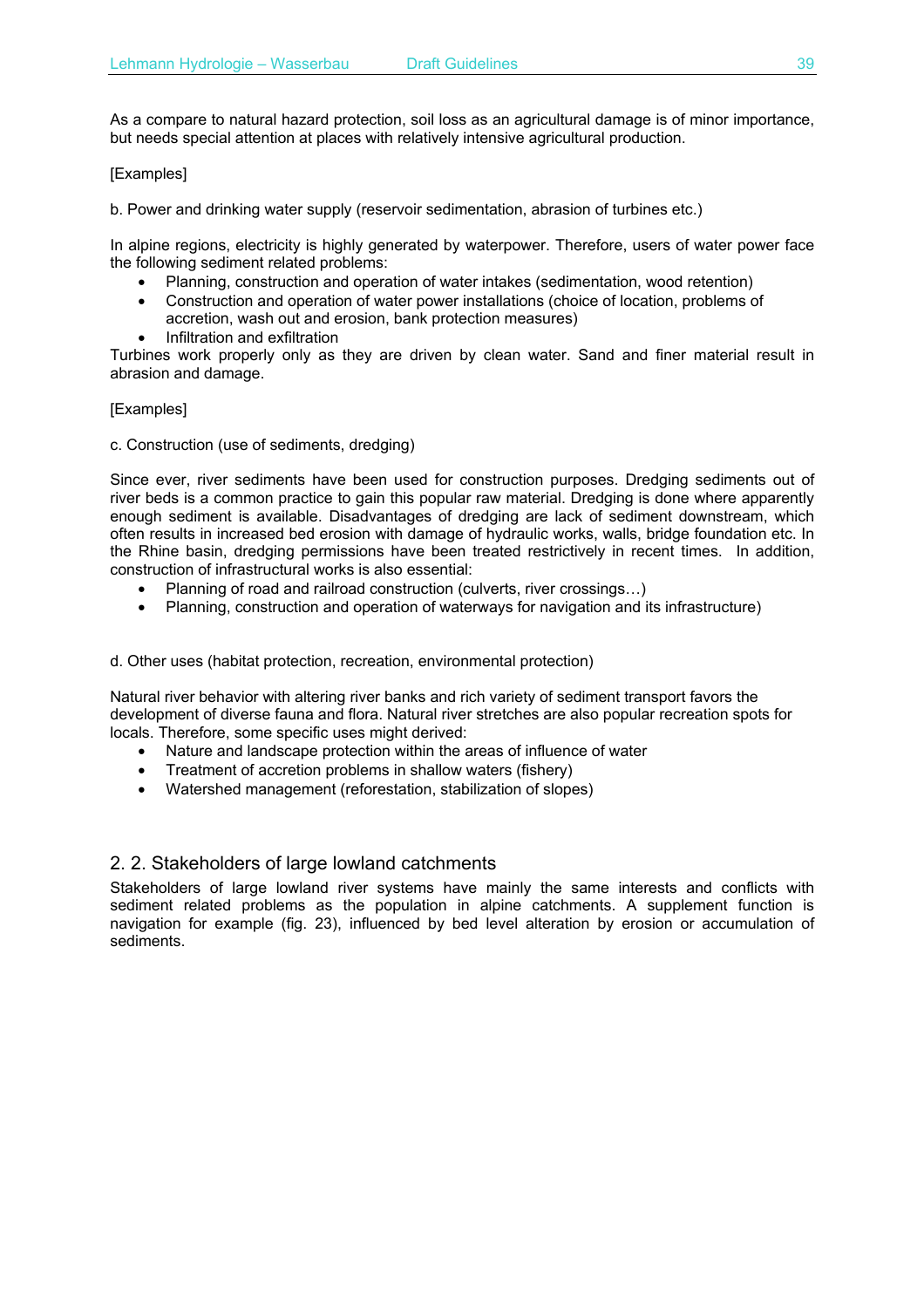

Fig. 23 Some of possible stakeholders in an lowland catchment; note that some relations are mainly one way relations (indicated by single arrow; altered after Owens et. al. 2004)

[Examples]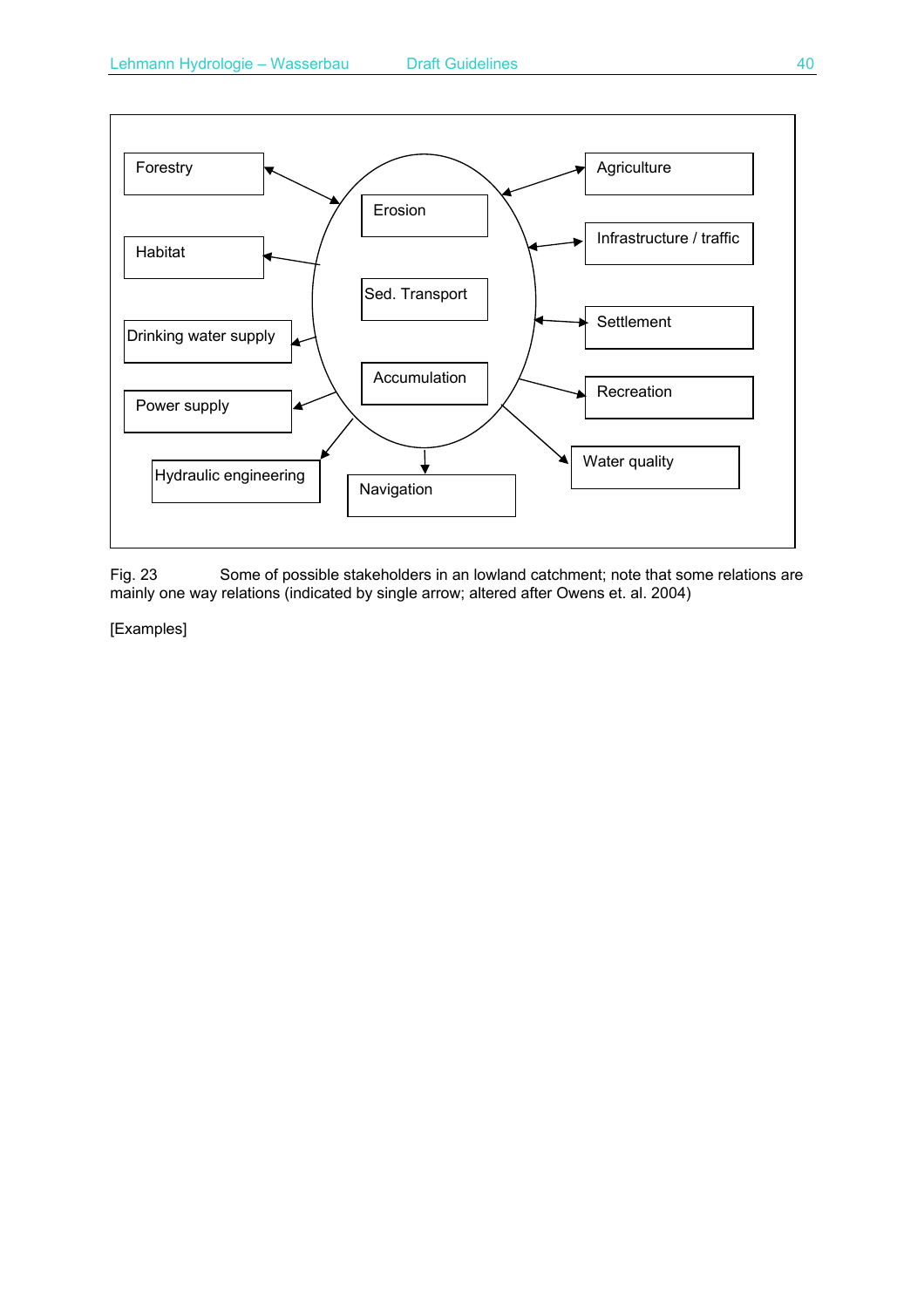# **3. Problems related to Sediment Management**

Problems that are faced by an efficient sediment management are described below. As sediment management varies depending specific question formulations, the following differentiation is made:

- Torrents and small alpine watersheds
- Large rivers at medium mountain range and lowlands
- Lakes and reservoirs

### 3. 1. Torrents and small alpine watersheds

| Problem                                                                                                                                                                                                                                                                                                                                                                                                                       | Uses and solutions                                                                                                                                                                                                                                                                                                                                                                                                                                                                                                                                                                                                                                                                                   |
|-------------------------------------------------------------------------------------------------------------------------------------------------------------------------------------------------------------------------------------------------------------------------------------------------------------------------------------------------------------------------------------------------------------------------------|------------------------------------------------------------------------------------------------------------------------------------------------------------------------------------------------------------------------------------------------------------------------------------------------------------------------------------------------------------------------------------------------------------------------------------------------------------------------------------------------------------------------------------------------------------------------------------------------------------------------------------------------------------------------------------------------------|
| 1.<br>Protection against damage<br>Risk detection and -evaluation<br>Flood protection by constructive<br>measures<br>Protection of receiving waters<br>Assessment of sediment budget<br>2.<br>Water conservation<br>waters<br>3.<br>Human impacts<br><b>Intakes</b><br>Roads, paths<br>Watershed management<br>Dredging<br>bridges<br>Deposits<br>Research<br>4.<br>Basic research<br>Applied research<br>intakes<br>forestry | Basic information to solve problems of<br>planning, construction and operation in<br>the following fields:<br>Hydraulic engineering<br><b>Stabilization works</b><br>Retention<br>Effects of torrents on their receiving<br><b>Traffic routes</b><br>River crossings<br>narrowings<br>Sanitary engineering<br>intakes, crossings,<br>water protection<br>Hydropower utilization<br>sediment and wood retention<br>Watershed management<br>conservation and improvement of the<br>capacity of the watershed by<br>measurements of agriculture and<br>drainage, afforestation<br>Landscape protection, , planning of use<br>and protection<br><b>Risk detection</b><br>Risk mapping<br>Warning systems |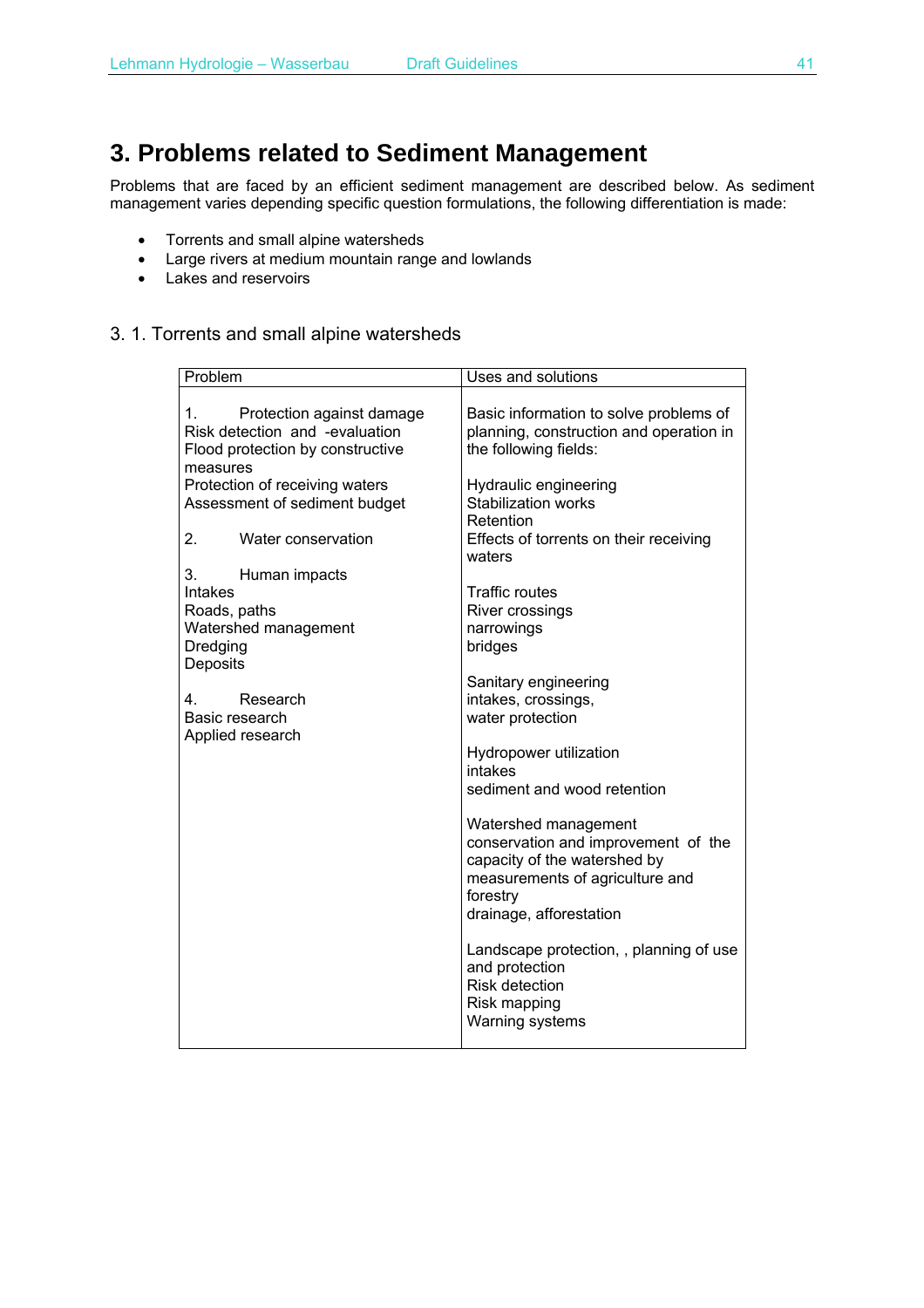# 3. 2. Larger River systems

| Problems                                                                                                                  | Uses and solutions                                                                                                                           |
|---------------------------------------------------------------------------------------------------------------------------|----------------------------------------------------------------------------------------------------------------------------------------------|
| 1.<br>Protection against damage<br>Risk detection and -evaluation<br>Flood protection by constructive<br>measures         | Basic information to solve problems of<br>planning, construction and operation in<br>the following fields:                                   |
| Protection of receiving waters<br>Assessment of sediment budget                                                           | River control<br>Stabilization of river bed and banks<br>regarding tributaries and dredgings                                                 |
| Water conservation<br>2.<br>clogging                                                                                      | Traffic<br>Roads and railways (river crossings,                                                                                              |
| 3.<br>Human impacts<br>Watershed use (e. g. road<br>construction, bridges, power plants<br>infrastructure for navigation) | parallel tracks to rivers)<br>Structures for navigation (waterways<br>and ports)                                                             |
| Research<br>4.<br>Basic research<br>Applied research                                                                      | Sanitary engineering<br>intakes, crossings<br>water protection<br>water purification<br>water infiltration and exfiltration<br>(groundwater) |
|                                                                                                                           | Power plants<br>sedimentation and flushing, and<br>erosion problems<br>bank protection                                                       |
|                                                                                                                           | Fishery                                                                                                                                      |
|                                                                                                                           | Passive flood protection<br>flood warning (incl. flood wave warning)<br>evaluation of danger zones (risk<br>evaluation, risk mapping         |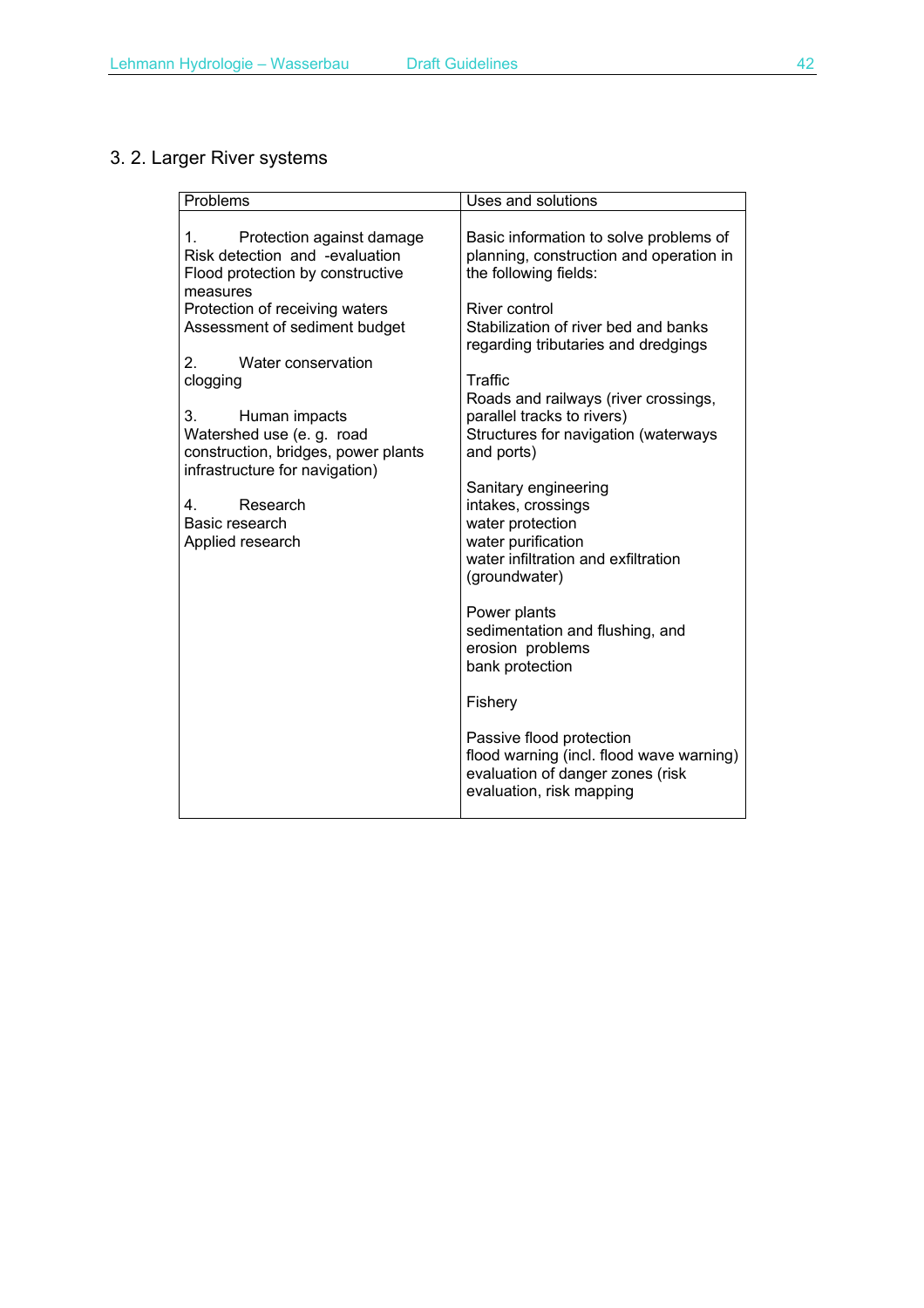### 3. 3. Lakes

| Problems                                                                                    | Uses and solutions                                                                                            |
|---------------------------------------------------------------------------------------------|---------------------------------------------------------------------------------------------------------------|
| 1. Protection against damage<br>Loss of volumes<br>Sedimentation                            | Basic information to solve problems<br>of planning, construction and<br>operation in the following fields:    |
| Water conservation<br>2.<br>Clogging                                                        | Hydraulic works<br>Planning of structures (weirs, channel<br>design)                                          |
| 3.<br>Human impacts<br>- Construction<br>- Intakes of canals<br>- Dredgings, earth deposits | Hydropower<br>Sedimentation<br>Sand deposits and abrasion of<br>technical structures<br>Control of structures |
| 4.<br>Research<br>Basic research<br>Applied research                                        | Fishery, traffic<br>Sedimentation of ports and water<br>ways                                                  |
|                                                                                             | Water supply<br><b>Intakes</b><br>Sediment and wood retention                                                 |
|                                                                                             | Sanitay engineering<br>Supply of drinking water<br>Wear of pumps<br>Water intakes<br>Clogging of filters      |
|                                                                                             | Energy supply<br>producing heat by heat pumps                                                                 |
|                                                                                             | Recreation, sport                                                                                             |
|                                                                                             | Landscape and environmental<br>protection                                                                     |

In the Netherlands the navigable depth and width is one of the main problems related with sediment management. So a description is needed of the requirements and the measures taken to fullfill these requirements.

Another important issue is the erosion of the riverbed. The upper part of the Dutch Rhine brances erode with appr. 2 cm/year. Untill now there are no measures taken to stop the erosion of the riverbed, but in the next years the erosion has to be stopped.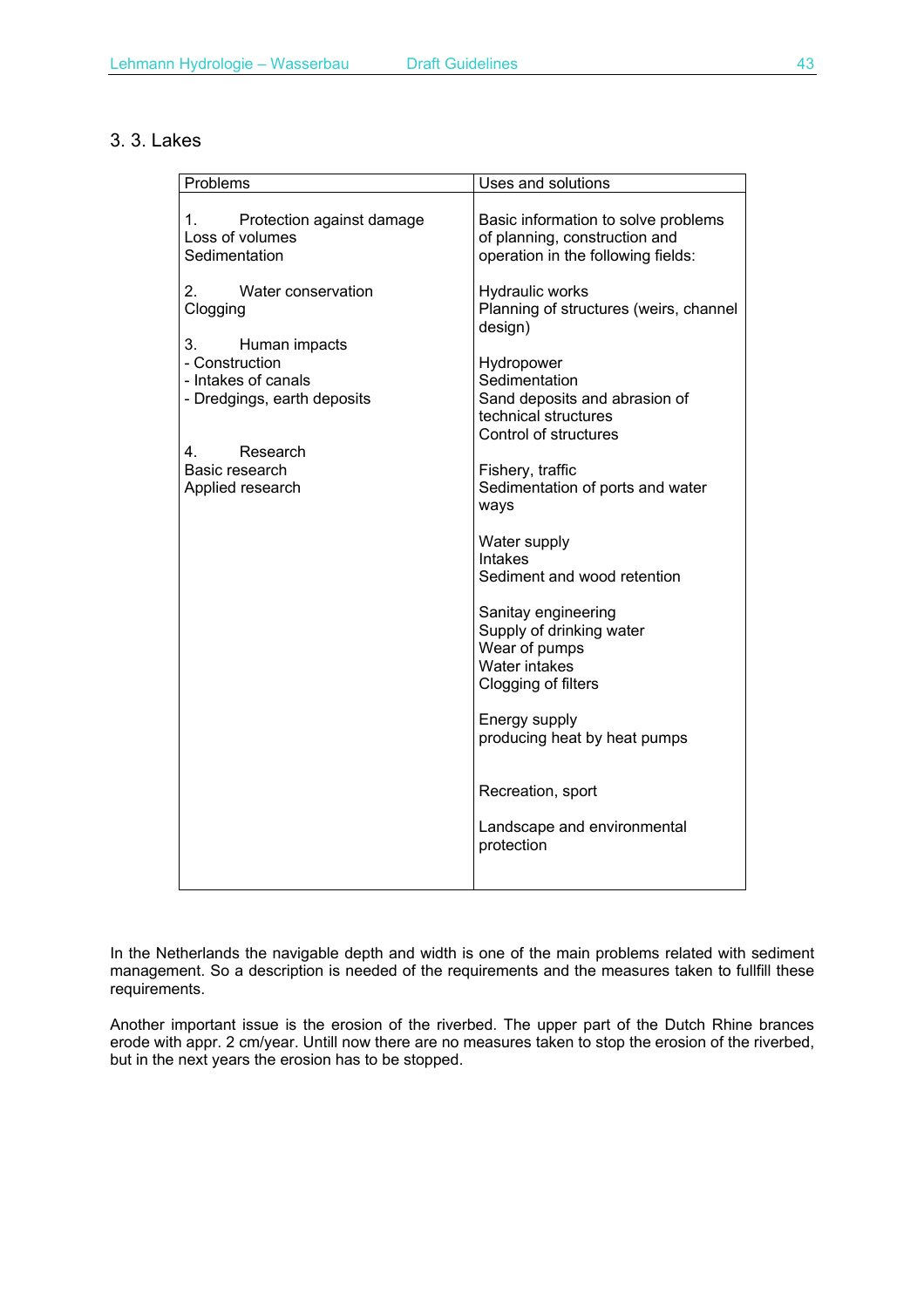# **4. Necessary Sediment Observation**

Sediment observations depend on the question formulation. The most common elements of sediment observation are lined out in (annex 1, still to be introduced). The table includes a list of most relevant processes, their influence by other factors, as well as considerations of human impacts. A short line out of methods to qualify and quantify the processes is also included. Besides the description of natural processes, methods to evaluate the processes are important as well.

Besides the methods, tools and devices enabling to qualify and quantify sediment processes and their effects as well as human interventions to sediment processes are an important component. Several categories of methods, tools and devices are therefore available, as there are among others (listing not complete):

- a. Methods and tools:
- Assessment of sediment potential and sediment budget
- Sediment transport equations / programs
- Soil erosion assessment / calculation
- Mathematical / empirical models (rockfall, debris flows...)
- Risk assessment
- Remote sensing
- Chemical methods to prove pesticides, metals…
- Decision supporting systems (dss), such as GIS, excel programming etc…

The following sediment observations are again divided in torrent, river and lake observation.

## 4. 1. Torrents

| Sediment observations                                                                                                                                                                                                                                                                                                                                                                                                                                                                                                                                                                                                                                                                | Supplements                                                                                                                                                                                                                                                         |
|--------------------------------------------------------------------------------------------------------------------------------------------------------------------------------------------------------------------------------------------------------------------------------------------------------------------------------------------------------------------------------------------------------------------------------------------------------------------------------------------------------------------------------------------------------------------------------------------------------------------------------------------------------------------------------------|---------------------------------------------------------------------------------------------------------------------------------------------------------------------------------------------------------------------------------------------------------------------|
| Bed load<br>Bed load potential<br>Transportcapacity, (maximum bed load discharge)<br>Bed load discharge during floods<br>Bed load discharge graph<br>Grain size distribution at flood events<br>Bed load discharge of floods of different size<br>(recurrence intervals)<br>Suspended sediment<br>Suspended sediment concentration<br>Relation between water discharge and suspended<br>sediment concentration<br>Suspended sediment discharge<br>Sediment features<br>Grain size distribution<br>Grain shape and petrography<br>Specific weight<br>Bulk density of accumulations<br>Composition of material of debris flows<br>Wash load<br>Transported wood volume per flood event | Cross sections<br>Longitudinal profiles of torrents and their changes<br>with time<br>Flood traces<br>Accumulation volumes in and out of river bed<br>Volumes of landslides and bank erosion<br>Volumes of erosion in torrents<br>Waterquality<br>Channel roughness |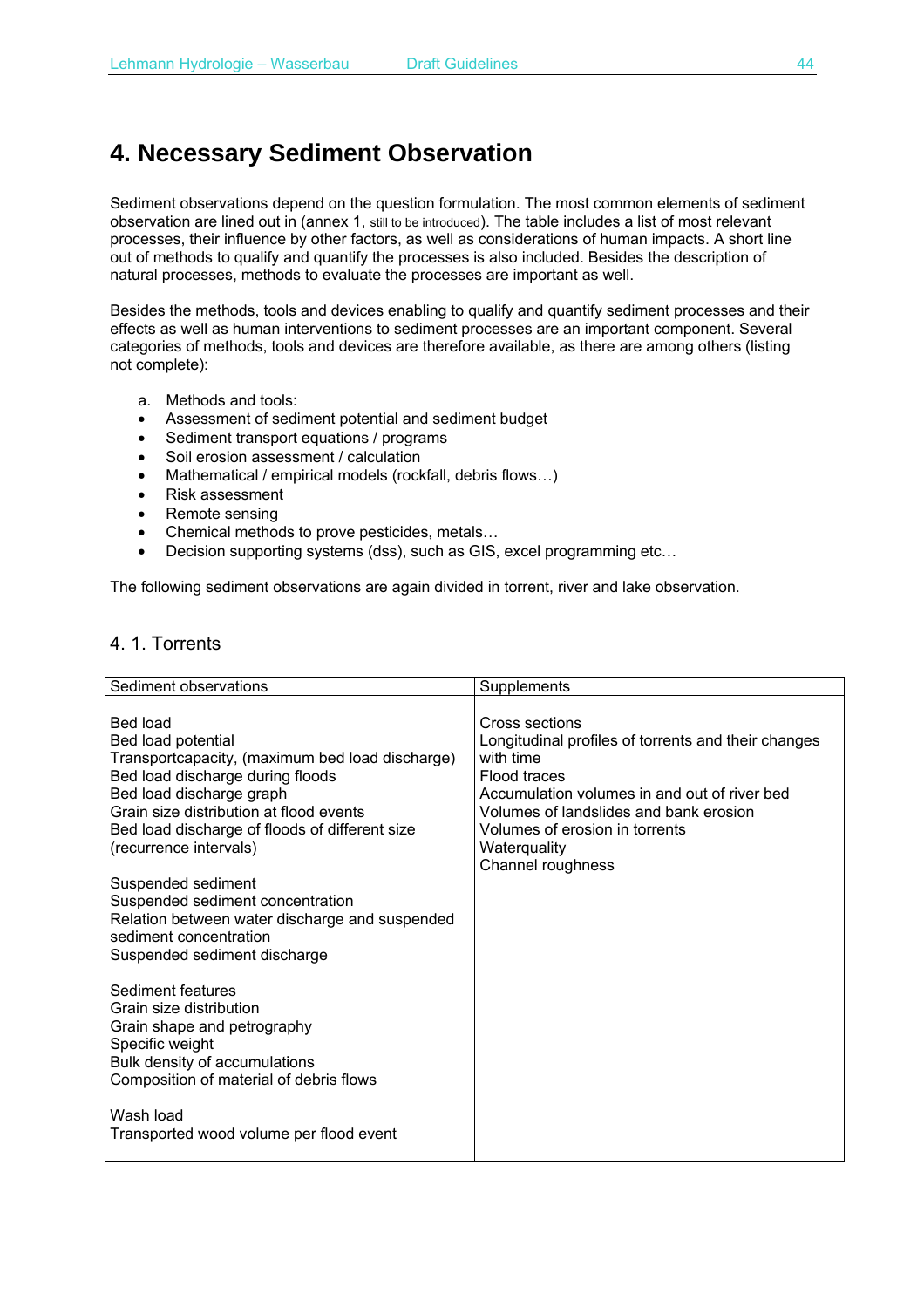## 4. 2. Rivers

| Sediment observations                                                                                                                                                                                                                                                    | Supplements                                                                                                                                                                                                                                         |
|--------------------------------------------------------------------------------------------------------------------------------------------------------------------------------------------------------------------------------------------------------------------------|-----------------------------------------------------------------------------------------------------------------------------------------------------------------------------------------------------------------------------------------------------|
| Bed load<br>Bed load potential<br>Transportcapacity, (maximum bed load discharge)<br>Bed load discharge during floods<br>Bed load discharge graph<br>Grain size distribution at flood events<br>Bed load discharge of floods of different size<br>(recurrence intervals) | River morphology<br>River shape (outlines)<br>Cross section<br>Bed shape (banks, Thalweg, etc.) and the changes<br>by time including the features derived (Slope,<br>accumulation and erosion volumes etc.)<br>River bed roughness<br>Water quality |
| Suspended sediment<br>Suspended sediment concentration<br>Relation between water discharge and suspended<br>sediment concentration<br>Suspended sediment discharge                                                                                                       |                                                                                                                                                                                                                                                     |
| Sediment features<br>Grain size distribution (as function of place, time<br>and water discharge) of moving and laying bed load<br>and suspended sediment<br>Grain shape and petrography<br>Specific weight<br>Bulk density of accumulations                              |                                                                                                                                                                                                                                                     |
| Wash load<br>Transported wood volume per flood event                                                                                                                                                                                                                     |                                                                                                                                                                                                                                                     |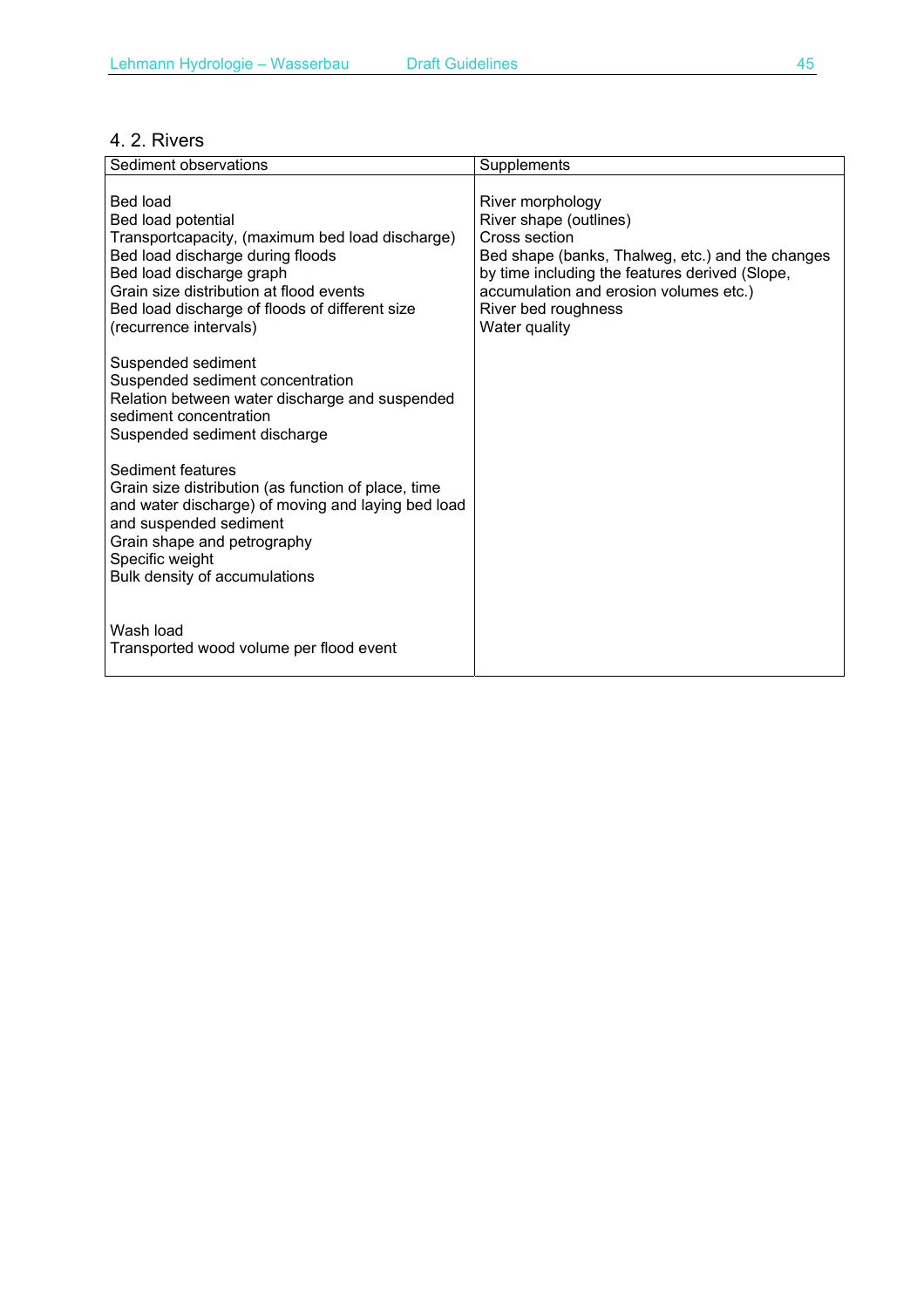#### 4. 3. Lakes

| Sediment observations                                                                                                                                                                                                                                                                                                                                                                                                                                                                                                                                                                                                                                                          | Supplements                                                                                                                                                                                                                                                                                                                                                                                              |
|--------------------------------------------------------------------------------------------------------------------------------------------------------------------------------------------------------------------------------------------------------------------------------------------------------------------------------------------------------------------------------------------------------------------------------------------------------------------------------------------------------------------------------------------------------------------------------------------------------------------------------------------------------------------------------|----------------------------------------------------------------------------------------------------------------------------------------------------------------------------------------------------------------------------------------------------------------------------------------------------------------------------------------------------------------------------------------------------------|
| Sediment in- and output<br>Sediment load (to be determined in in- and<br>outflowing rivers)<br>Bed load<br>- Delta survey<br>Suspended sediments<br>Suspended sediment concentration (as function of<br>time and space)<br><b>Turbidity profiles</b><br>Composition of suspended sediments (grain size<br>distribution, organic / inorganic, chemkical /<br>mineralogical, clastic)<br>Features of adsorption<br>Sediments<br>Sedimentation rate<br>Volume change by redeposition and diagenesis of<br>sediments<br>Grain shape and petrography<br>Composition of suspended sediments (grain size<br>distribution, organic / inorganic, chemkical /<br>mineralogical, clastic) | soil mechanic parameters<br>origin of sediments:<br>rivers<br>bank erosion<br>rockfall<br>landslides<br>avalanches<br>dust fall<br>artificial earth deposits and intakes<br>chemical and biogenic production<br>dredgings<br>survey of extraordinary events<br>bathymetric surveys, delta formation<br>sediment budget of catchment area<br>water quality<br>turbidity measurements<br>flow measurements |
| Wash load<br>Transported wood volume per time                                                                                                                                                                                                                                                                                                                                                                                                                                                                                                                                                                                                                                  |                                                                                                                                                                                                                                                                                                                                                                                                          |

In the Netherlands there is no regular sediment observation program. Only the level of the (summer) riverbed is measured each year with a multibeam loding system.

Occasional we organize (large) research projects to understand the sediment phenomena better. For instance to understand the morphological behaviour of the bifurcations and the morphological respons of bedstabilisation works. A short description of the results of such research project could be valuable for a case study.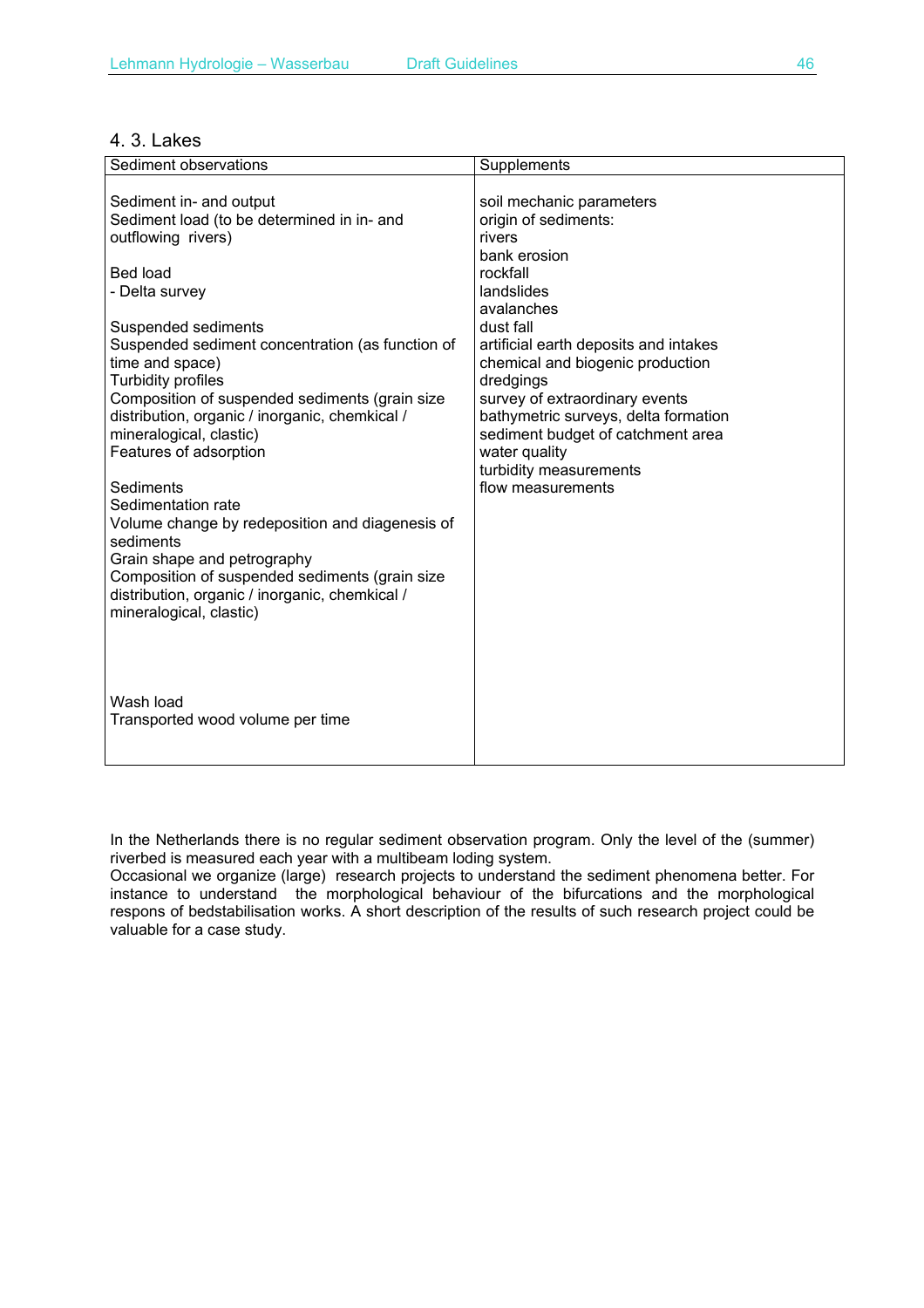# **5. Available Sediment Data**

# **5. 1. Switzerland**

### 5. 1. 1. Historic background

For about hundred fifty years, sediment observations have been carried out in Switzerland. Different thematic weighting can be found with time:

Bathymetry and delta surveys were carried out in the 19th century. The purpose was to achieve basics for water economical question formulations (waterpower, transfer of cords). On the other hand there was a geological interest (denudation, watershed modifications). Homogeneous survey methods and descriptions of the applied procedures were not yet so important.

The first studies on suspended sediments in Switzerland were made at the end of the 19th century in the river Arve during one year. Later on, more such investigations were carried out, however with different methods and quality. 1904 the Rhone river at was examined for a year, with special regard to suspended sediments.

At the beginning of the 20th century, measurements directly in the catchment area were done. Besides sediment transport, discharge processes were in the foreground, too. The Federal Institute for experimental forestry introduced the investigation fields Sperbel- and Rappengraben

During and immediately after the first world war, the first studies and the publications about sediment observations resulted, for example suspended sediment observations (Rhone, Port du Scex, Massa, Drance, Trient) and about sediment accumulations (river Aare at Bern).

Between the two world wars, more investigations on suspended sediments and delta formation were carried out. In addition, cross-sectional profiles have been taken at different rivers. The experimental watershed of Melera was established, mainly for sediment deposit observations in the retention basin.

After the 2nd world war, the works carried out up to the time were extended and complemented. Many delta surveys were in particular carried out with more modern survey techniques.

In the 70s of the last century, a subgroup "Sediment observation" of the Group for Operational Hydrology (GHO) was founded under the chairmanship of the Hydrological Survey. The aim was to achieve more results from detailed sediment observation to provide basics and information for practical use. In 1979, the GHO transmitted to this subgroup the task to elaborate a concept for future activities on the field of sediment observation in Switzerland. On account of this task, different studies and other activities resulted.

### 5. 1. 2. Sediment observations today

Since 1987, the Federal Hydrological Survey, the Federal Institute for Forest, Snow and Landscape and interested cantons have registered sediment deposits in retention basins. Goal of this program is the long-term and low-cost recording of the sediment output from small Swiss catchment areas.

Moreover, university institutes and private institutions carried out observations within the framework of studies and investigations in order to find solutions for particular problems concerning hydraulic engineering, and also to receive basics for model calibration or verification (table 7.

Today's sediment observations in Switzerland are concentrated on three levels:

a Surveys within the frame of a network, like the ones mentioned above (suspended sediment concentration (fig.24 sediment deposits in retention basins fig. 25. This survey is executed by the federal authorities (Hydrological survey, in the case of sediment deposits with the aid of many cantons).

The suspended sediment observation network consists at the moment of:

13 stations with each two samples per week

15 stations with periodic sampling (special campaigns))

2 stations with continuous sampling (several times per day).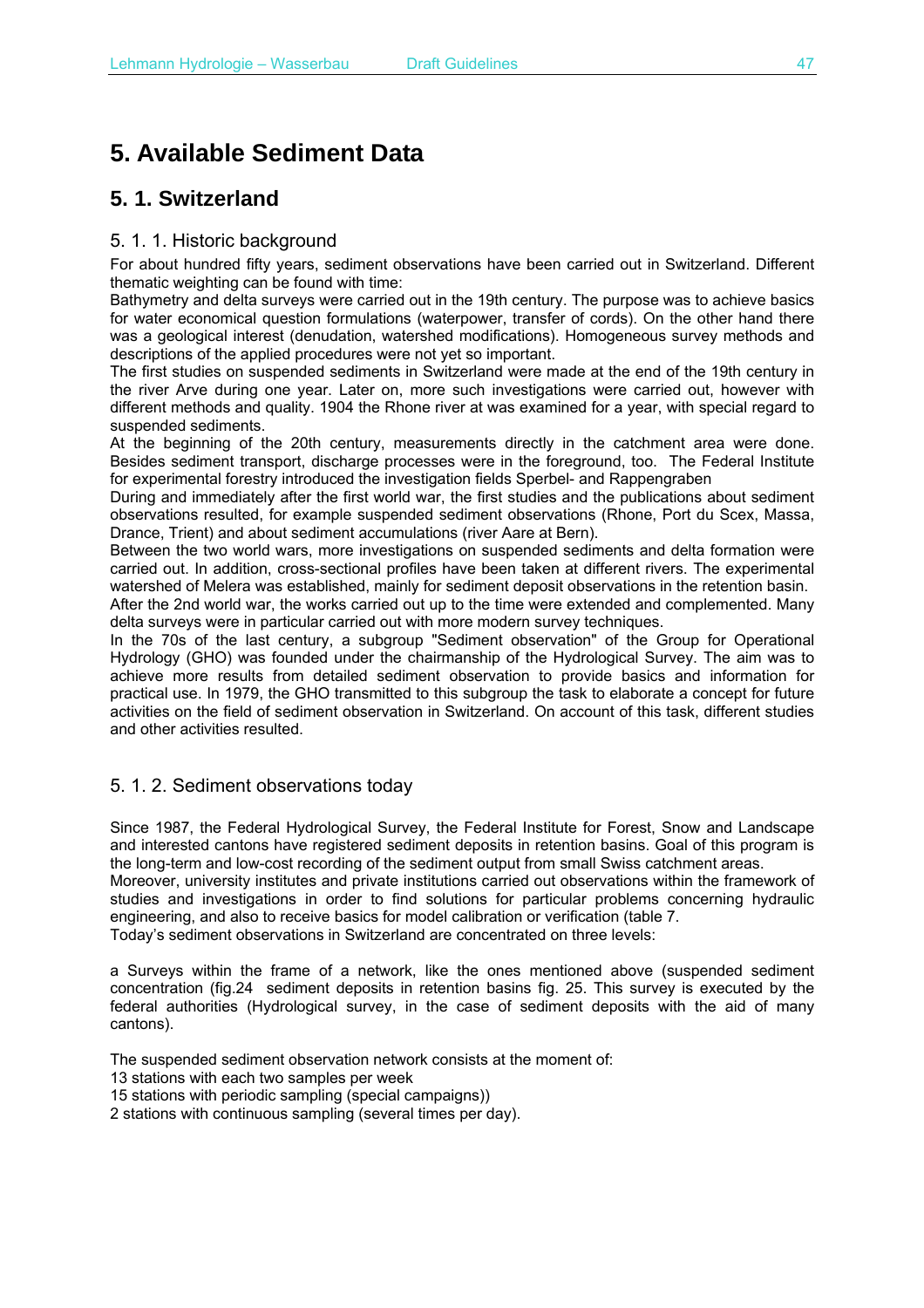

Fig. 24 Map of suspended sediment observation network



Fig. 25 bservation of sediment deposits in retention basins

b. Special surveys (on request or periodically), mainly executed by federal institutions (Federal Office for Water and Geology), also by universities and, to a small extent, by cantons.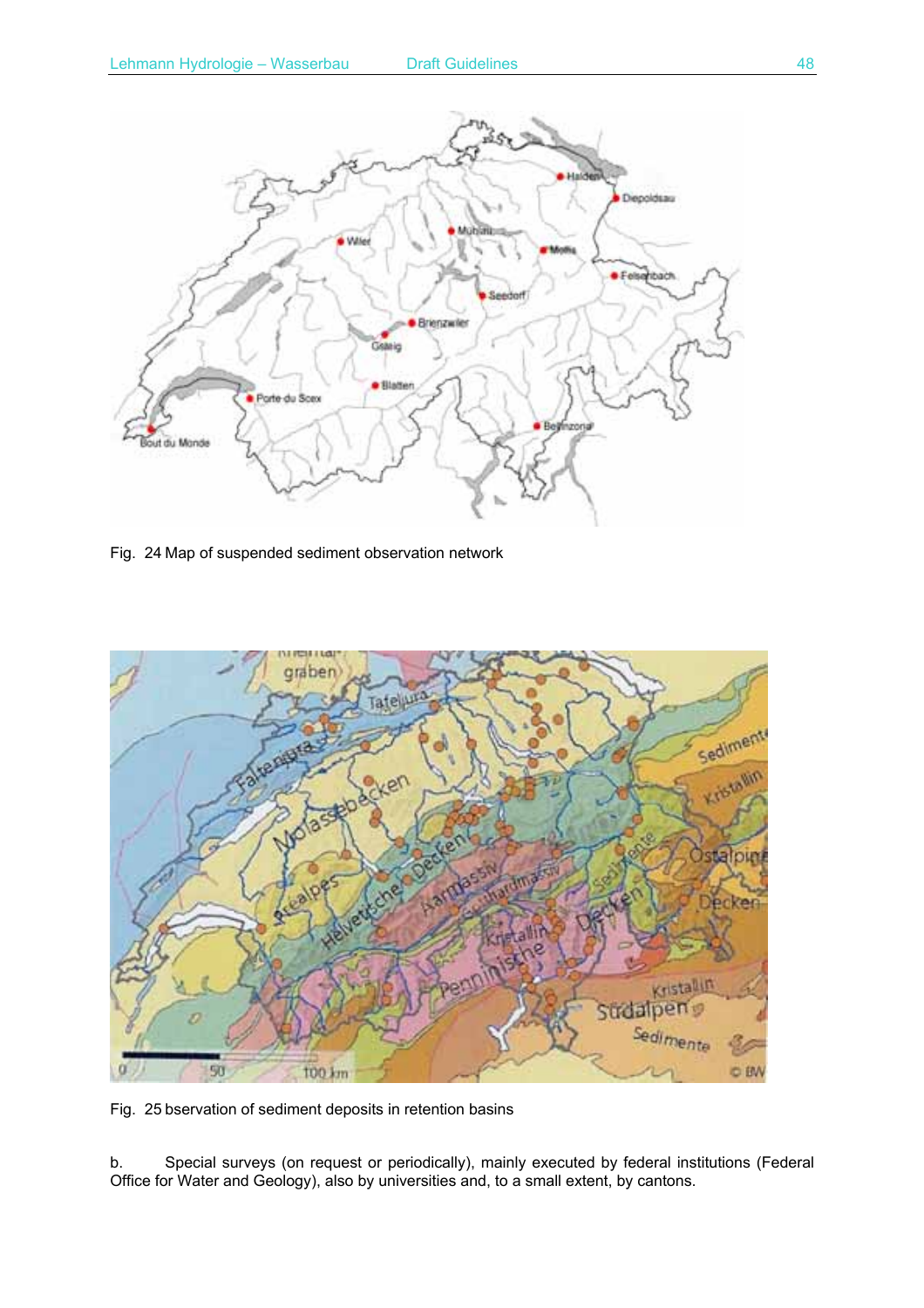This category contains mainly the already mentioned delta surveys, which recently have become rather rare due to financial problems and river bed surveys (longitudinal profiles and cross sections). Further on, debris flow observation by the Federal Institute for Forest, Snow and Landscape is done at several sites.

c. Investigations carried through by private enterprises in the frame of special projects. Since recent times, federal and cantonal authorities ask comprehensive basic investigations for hydraulic and environmental projects. These special investigations include in many cases sediment transport assessment and calculations. The same has to be done by danger zone mapping.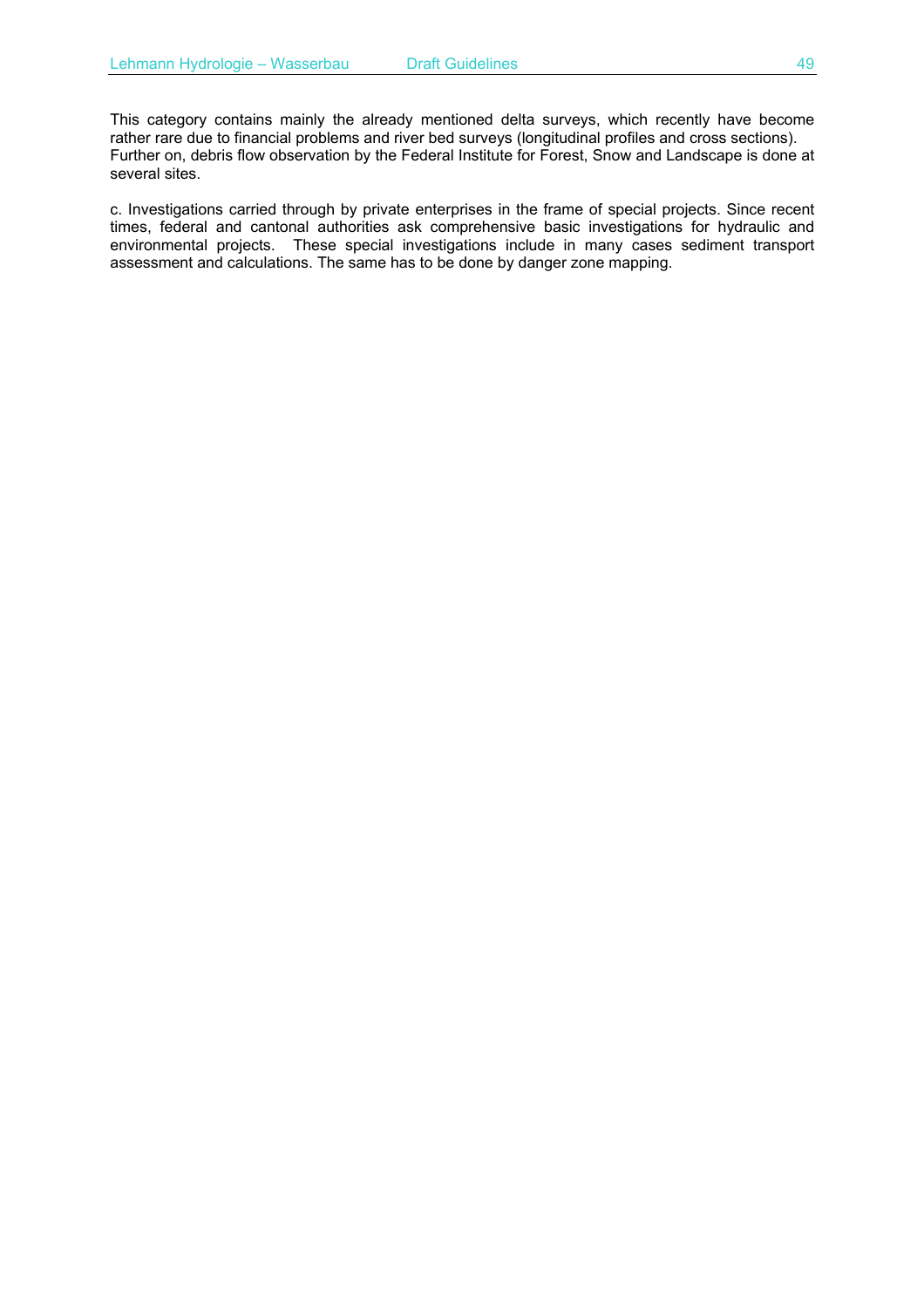| Sediment                   | <b>Torrents</b>                                                                                                                                                                                                                                                                                                                                                | <b>Rivers</b>                                                                                                                                                                                               | Lakes                                                                                                                                                                                                                                                                                               |
|----------------------------|----------------------------------------------------------------------------------------------------------------------------------------------------------------------------------------------------------------------------------------------------------------------------------------------------------------------------------------------------------------|-------------------------------------------------------------------------------------------------------------------------------------------------------------------------------------------------------------|-----------------------------------------------------------------------------------------------------------------------------------------------------------------------------------------------------------------------------------------------------------------------------------------------------|
| Bed load                   | Annual load<br>estimations, sistematically in<br>test sites only and within the<br><b>GHO</b> network<br>Catastrophic events:<br><b>Estimation of accumulation</b><br>volumes or deposits in<br>retention basins.<br><b>Estimation of sediment</b><br>transport of future events<br>with aid of GHO (1996)<br>"Hydrograph" of sediment (in<br>test sites only) | Bed load discharge:<br>Sporadic measurements<br>Total load discharge:<br>Only together with<br>suspended sediments or<br><b>or</b><br>At scattered places                                                   |                                                                                                                                                                                                                                                                                                     |
| Suspended load             | Suspended sediment load<br>and discharge<br>Systematically in test sites<br>only                                                                                                                                                                                                                                                                               | Suspended sediment<br>concentration<br>At many measuring<br>stations<br>Suspended sediment load<br>Systematically in a few<br>river stretches<br>Suspended sediment<br>discharge (at measuring<br>stations) | Mean discharge of<br>sediments for<br>several years<br>Sporadically in lake<br>delta and retention<br>basins<br>Sedimentation rates<br>By special<br>inverstigations<br>Properties o<br>sediment<br>By special<br>inverstigations<br>Suspended<br>sediment budgets<br>By special<br>inverstigations |
| Special features           | Grain size distributions, bulk<br>density<br>For special investigations                                                                                                                                                                                                                                                                                        | Grain size distributions<br>sporadic investigations                                                                                                                                                         | Grain size<br>distributions<br>sporadic<br>investigations                                                                                                                                                                                                                                           |
| Wash load                  | Discharge of wash load<br>Estimation at special events                                                                                                                                                                                                                                                                                                         | Discharge of wash load<br>Sporadically after flood<br>events<br>Ice discharge<br>Sporadic estimations                                                                                                       | Discharge of wash<br>load<br>estimations after<br>flood events                                                                                                                                                                                                                                      |
| Supplement<br>observations | Erosion potential<br>Sediment budget<br>special method for its<br>estimation                                                                                                                                                                                                                                                                                   | Cross sections and<br>longitudinal profiles<br>Every 10 years in many<br>river stretches<br>River morphology<br>In single cases                                                                             | Bathymetric<br>surveys<br>poradically<br>Turbidity<br>measurements<br>At spezial cases                                                                                                                                                                                                              |

## Table 7 Overview of sediment observations carried though up to day in Switzerland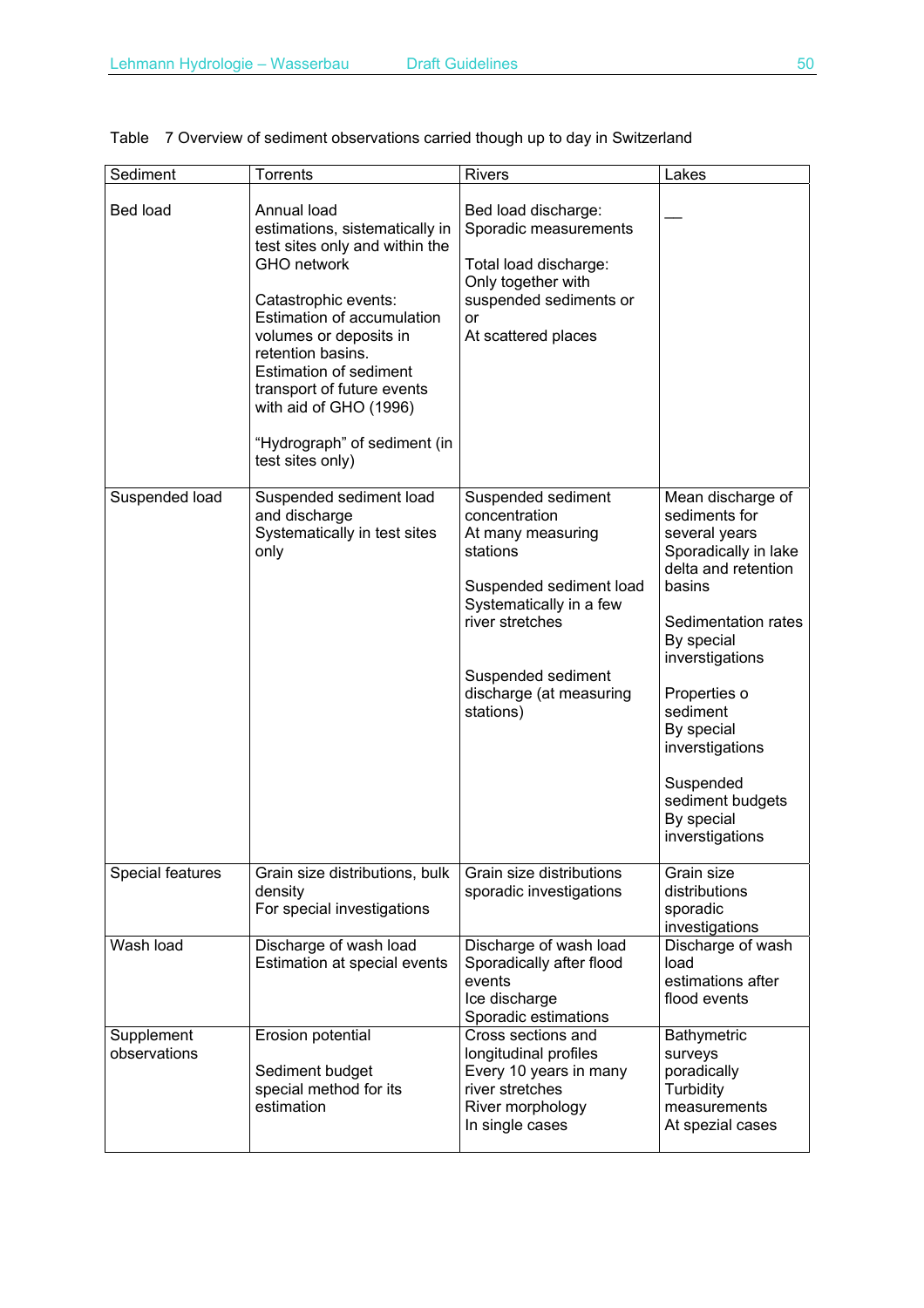# **5. 2. Germany**

Available Sediment data can be divided in:

Sedimentological and geological data of the river bed , bedload data, and suspended load data

River bed:

Grain-size and petrographic composition of bed sediments, longitudinal section of grain-size composition, sedimentological description of bed surface (e.g. armouring, bedforms), structure of subsurface, depth of bedrock surface, geology of valley fill

Bedload:

Grain-size composition of bedload, transport rates, transport-discharge functions, monthly and annual bedload, longitudinal section of annual bedload, resulting bed elevation changes, comparison between water-level change, bed elevation change derived from bedload measurements and bed elevation changes derived from bed surveys (echo sounding)

Suspended load:

Concentration of suspended sediment, daily, monthly, and annual suspended sediment loads, suspended sediment yields, longitudinal section of suspended sediment loads, grain-size composition of suspended sediment (especially portion of sand), mineralogic composition, and organic portion of suspended sediment, vertical and lateral distribution

Data are collected, evaluated , and stored by the Federal Institute of Hydrology (BfG). Suspended load data are partly published in the German Hydrological Yearbook

# **5. 3. Netherlands**

a. Bed levels

Every year since 1930 of all the Rhine branches, except the tidal area. In the tidal area the river bed is loded every ten year.

Since 2002 the riverbed is loded with a multibeam system. Before 2002 a single beam system was used.

#### b. Available sediment data:

The morphological behaviour of the bifurcations (see annex 2)

Bedload measurements during floods and mean discharge with the Helley Smith at the Bifurcations: Pannerdensche Kop

lisselkop

Bifurcation of the Merwedes in the lower parts of the river.

High resolution multibeam in the three bifurcation, in the same period as the bedload measurements. This to indicate the translation of the sanddunes and to calculate the bedload in the individual branches of the bifurcations and compare it with the bedload measurements.

Suspended load measurements. In the same period as the measurements mentioned above. The system used is described in the report of the joint (Dl, SU, NL) sediment measurement in 1998 (Feststoffmessungen zum Vergleich von messgeráte und Messmethoden im Rhein).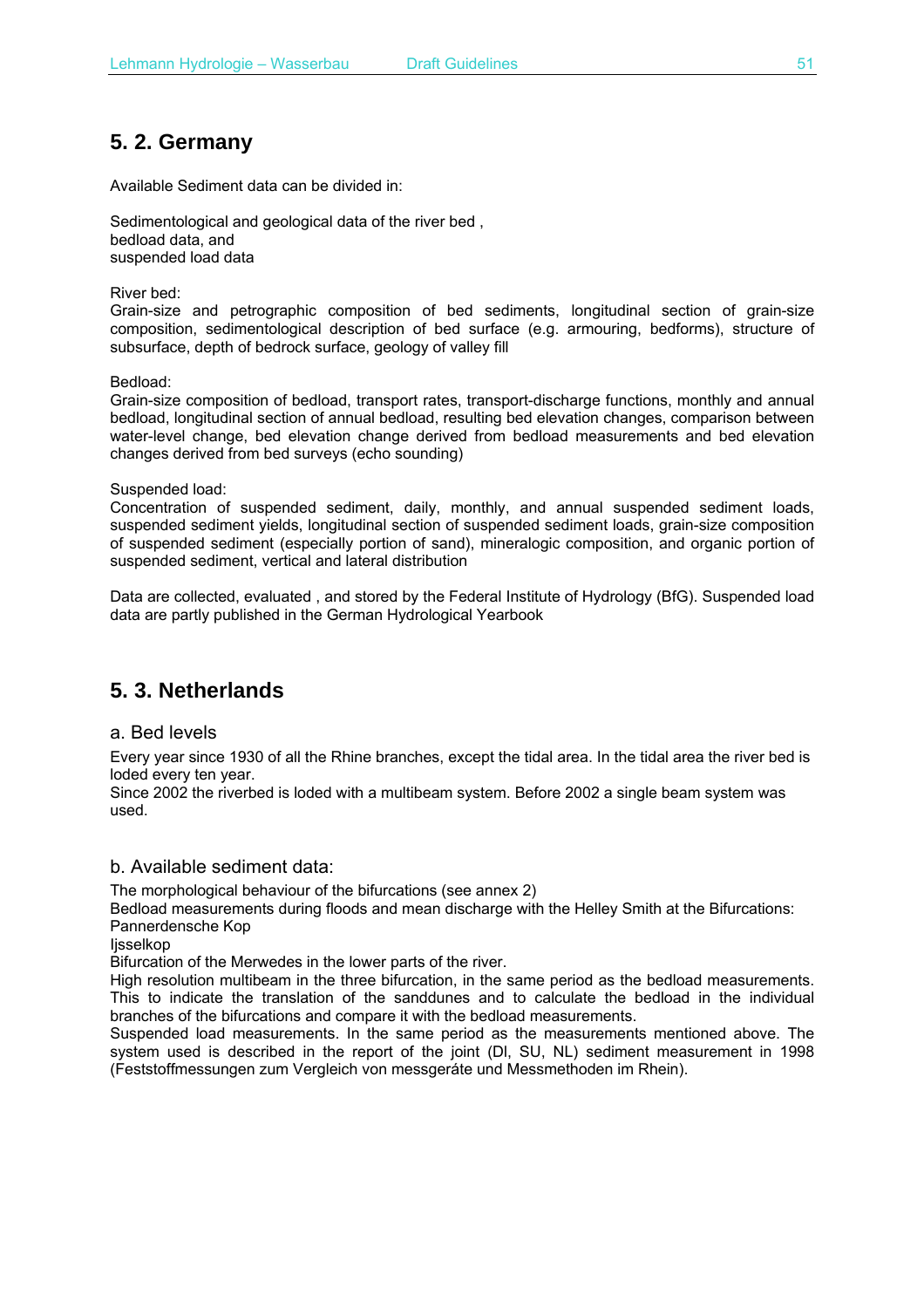Occasional survey from the subsoil of the dutch Rhine branches in 1976, 1984 and 1995. See example figure 26



Figure 26: Survey of the D50 of the subsoil of the Waal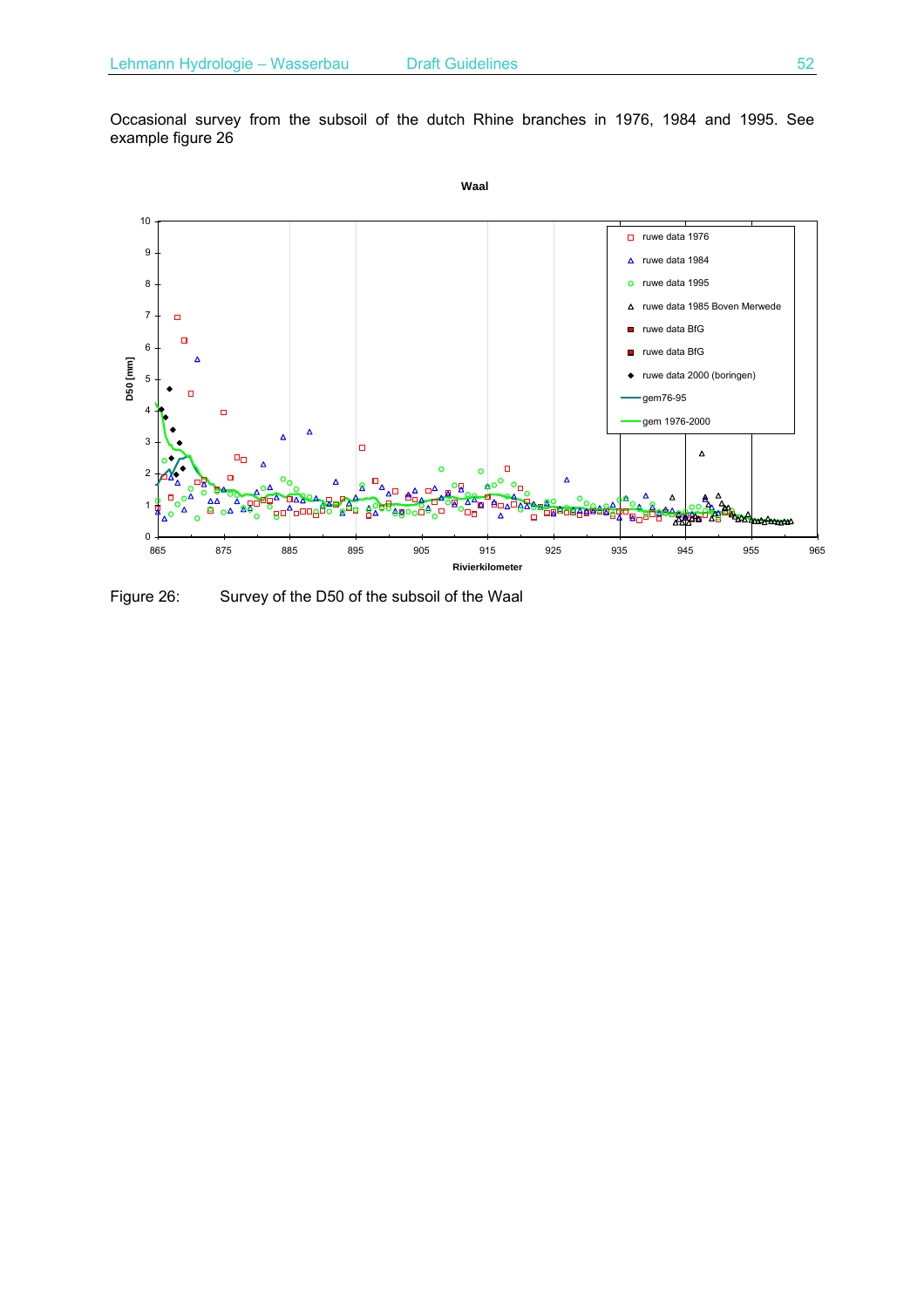# **6. Monitoring Equipments and Methods**

## **6. 1. Switzerland**

#### 6. 1. 1. Bed load

#### Hydrophones

The direct measurement of the bed load in torrents is limited today to few test sites. There are three measuring stations with hydrophones in operation in the Swiss Rhine basin.

Installations with underwater microphones allow a continuous recording of the bed load discharge.

The sensor is positioned at the bottom of a steel slab that is installed in a concrete check dam. The most important element of the sensor is a piezoelectric crystal. If stones roll over the steel slab, the strokes of the stones cause oscillations which are transmitted onto the piezoelectric crystal. The oscillations make a tension in the crystal which is amplified and measured. From the size of the tension can be concluded to the strength of the stroke. An impulse is registered each time the tension exceeds a minimum value (boundary value). The number of impulses measured per unit time is a measure for the intensity of the bed load transport (fig. 27).



Fig. 27 Schematic sketch of a hydrophone installation

#### Sediment retention basins

The relevant possibilities of volume determination in sediment retention basins are measurements of cross sections and determination of volumes of the transported material by trucks during clearance.

#### 6. 1. 2. Suspended Sediment

Suspended sediment concentration can be determined by direct measurements. The measurements with manual withdrawal devices provide in a specific point of the measuring section a quasi current concentration value. Further punctual samples have to be taken in order to determine the concentration values for a mean concentration at the cross section. This means a large expenditure to time and personnel.

[Examples]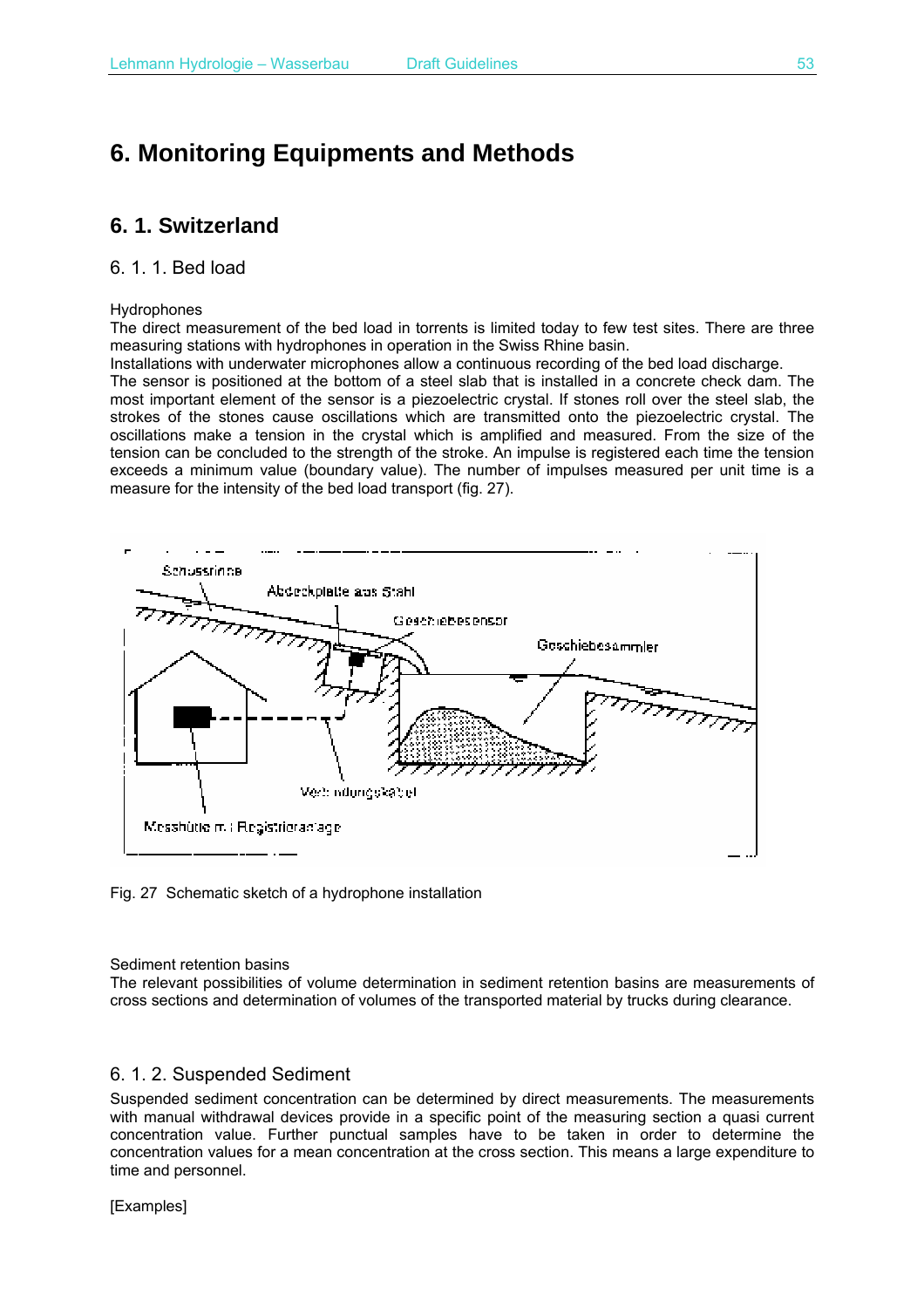# **6. 2. Germany**

### 6. 2. 1. River bed

Echo sounding (single beam and multi beam), seismic survey, drilling and sounding, direct investigation of the river bed by using a diving bell craft, grab sampling

## 6. 2. 2. Bedload

Network of stations , bedload sampler (Koblenz-Arnhem), sampling 4-5 times per year at the individual stations, establishing of transport-discharge functions and connecting those with the hydrograph, video controlling of bedload transport, vessel based measurements, combination with suspended load measurements

## 6. 2. 3. Suspended load

Network of monitoring stations with daily bucket sampling (5l), Filtration and gravimetric determination of suspended sediment concentration

Additionally pump sampling of suspended sediment and simultaneous velocity measurements in different depths and at several points in the cross section during bedload measurements (4- times per year at the bedload measuring sites), separation of sand fraction

Turbidity meters are used for continuous monitoring and for special investigations.

[Examples]

# **6. 3. Netherlands**

See report Feststoffmessungen zum Vergleich von Messgeräte und Messmethoden (1998) and Feststoffbeobachtung im Rhein (Beschreibung der Messgeräte und Messmethoden) (1996)

[Examples]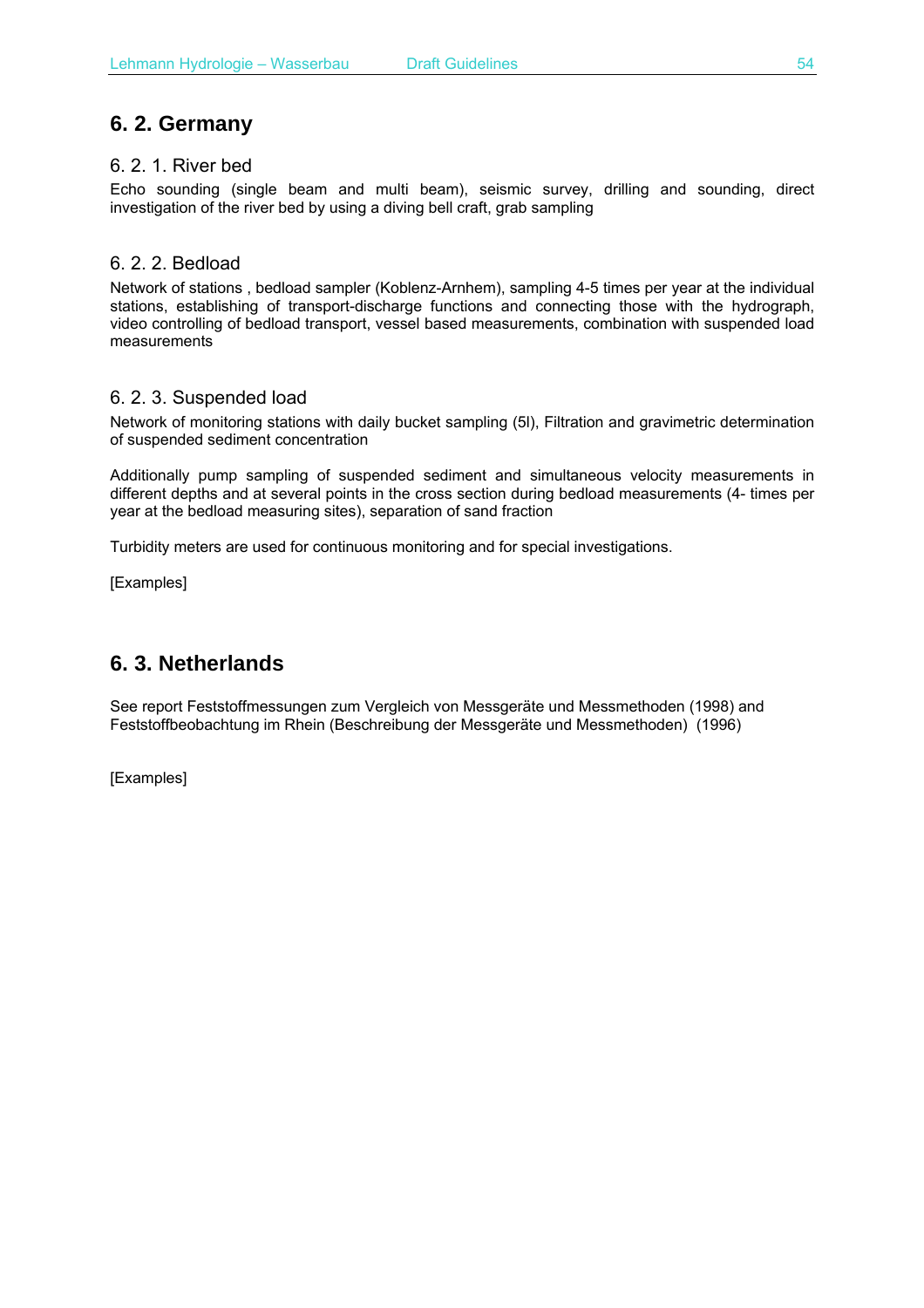# **7. Estimation Techniques**

# **7. 1. Switzerland**

#### 7. 1. Recommendation for the Assessment of Sediment Yield in Mountain Streams

The following recommendation for the assessment of sediment yield in mountain streams can be considered as a contribution to the understanding of mountain stream processes and describes a method for the assessment of a future mountain stream event. The method was developed by the the Geographical Institute of the University of Berne in association with the Swiss National Hydrological and Geological Survey and the Swiss Federal Office for Water Economy. For the recommendation, it has been attempted to collect the current information into a practical guide for specialists who are familiar with hydrological, geological, geomorphological and hydraulic engineering issues and have specific problems to solve in the area of mountain stream processes.

The recommendation consists of two volumes. Volume 1 contains a description of the method and volume 2 discusses the basic technical background knowledge. The calculations can be done with the aid of a computer program.

With this method the sediment yield of an event can be assessed in the following manner (figure 28):

#### **Preparations**

The main part of the preparation work can be done in the office and involves the following:

- a preliminary examination of the transport process which involves an ascertainment of the mountain stream's capability for debris flow, using available documentation, descriptions of past events, maps and aerial photographs.
- a preselection of the most important sediment sources that can be determined using maps and aerial photographs.
- for no debris flow mountain streams and in the case that no measurements are availible: construction of a simplified hydrograph to calculate the sediment transport capacity of the channel.

#### Field Work

In the field the following has to be undertaken:

- assessment of the channel's capability for debris flow, in case that this is not known.
- division of the mountain stream into channel sections. In each channel section the following has to be undertaken:
	- estimation of the sediment potential of the main sediment sources.
	- estimation of possible deposits
	- mapping-out of cross sections with slope, bed width and  $d_{90}$   $d_{50}$   $d_{30}$  of bed material for "no debris flow mountain streams". These parameters are used in the calculation of the transport capacity.

The significance of a sediment source can be judged using the following two criteria:

• Material composition

Sediment sources consisting of loose material are important. Those originating from bedrock are less important, unless the rock is easily erodible and slaty, as the sediment discharge in the channel (e.g. from a rock slide) is not directly related to a flood event in the mountain stream.

• Location of the sediment source and transport path of the material in the channel

Sediment sources of loose material lying near the channel will be eroded during an event and are to be considered of great importance. Mountain streams with large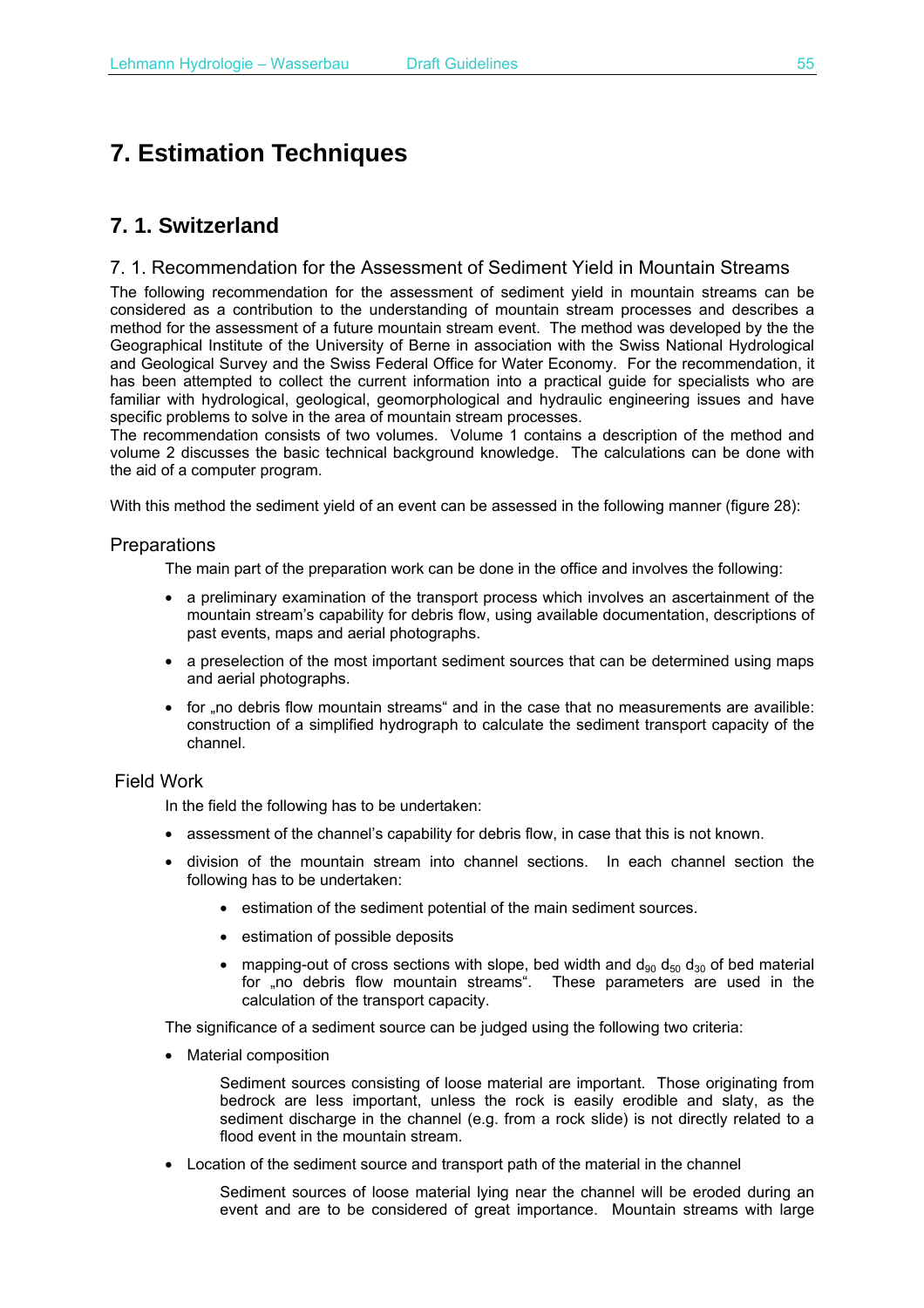sediment sources in the channel area tend to be especially active. As a rule large sediment volumes are to be expected.

The transport path for sediment sources outside of the channel area is important. Large sediment sources such as talus cones, open erosion scars, etc. are meaningful when their material is able to directly reach the mountain stream via side channels or gullies.

For sediment sources that do not have a direct path of connection to the channel, the slope gradient plays an important role. If the gradient of the slope is less than 30°, then the material tends to come to rest on the slope from where it can be eroded at a later time.

#### Analysis

Back in the office an analysis of the data can be carried out that involves a detailled calculation of the sediment yield and a check of the field investigation (plausibility check).

For each channel section the following is calculated:

the sediment potential

the sediment transport capacity using the hydrograph (not applicable for "no debris flow mountain streams")

the volume of possible deposits

and for each cross section moving downstream the difference between the sediment potential and the transport capacity taking into consideration the deposits. These differences are then summed together to create a sediment budget (Figure 29). At the last cross section the volume of the sediment

yield at the cone is found. In the case of debris flow mountain streams these calculations cannot be done in as much detail as there is no way of calculating the transport capacity of debris flows. The sediment and deposit

potential in each channel section is recorded so that the sediment budget can be constructed on a channel section basis.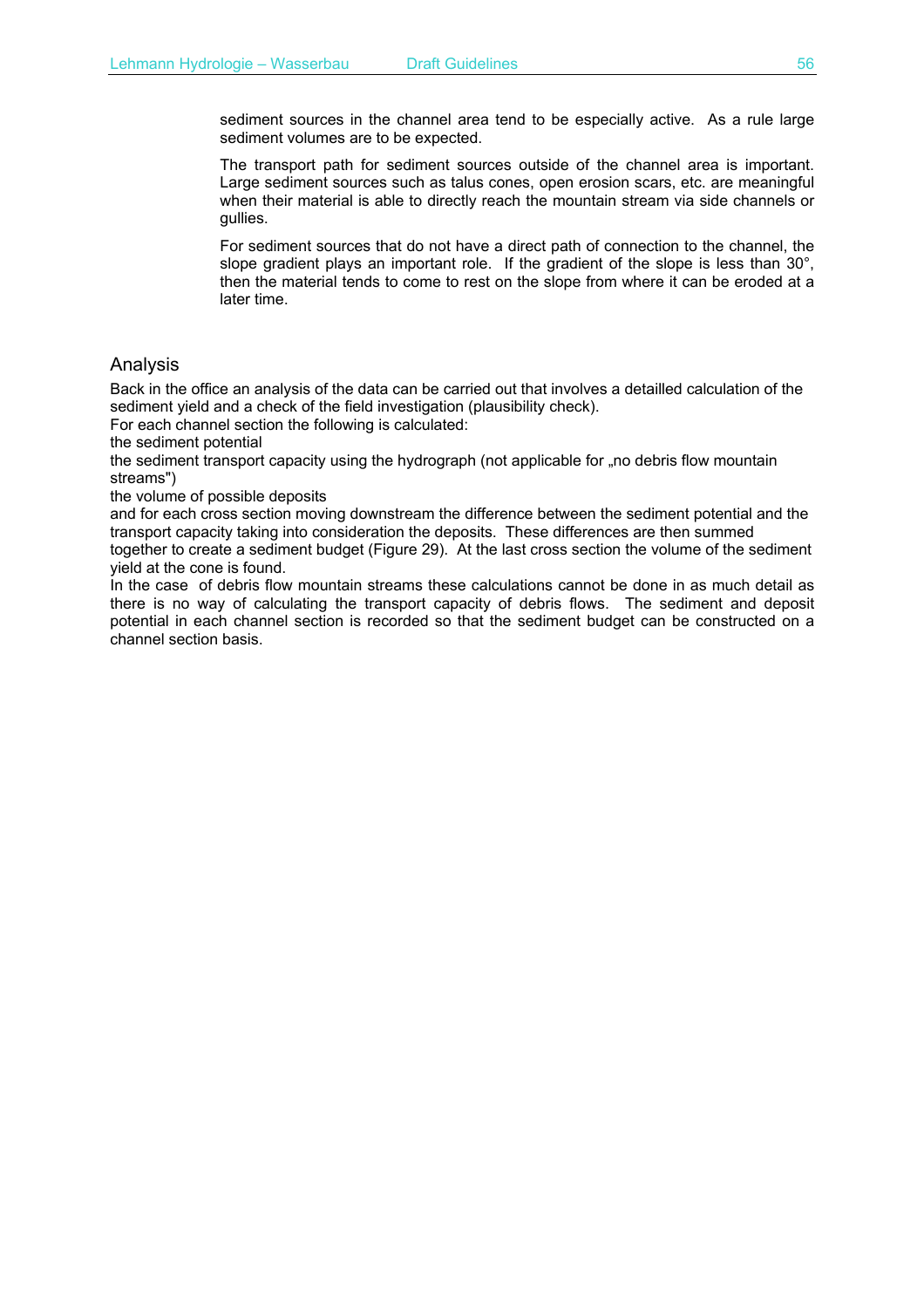

Figure 28 Overview of the Steps required for the Assessment of Sediment Yield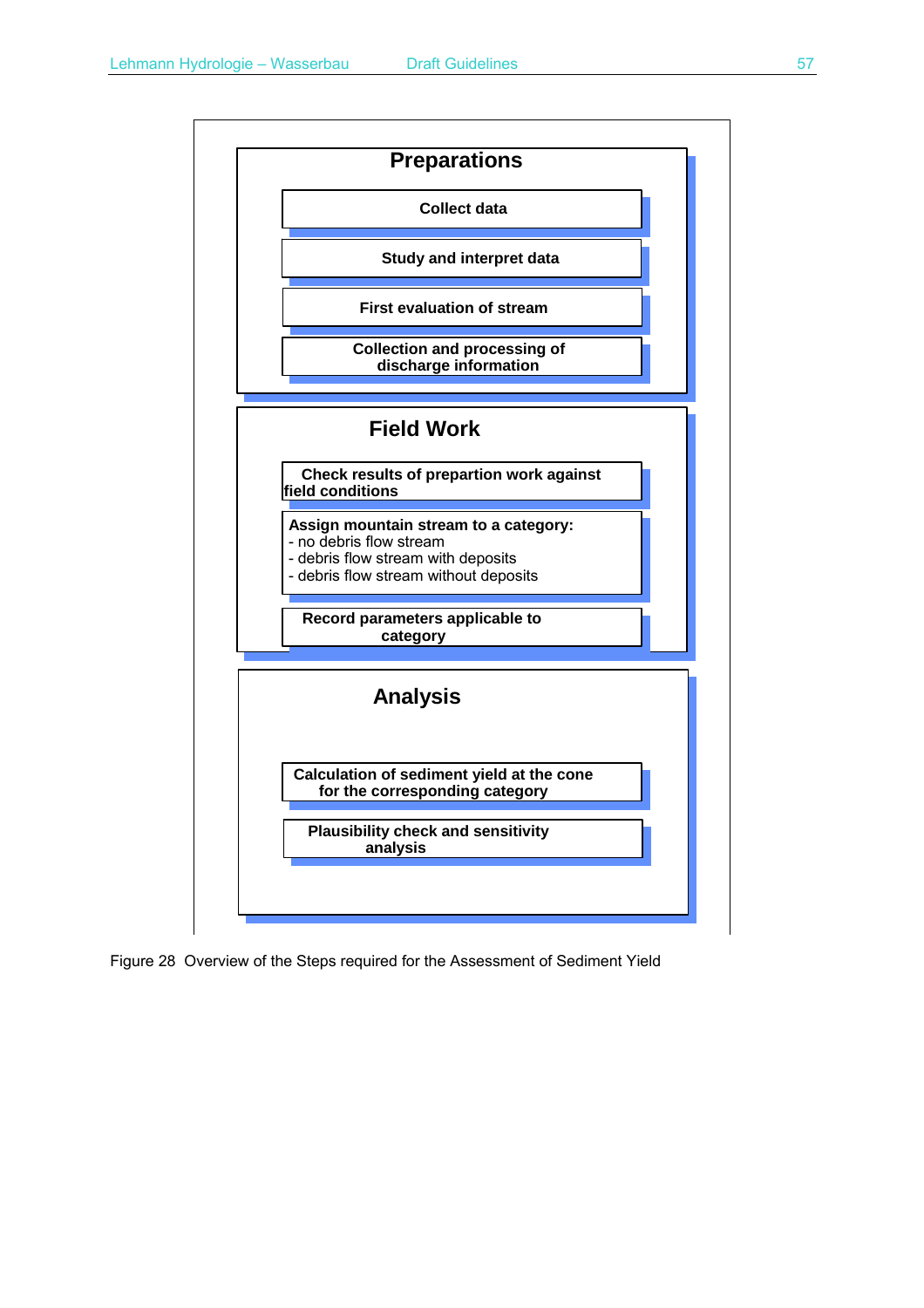

Figure 29: Determining the Sediment Yield in Mountain Streams

### Results from the Calculations

Figure 30 is an example representation of the result of calculations which were done for the Guppenruns in the canton of Glarus. The flow of the stream from cross section no. 21 (gorge) down to mouth at the Linth (no. 1) is plotted in the diagram. The larger natural deposit points (to be observed at cross sections 19, 18, 13, as well as 8 and 7) are not sufficient to reduce the sediment input in the Linth so that the danger of damming can be ignored.





So it is possible that much material could be deposited at the fan (cross sections 2 and 1) and cause damage there. It was shown that planning a bed load deposit area near cross sections 8 and 7 together with further retaining measures (near cross sections 14 - 12) can drastically reduce the sediment vield of a large event which would practically prevent a possible damming of the Linth.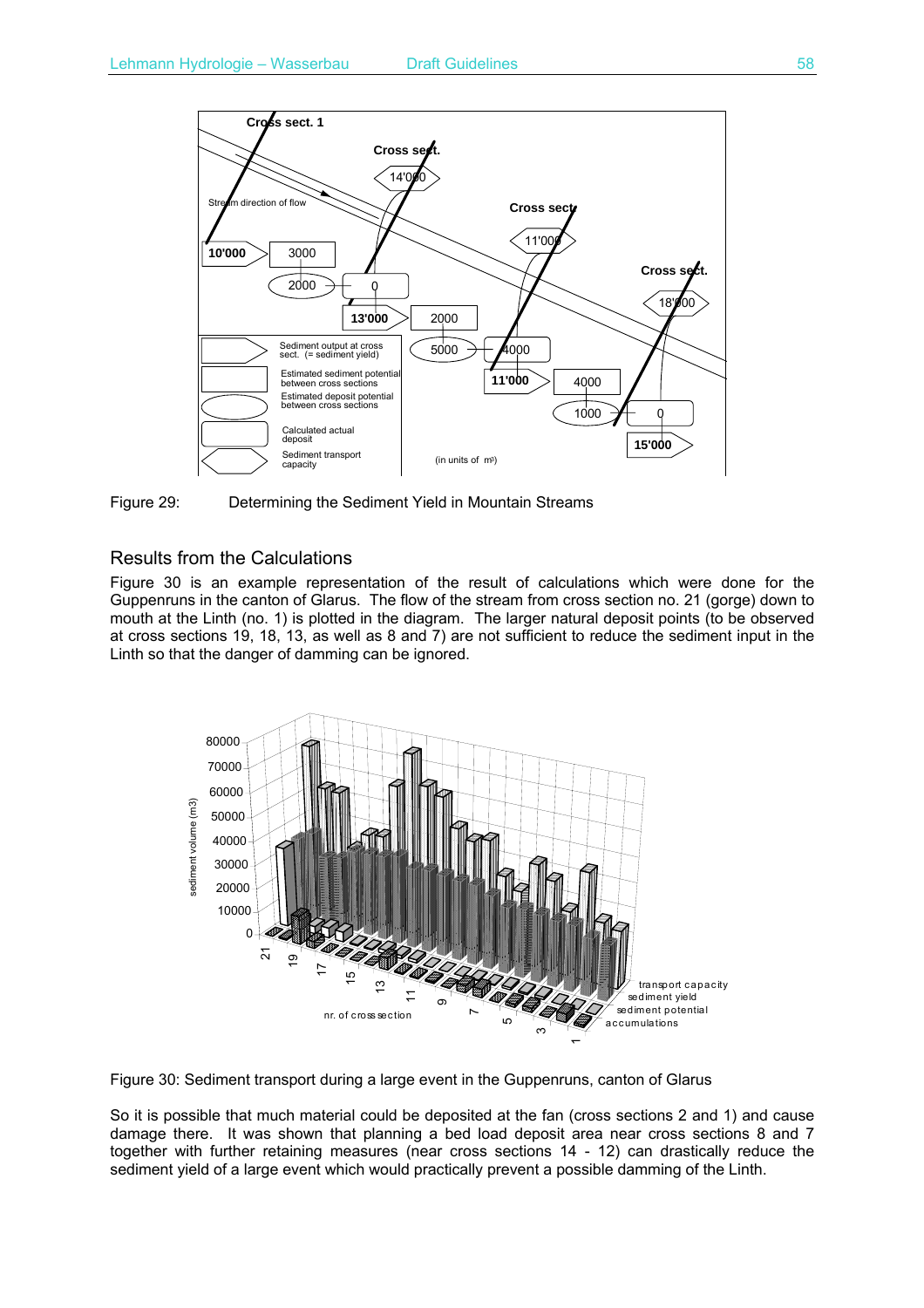## **7.2. Germany**

To derive bed elevation changes from the deficits and surplusses of the sediment budget it is necessary to incorporate the morphologically active portion of suspended sand into the bedload budget. This portion is estimated to be one third of the entire suspended sand.

[Examples]

# **7. 3. Netherlands**

There are several techniques that are used in morphological river studies:

**One dimensional Mod**els (graded and not graded). There is a 1D morph. model for the whole Rhine in the Netherlands.

**Two dimensional morph. models** : for some study areas there is a two dimensional morphological model available. On this moment an ongoing study looks for the possibility to build a two dimensional (graded) morphological model for the Dutch Rhinebranches.

**Analytical models** to understand phenomena as the propagation of large scale bedforms.

**Sediment balance studies** for the extrapolation of the bedlevel developments etc.

[Examples]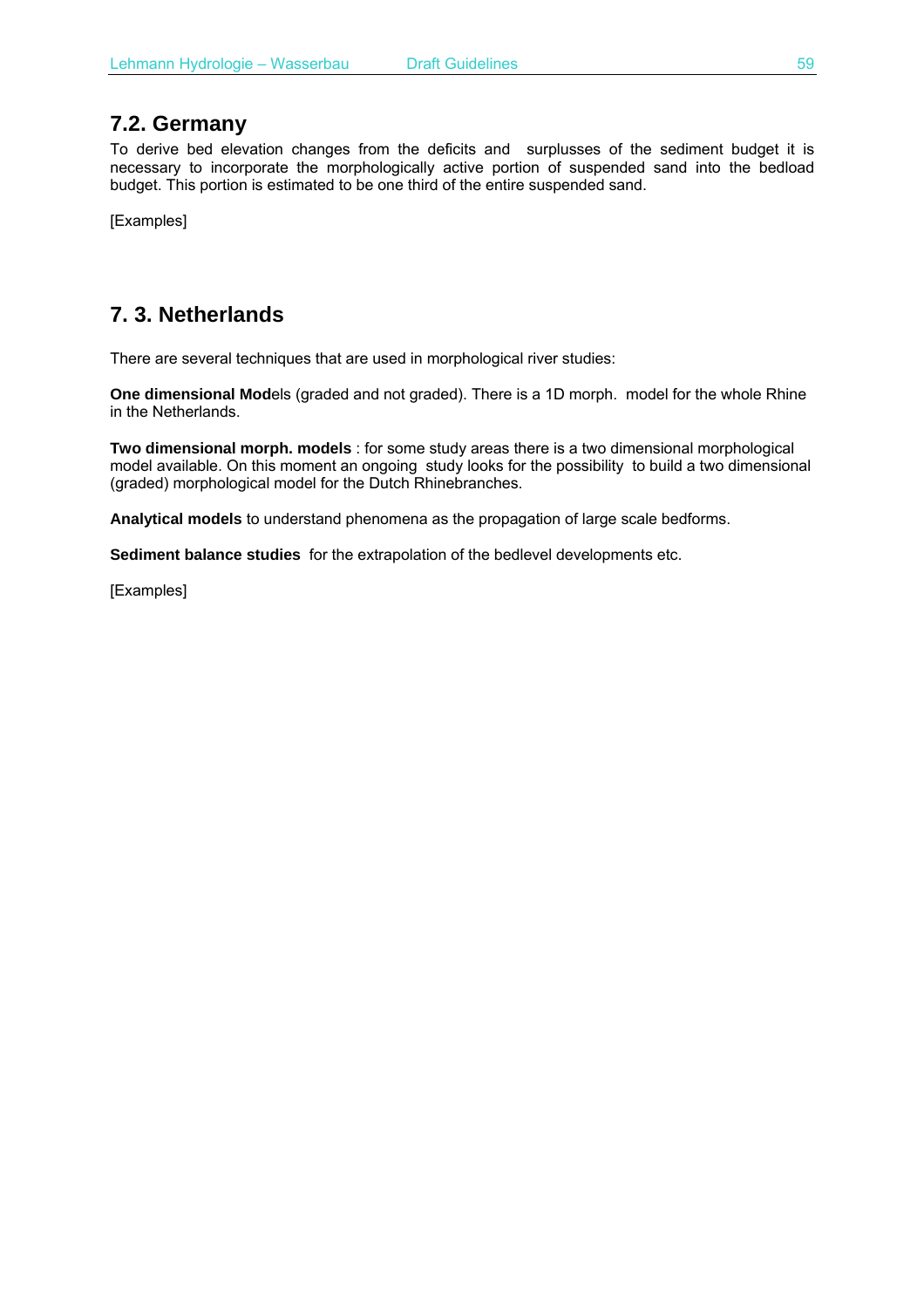# **8. Legal, administrative and organizational aspects**

# **8. 1. Laws**

8. 1. 1. Switzerland

The federal constitution of 1874 (FC) proves that it has been recognized how important the protection of the living space before floods was already at that time. In article 24, the federation was assigned the superintendence over hydraulic and forest police. The same time, the possibility to financially support water correction works was imposed.

In 1877 with the Water Surveyor's law, the first federal law in the field water resources management was created.

Some Swiss laws in historical order are lined out in table 8.

Table 8: Laws and resolutions in Switzerland, in favor of the protection of human and nature

| Year | Law / resolution                                             |
|------|--------------------------------------------------------------|
| 1804 | Resolution of the "Tagsatzung" about the Linth correction    |
| 1848 | Art. 21 of FC about public works                             |
| 1874 | Art. 24 hydraulic and forest police                          |
| 1877 | First federal water surveyor's law, use of waters            |
| 1908 | Art. 24bis of FC use of waterpower                           |
| 1916 | Second federal law (water law)                               |
| 1919 | Art. 24ter of FC navigation; protection of waters            |
| 1953 | Art.24 quater of FC water conservation                       |
| 1955 | Third federal law water conservation law                     |
| 1975 | New article for water economy in FC: as base for: (also      |
|      | retrospectively):                                            |
| 1971 | Federal law about water conservation (qualitative protection |
|      | of waters)                                                   |
| 1992 | Law of 1971 revised, (for example for a minimum residual     |
|      | water discharge)                                             |
| 1991 | New law on hydraulic works.                                  |

Besides the federal laws, there are the cantonal laws, which might vary in details from federal law, but without being contradictive.

### 8. 1. 2. Germany

There are several Federal laws for the protection of water resources, soil, and other environmental issues, but due to the Federal system in Germany the executive competence for water resources management belongs mainly to the individual states.

In this context responsibility for sediment management in Germany is split regionally in waterway reaches (large rivers and canals) and remaining streams. Responsible for the latter are the water boards of the individual states, whereas the Federal Ministry of Transport, Building and Housing and its subordinate authorities like the Waterway and Navigation Administration operate at the waterways.

The relevant national laws concerning water and sediment are the Water Management Act (WHG) and the Federal Waterways Act (WaStrG), but for certain management activities the Environmental Impact AssessmentAct (UVPG), the Federal Soil Protection Act (BSchG), and the Closed Substance Cycle and Waste Management Act (KrW-/AbfG) have to be considered.

Since 2002 the European Water Framework Directive has come into force. In consequence the Water Management Act has already been adapted to the new European directions. Adaption or modification of other national regulations to European law will follow.

8. 1. 3. Netherlands

[still to describe]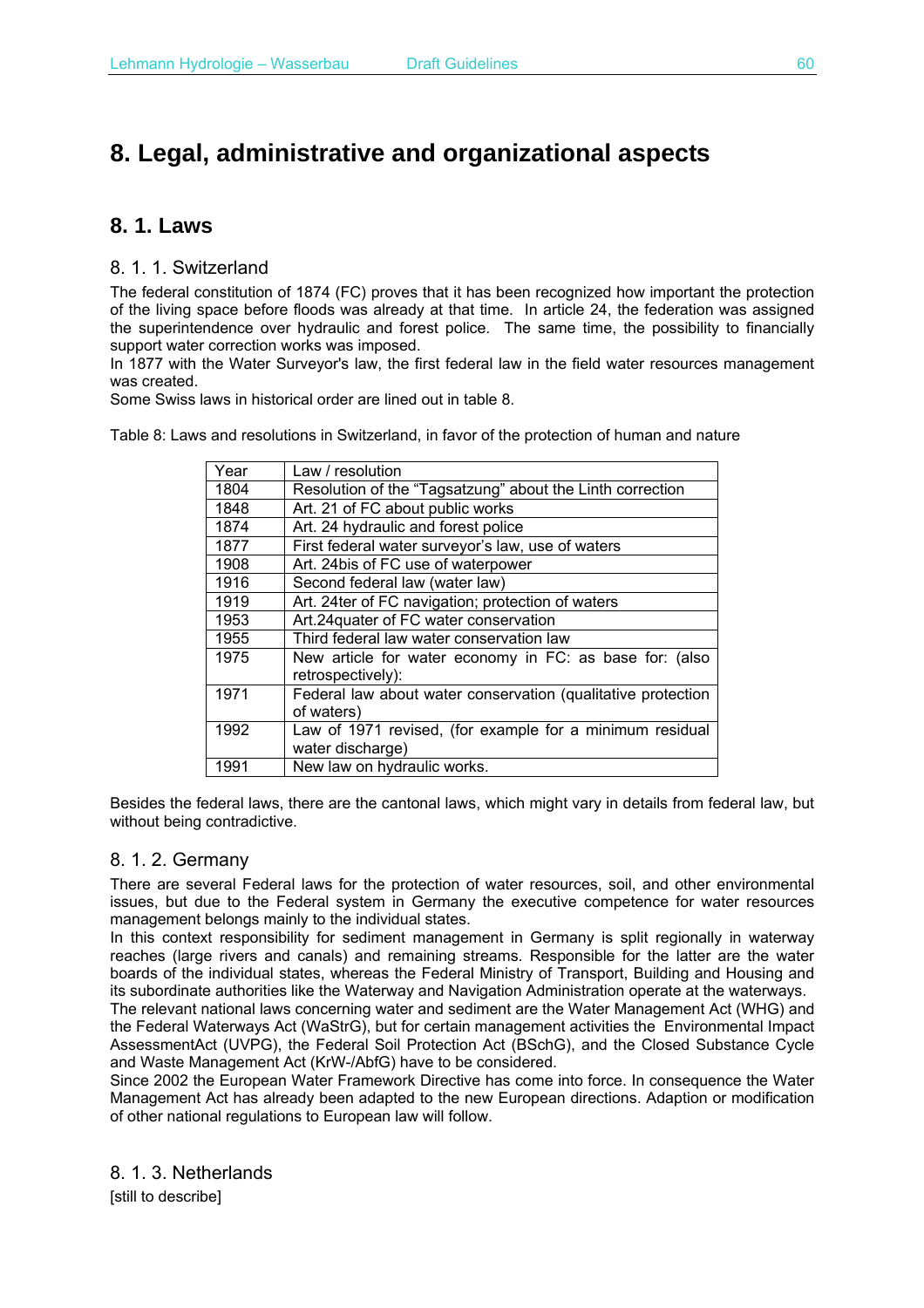# **8. 2. Regulations**

### 8. 2. 1. Switzerland

The regulation about hydraulic engineering of 1994 (Wasserbauverordnung WBV) regulates financial support and priorities for the construction of protective works. The evaluation of basic data is also regulated, as by federal authorities as well as by cantons.

The regulation about water conservation (Gewässerschutzverordnung, GSchV) protects all waters from negative impacts and enables their sustainable use.

The forest regulation (Waldverordnung, WaV) of 1992 regulates the use of forests in the country. As forests have also a protective function against natural hazards (erosion, landslides etc.) the forest regulation confers the elaboration of basics in the field of risk assessment (mapping etc.)

### 8. 2. 2. Germany

Concerning dredging and disposal of contaminated sediments there is an internal regulation of the Ministry of Transport "Handlungsanweisung für den Umgang mit Baggergut im Binnenland(HABAB-WSV). The deposition of dredged sediment on land is subject to the Federal Soil Protection and Contaminated Site Ordinance (BbodSchV) or the EU-Dump Directive. Some states in Germany have established individual regulation for handling dredged sediments.

# **8. 3. Bilateral an multilateral agreements and treaties**

 $17<sup>th</sup>$  of March 1992, the riparian states of the Rhine basin ratified the basic agreement about the protection and the use of international rivers and lakes. This basic agreement obligates the riparian states

- to avoid, control and reduce water pollution

- to use transnational waters in an environmentally compatible way and protect water resources
- to use transnational waters in a reasonable and fair way
- to secure the protection and at all events the restoration of ecosystems.

# **8. 4. Cooperation in international River basin committees**

Because of the significance of the Rhine River basin various international commissions have been active for some time already. A survey on these Commissions and the scopes of their work is given in table 9.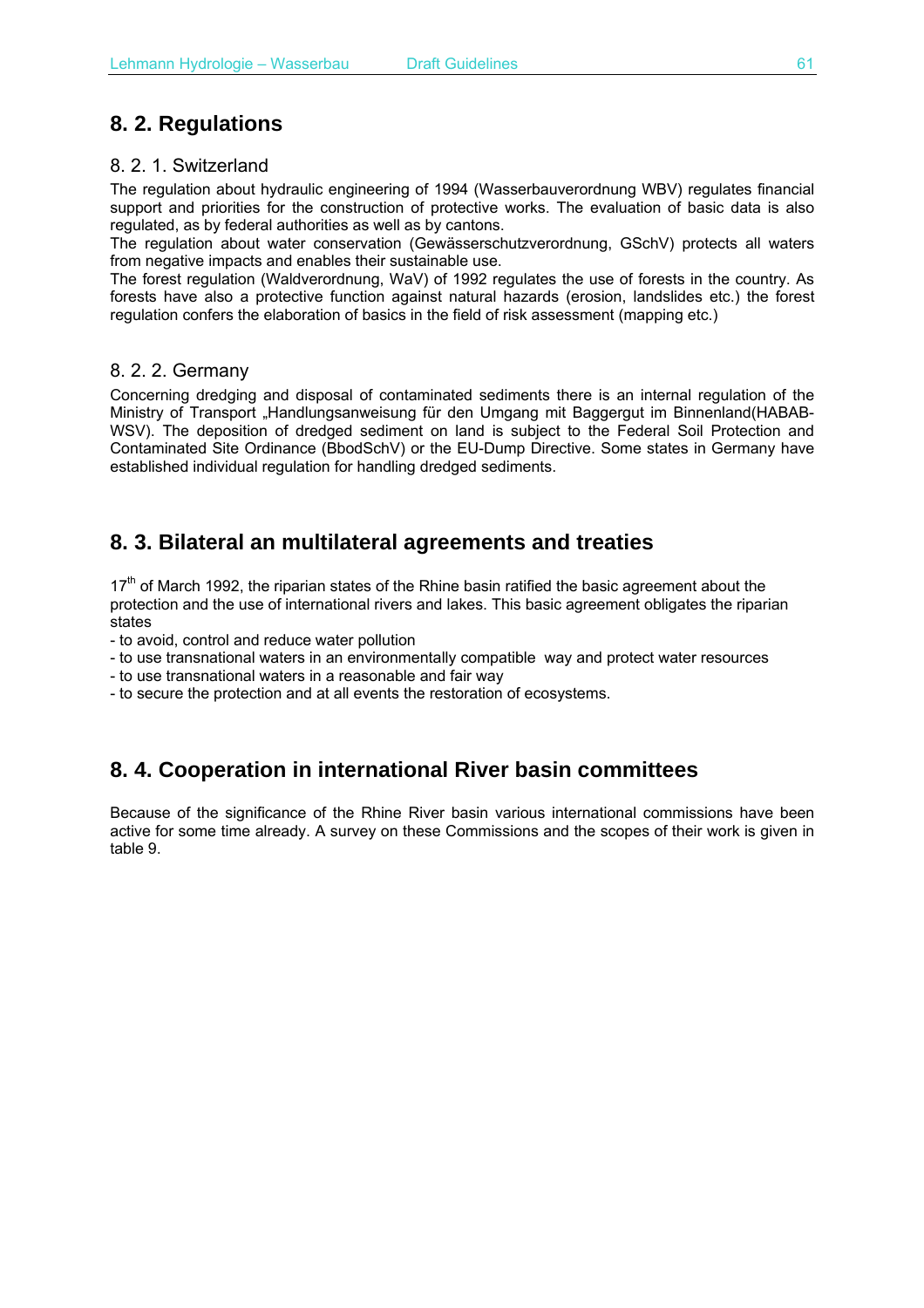Table 9 International organizations in the Rhine River basin

| Name                                                                                               | Task                                                                                                                                                                                                                                                                              | Activity                                                                                                                                                                                                                                                                |
|----------------------------------------------------------------------------------------------------|-----------------------------------------------------------------------------------------------------------------------------------------------------------------------------------------------------------------------------------------------------------------------------------|-------------------------------------------------------------------------------------------------------------------------------------------------------------------------------------------------------------------------------------------------------------------------|
| <b>KHR</b><br><b>International Commission</b><br>for the Hydrology of Rhine<br>basin               | Support of co-operation of the<br>scientific hydrological institutes<br>and hydrological services in the<br>Rhine basin<br>Promotion of data and<br>information exchange in the<br>Rhine basin<br>Standardization of data in the<br>Rhine Basin countries                         | Comparison of hydrological<br>models and instruments<br>Forecasting of floodwaves<br>Flood analysis<br>Investigations on sediment<br>transport<br>Geographical Information<br><b>System Rhine</b><br>Influence of climate change on<br>runoff in the Rhine              |
| <b>IKSR</b><br><b>International Commission</b><br>for the Protection of the<br>Rhine               | Investigations on sources,<br>transport and sinks of pollutants<br>Recommendations for the<br>govemments of the Rhine basin<br>countries<br>Drafting contracts for the<br>protection of the Rhine<br>Realization of govemmental<br>Agreements<br>Plan of action related to floods | Investigations on pollutants in<br>the<br>water, flora and fauna of the<br>Rhine<br>Biological and chemical<br>monitoring<br>Research on ecomorphology<br>Investigation on point and non<br>point sources of pollutants<br>Alarm modelling<br>Surveillance of emissions |
| <b>IKSMS</b><br><b>International Commission</b><br>for the Protection of                           | Investigations on pollution of the<br>rivers Mosel and Saar<br>Recommendations for the                                                                                                                                                                                            | Research on ecosystems<br>Planning of measures against                                                                                                                                                                                                                  |
| the Mosel and Saar                                                                                 | Governments of the riparian<br>countries<br><b>States</b><br>Realization of governmental<br>agreements                                                                                                                                                                            | pollutant inputs<br>Standardization of measuring<br>systems<br>Inventory of main pollutants and<br>their reduction<br>Alarm modeling                                                                                                                                    |
| <b>IAWR</b><br><b>International Association</b><br>of Water Treatment Plants<br>in the Rhine Basis | Monitoring of water quality<br>Standardization of water<br>analysis concerning drinking<br>water supply<br>Improvement of water quality                                                                                                                                           | Comparison of techniques used<br>in water treatment plants<br>Comparing and standardizing of<br>analytical procedures<br>Investigation on techniques for<br>the improvement of the quality<br>of drinking water                                                         |
| <b>IGKB</b><br><b>International Commission</b><br>for the Protection of Lake<br>Constance          | Monitoring of the water quality of<br>Lake Constance<br>Recommendations for the<br>riparian countries<br>Advice concerning future<br>antipollution measures in the<br>basin                                                                                                       | Promoting research on water<br>quality and limnology<br>Continuous evaluation of water<br>quality<br>Planning of further use of water<br>(drinking water supply,<br>recreation)                                                                                         |
| <b>ZKR</b><br><b>Central Commission for</b><br>Navigation on the Rhine<br>River                    | Cooperation of the riparian<br>countrics with regard to<br>Navigation, maintenance of on<br>the waterways standardization<br>of technical/policy guidelines                                                                                                                       | Individual working groups draft<br>proposals and supervise<br>navigation on international<br>waterways within the Rhine<br>basin                                                                                                                                        |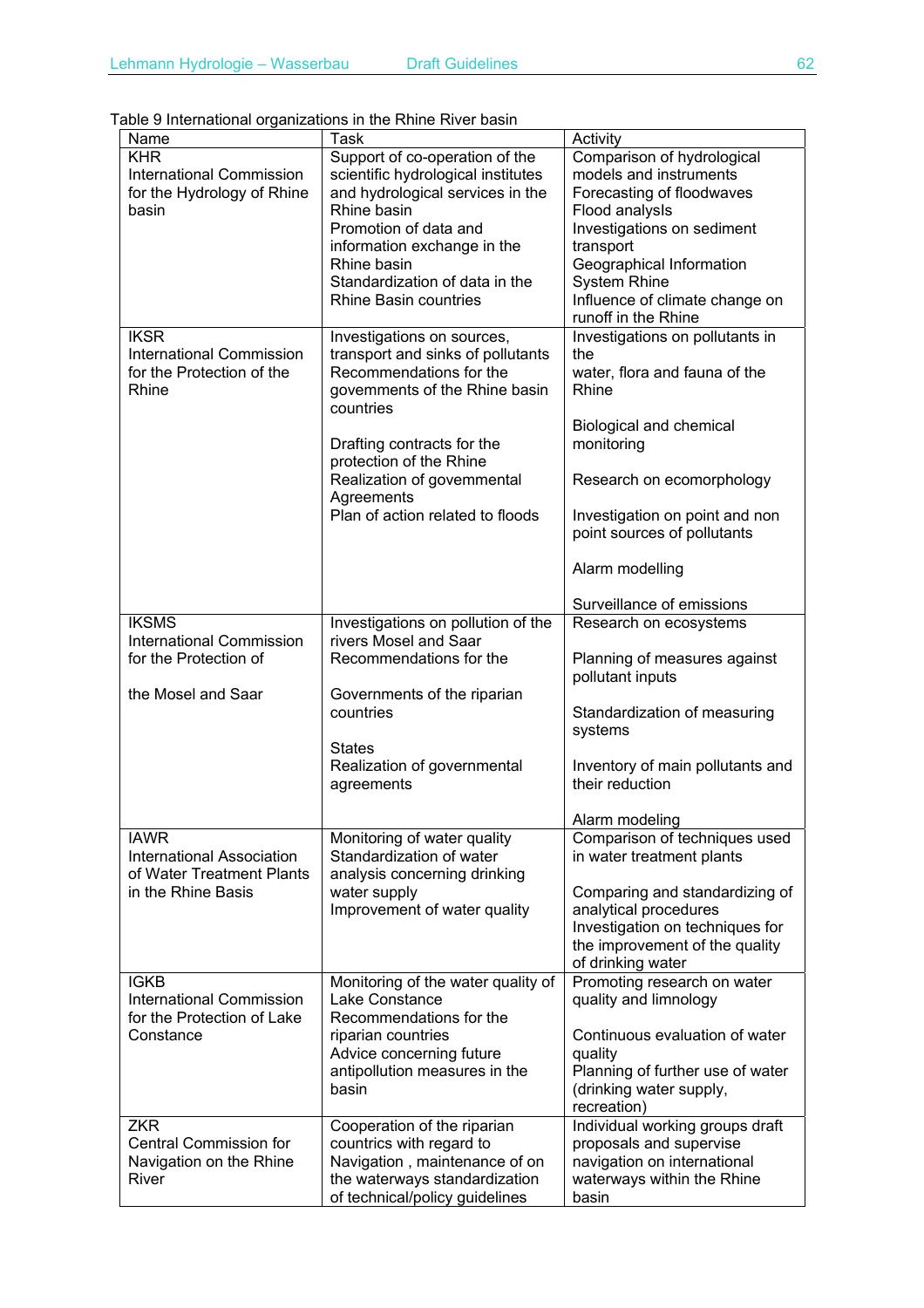# **8. 5. Organizations, responsible for monitoring**

### 8. 5. 1. Switzerland

Sediment monitoring is executed by the Federal Office for Water and Geology…..

### 8. 5. 2. Germany

Sediment monitoring at waterways is controlled by the Federal Institute of Hydrology (BfG), at the remaining streams by the State Agencies for Environment. These Institutions also operate the data bases for water and sediment. Sampling and measuring are done by the Water and Navigation offices and the offices for Water Management of of the states respectively.

### 8. 5. 3. Netherlands

The national government departments involved in integrated river management are the Ministry of Transport, Public Works and Water Management (Dutch initials: V&W), the Ministry of Housing, Spatial Planning and the Environment (VROM), the Ministry of Agriculture, Nature Management and Fisheries (LNV) and the Ministry of Internal Affairs (BiZa). BiZa's involvement is in the field of crisis management. At the regional and local levels there are of course the provinces and municipalities and the water authorities and water purification boards. Various nongovernmental organizations (NGOs) have important roles as well, generally representing the interests of particular groups. Yet another aspect is the involvement of the business community in the implementation of policy.

Across the river basins, international policy is coordinated through organizations such as the International Commission for the Protection of the Rhine (IRC), the International Commission for the Protection of the Meuse (ICBM)

and the Scheldt against pollution, the International Working Group for Flood Protection on the Meuse (WHM) and, in the field of shipping, the Central Rhine Navigation Committee (CCR). Various bilateral working agreements also exist at national, regional and local level.

The highest level of collaboration is through the European Union (EU). Legislation from Brussels, such as the framework directive Water, will in the future become increasingly important.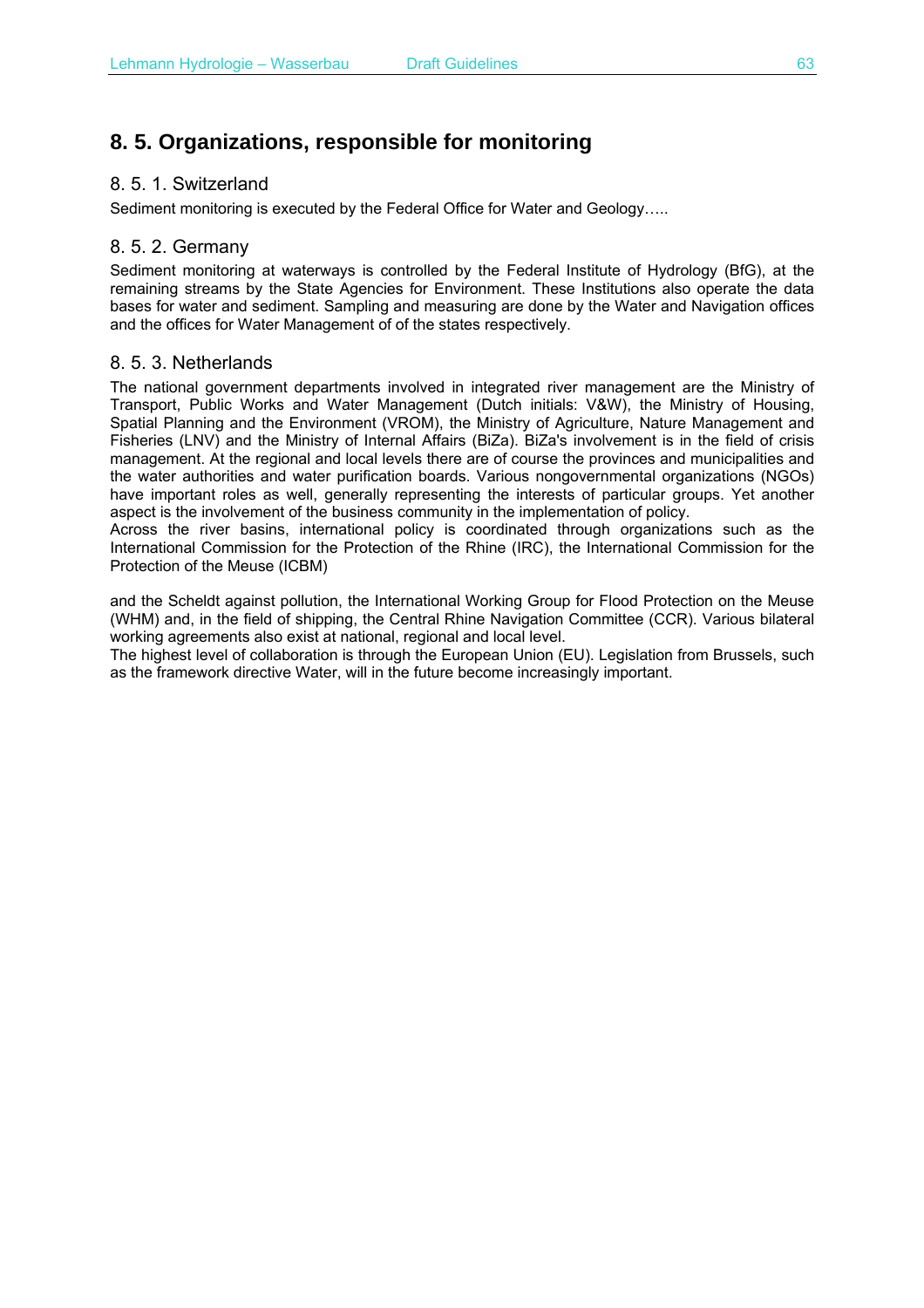# **9. Examples**

## **9. 1. Switzerland**

In recent years, there was a number of sediment related studies executed in the Rhine basin in Switzerland (refer to chapter 5). The following examples serve as a selection and are not a comprehensive recital.

Each of the three examples shown below represents a special category of investigation:

- Numerical simulation of sediment transport (Alpenrhein)
- Comprehensive study of sediment budget (Emme river, Canton of Bern)
- Assessment study of sediment yield in a small alpine watershed (Lütschine, Bernese Oberland)

### 1. The Alpenrhein investigation

The first comprehensive investigation on the bed load transport of the Alpine Rhine carried out in the thirties and forties at the Laboratory for Hydraulic Research and Soil Mechanics at the Swiss Federal Institute of Technology, Zurich.

Until 1970 all construction measures undertaken on, and gravel withdrawal from this mountain river aimed at lowering the river bed or at least preventing further gravel deposition. An increase in discharge capacity was desired for flood protection reasons. With time the initially desired, but unfortunately further continued lowering of the river bed took on such an extent that the stability of bank protection measures, dams or bridges were endangered. Because of these artificial measures along different sections of the Alpine Rhine a transition took place:

Reaches with sediment deposition turned into reaches with erosion.

Until 1988 all gravel withdrawal except for at three locations, in the Alpine Rhine was stopped to prevent or at least to slow down the undesired erosion. Gravel withdrawal at the confluence of the Upper and Lower Rhine Rivers and at the mouth of the tributaries Plessur and Landquart still take place. Additionally several boulder ramps were built to stabilize the river bed, for instance at Felsberg, at Chur, at the Ellhom and at Buchs (fig. 29).

The stakeholders in the Alpine Rhine have various interests. The Rhine serves for example as a source of gravel for construction material and hydroelectrical power.

To serve these two interests the bed load budget of the Alpine Rhine between Domat/Ems and the mouth into Lake Constance was investigated with the numerical model MORMO (figure 31). The numerical model first had to be calibrated with effective discharges and with the river bed alterations observed. The period between 1-1-1974 and 31-12-1988 was chosen for the calibration. With this calibration procedure a range for the characteristic grain diameters of the bed load and a corresponding range for the bed load inputs into the Alpine Rhine for the calibration period could be determined. The resulting mean annual bed load inputs were: up to 15'000 m<sup>3</sup> at Domat/Ems, 35'000 to 65'000 m<sup>3</sup> from the tributary Plessur, 60'000 to 80'000 m<sup>3</sup> from the tributary Landquart and 20'000 to 30'000 m<sup>3</sup> from the tributary Ill. Additional calculations in the area of the confluence of the Vorder- and Hinterrhein and the tributaries mentioned above confirmed the magnitudes of these bed load inputs.

Furthermore, it showed clearly the importance of the downstream bed load fining. The mass reduction of bed load due to fluvial abrasion must be significantly less than previously assumed. In a special research project focusing on this topic, it was shown that the reduction value due to fluvial abrasion is dependent on the transport distance, and that for the Alpine Rhine a medium value of magnitude 0.01 km-l would be more accurate than the traditional value of 0.046 km-l.

Former investigations showed that mean annual bed load transport volumes between the mouths of the tributaries Landquart and III were 1.3 Mio.  $m^3$  to 0.25 Mio.  $m^3$ . The new study however showed that the effective bed load transport during the calibration period was significantly lower. At km 44.5 (bridge Sevelen-Vaduz) a maximum transport volume of 75'000  $m^3$  per year occurs for the calibration period. The reason for the difference arises from different methods of calculation. An analysis of the calculations of Meyer-Peter shows that for the strip method, the assumption of an equilibrium longitudinal profile between EIlhorn and the mouth of the tributary III and a reduction value due to fluvial abrasion of 0.046 km-l result in too large values for the bed load transport.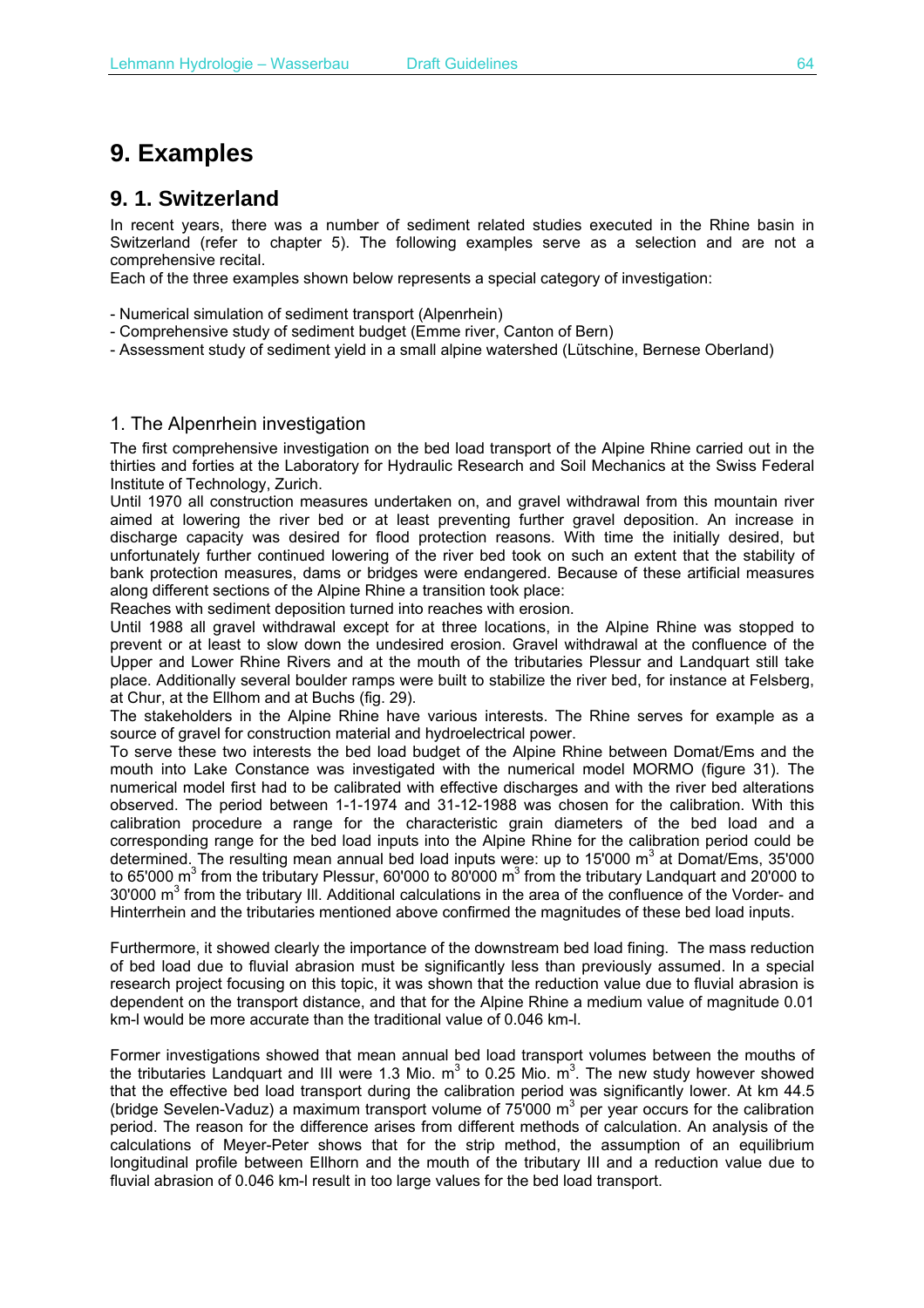Predictions for a period of 45 years show, compared to the calibration period and assuming bed load inputs remain the same, processes will not significantly change. However, degradation and aggradation processes will slowly decrease with time. A large proportion of the erosion takes place at flood discharges exceeding 1000  $m^3/s$ . Erosion will still take place even with high bed load inputs along the reach of the Canton Grisons. Between the boulder ramp at Buchs and Lake Constance extensive deposition has to be expected except for the scenario without bed load input. The bed load input from the Alpine Rhine into the international reach below the mouth of the tributary Ill is independent of the bed load transport at the boulder ramp at EIlhorn. This is because the local bed load transport capacity in the deposition reach upstream of the mouth of the tributary III acts as a control.

The diagnosis of the bed load budget and the prediction of the development of the river bed is an important basis for the planning of future river training measures. Planned measures can be optimized and their effects analyzed with the help of the numerical model of the Alpine Rhine.





Figure 31 Investigation site of the Alpenrhein basin

#### 2. Emme 2050

The concept study "Emme 2050" was carried out by the Laboratory of Hydraulics, Hydrology and Glaciology at the Swiss Federal Institute of Technology, Zurich (VAW) and the Geographical Institute of the University Bern (GIUB). The Emme had itself eroded the river bed in the last decades, what endangered embankments and check dams. Besides, the bed erosion effect caused a lowering of the groundwater level. As a result, danger existed that the ground-water supplies will decrease in the future and therefore also effect the quality of agricultural land.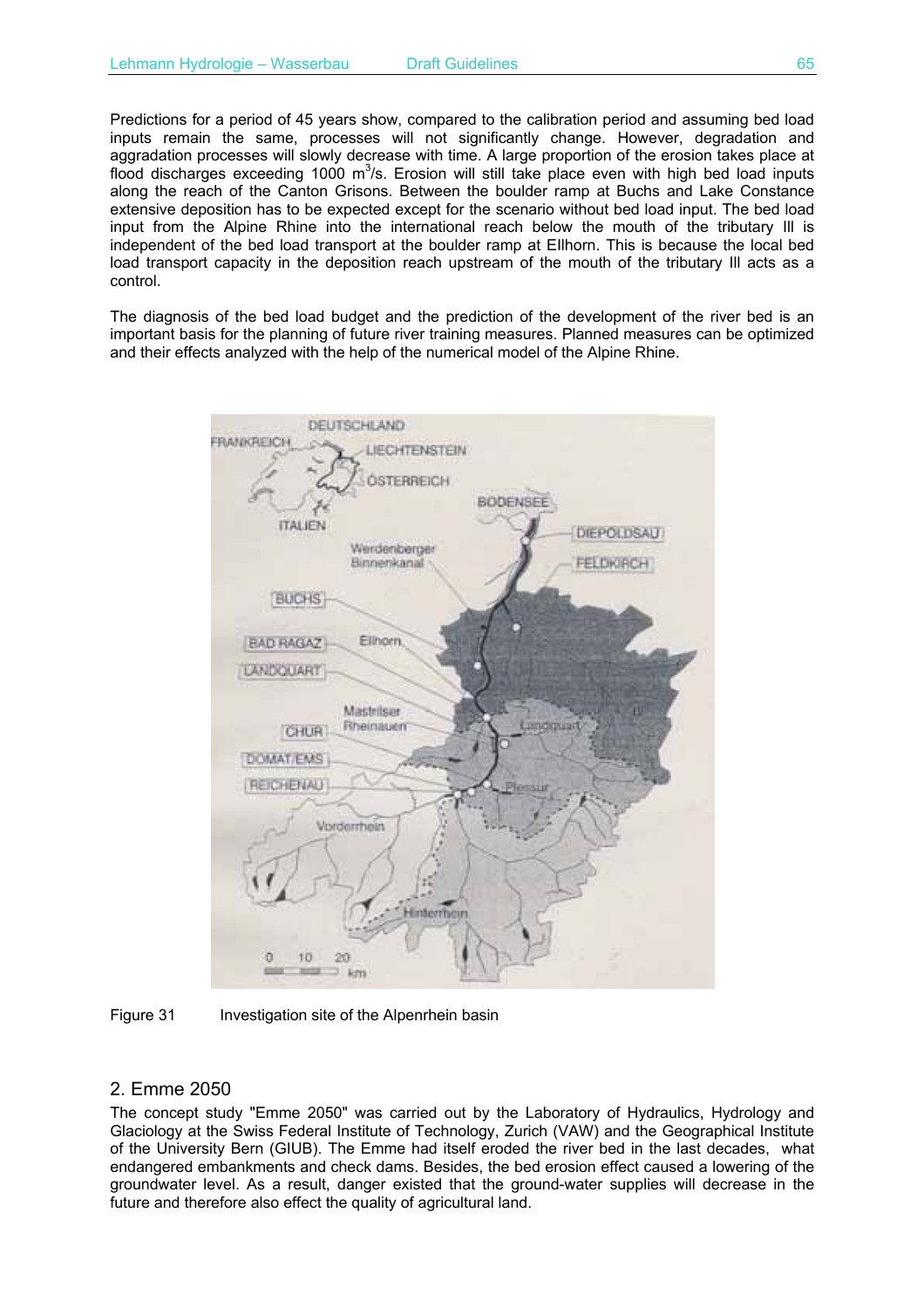In order to settle the river bed of the Emme, various propositions for measurements were submitted, which surpass traditional defense strategies and allowed a more natural river bed at appropriate locations along the river.

The investigation included a reconstruction of the principal causes of e bed erosion since 1880 and tried to extrapolate river bed development until the year of 2050. Besides, most important influences on discharge and sediment budget in the Emme basin were lined out (table 10) and quantified and an assessment about their influence until 2050 was made.

Some results of the investigations are presented below.

#### Table 10 Some results of Emme investigation

| Results of the investigation                       | Effect on sediment<br>budget regarding river<br>bed erosion |
|----------------------------------------------------|-------------------------------------------------------------|
| Increase of forest areas                           | Positive                                                    |
| Increase of "sealed" surfaces                      | Negative, but not<br>significant                            |
| Reduction of sediment input by lateral tributaries | Negative                                                    |
| No significant change in precipitation             | Neutral                                                     |
| No significant change in discharge                 | Neutral                                                     |

As for sediment inputs by lateral tributaries to the main river, the development was as follows (figure 32)



Figure 32 Construction of check dams in tributaries between 1900 and 1985 and mean annual sediment retention by new check dam construction in 4 main tributaries of the Emme river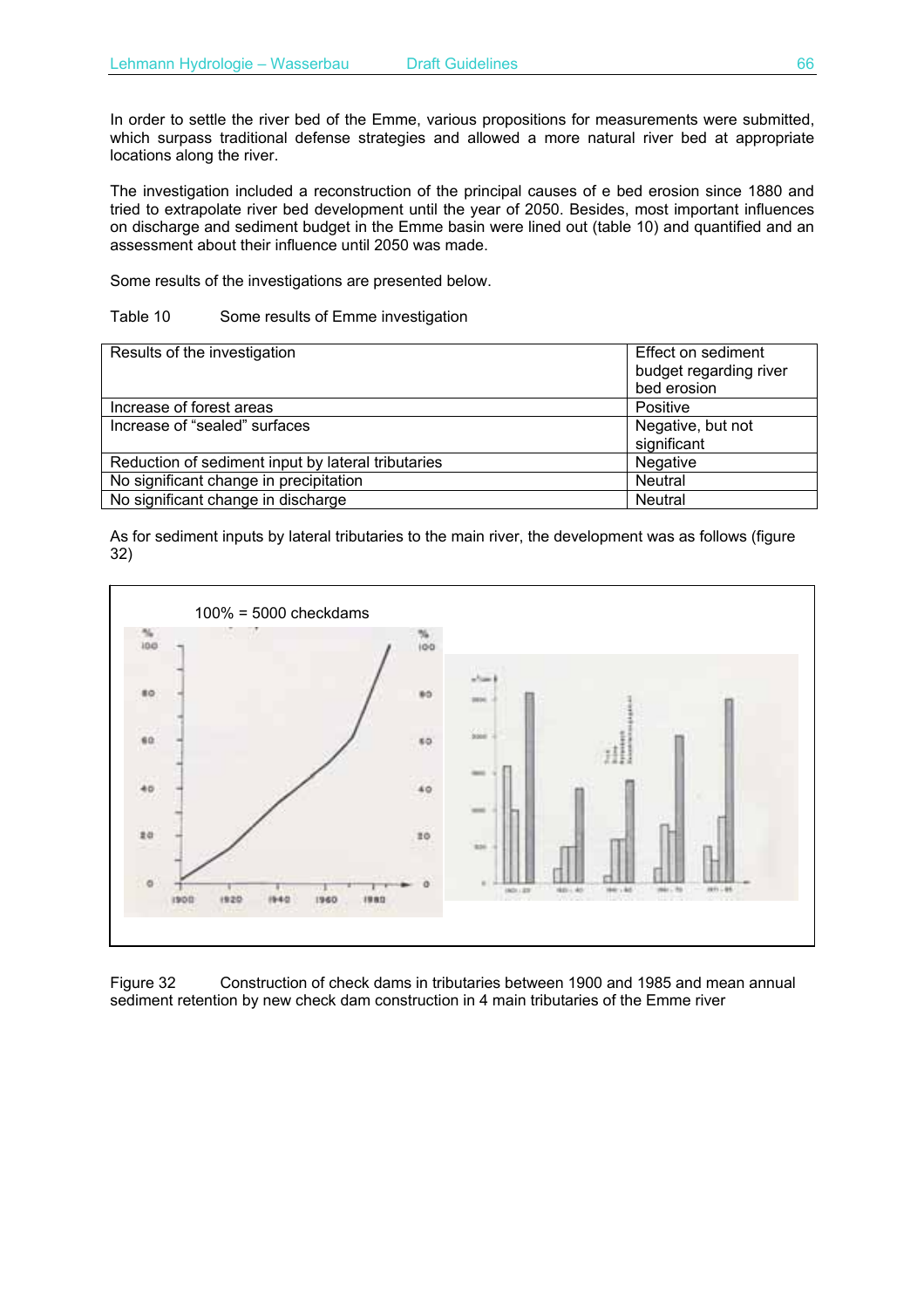

Fig. 33 MORMO-modeling scheme of the Emme River



Fig. 34 Prediction of river bed changes until 2013 and 2043 respectively

With laboratory investigations, various possible results for the settlement of river behavior were achieved (fig. 33, 34). Among them, local widening of the river bed seemed most promising. One of the most important measures undertaken in the following years was the first local widening in Switzerland, stabilizing the river bed for several 100 meters (fig 35) instead of constructing 3 or 4 additional check dams.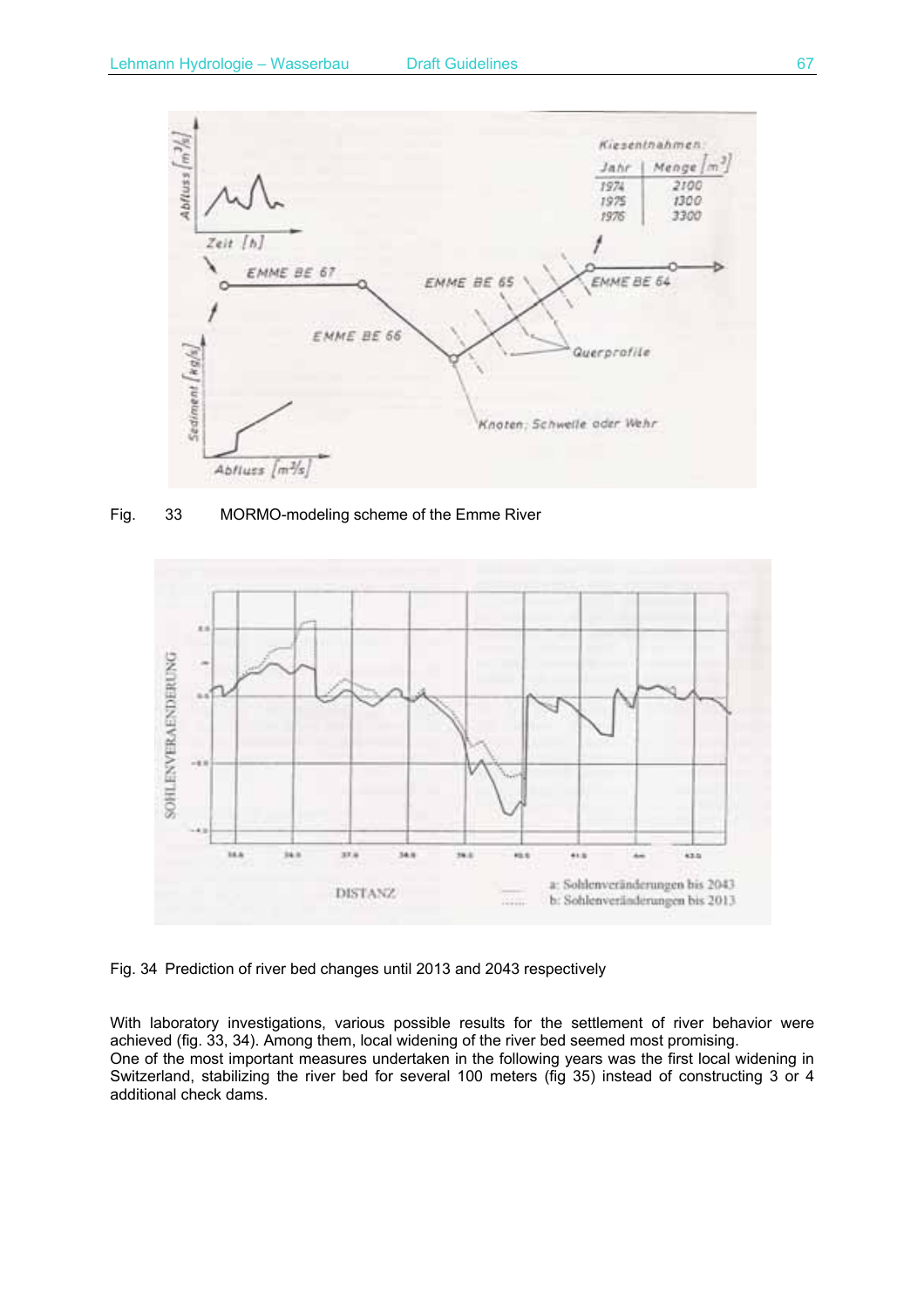

Fig. 35 Local widening of Emme River

### 3. Assessment of Sediment Yield in the Weisse Lütschine, Canton of Bern

Assessment studies are mainly carried out in small watersheds for the following reasons:

- design of protective works
- sediment yield into receiving waters
- delineation of danger zones.

The assessment study Lütschine mainly served for the two first reasons.

In October 2000, a large flood event transported some 20'000  $m^3$  of material to the reaches of the small village of Stechelberg. Before undertaking some countermeasures, a study should investigate sediment yield in each of the tributaries and sediment transport of large flood events in the Lütschine river (fig. 36). The main question was to know if an event like the one of October 2000 could easily be repeated and what could be river behavior in the future, especially regarding climate change.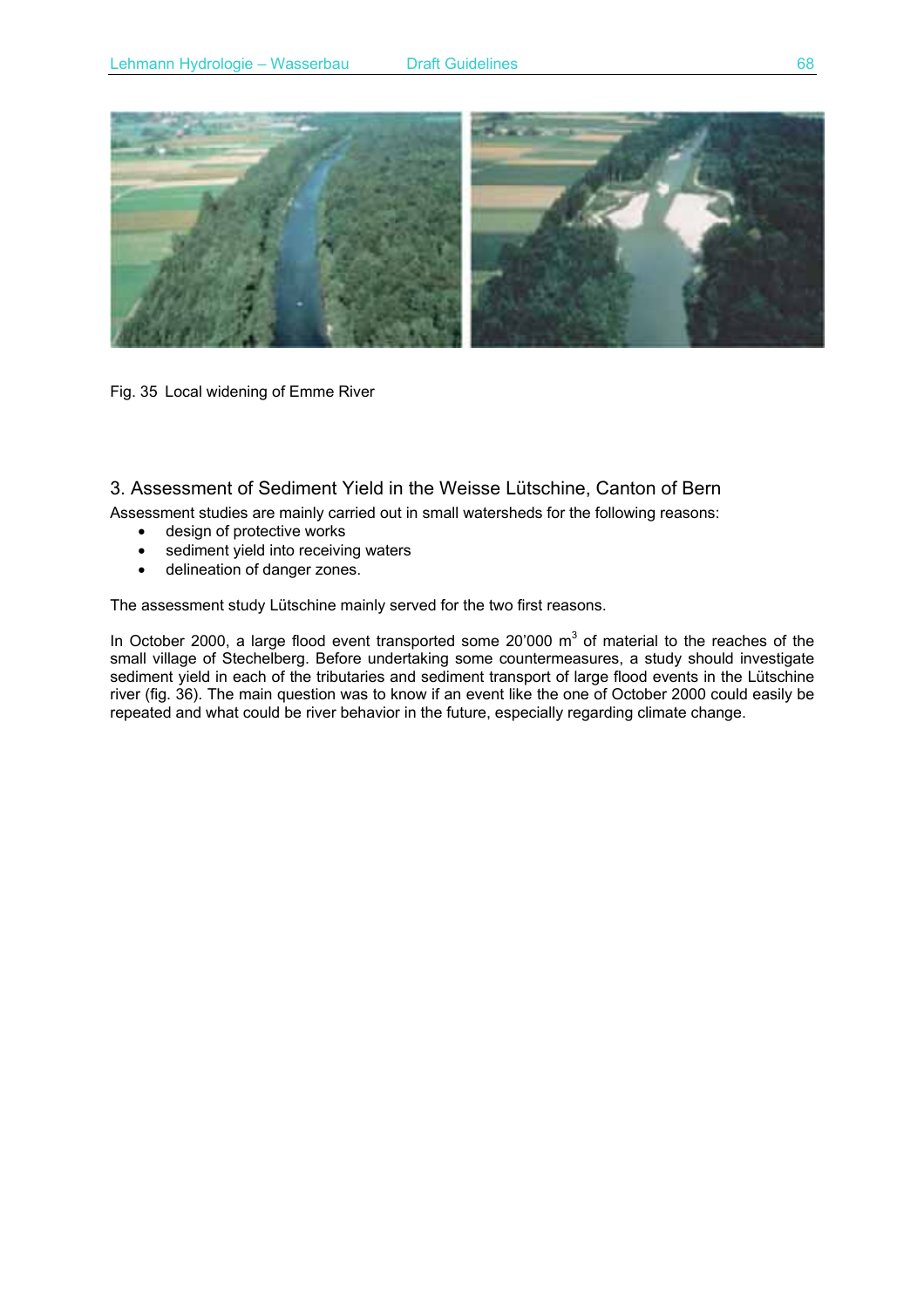

Fig. 36 Investigation site of the Lütschine study

The sediment yield into the Weisse Lütschine is primarily caused by the torrents south of Stechelberg, depending on the distribution of local storms. A scenario which causes flood discharge at rare recurrence intervals in all torrents simultaneously into the Weisse Lütschine is rather unrealistic on account of the findings made in the study.

The greatest sediment load occurs when the two largest tributaries simultaneously transport material into the Weisse Lütschine.

Therefore, one must count for the future that large sediment transport comparable to the one of the fall 2000 event will occur again, but not every 10 to 20 years. A recurrence interval from available data is difficult to derive, especially considering effects of climate change. But events of a recurrence interval of about 50 to 100 years depending on scenario will probably transport 20 - 30'000 m<sup>3</sup> of material or even more. On account of glacier withdrawals (uncovered debris cones), the frequency of the corresponding events would however increase in the future.

On account of the small transport capacity of the Weisse Luetschine, a high sediment load induces deposits by force. These deposits occur in different places along the Lütschine. Bed elevations caused by the deposits provoke flooding of neighboring settlements and cultivated land (fig. 37). Besides retention areas, which alone are not sufficient as protection measures, it was planned to support some natural deposit places in the river by application of technical measures, such as a reinforced local river widening, serving as a periodic sediment retention place.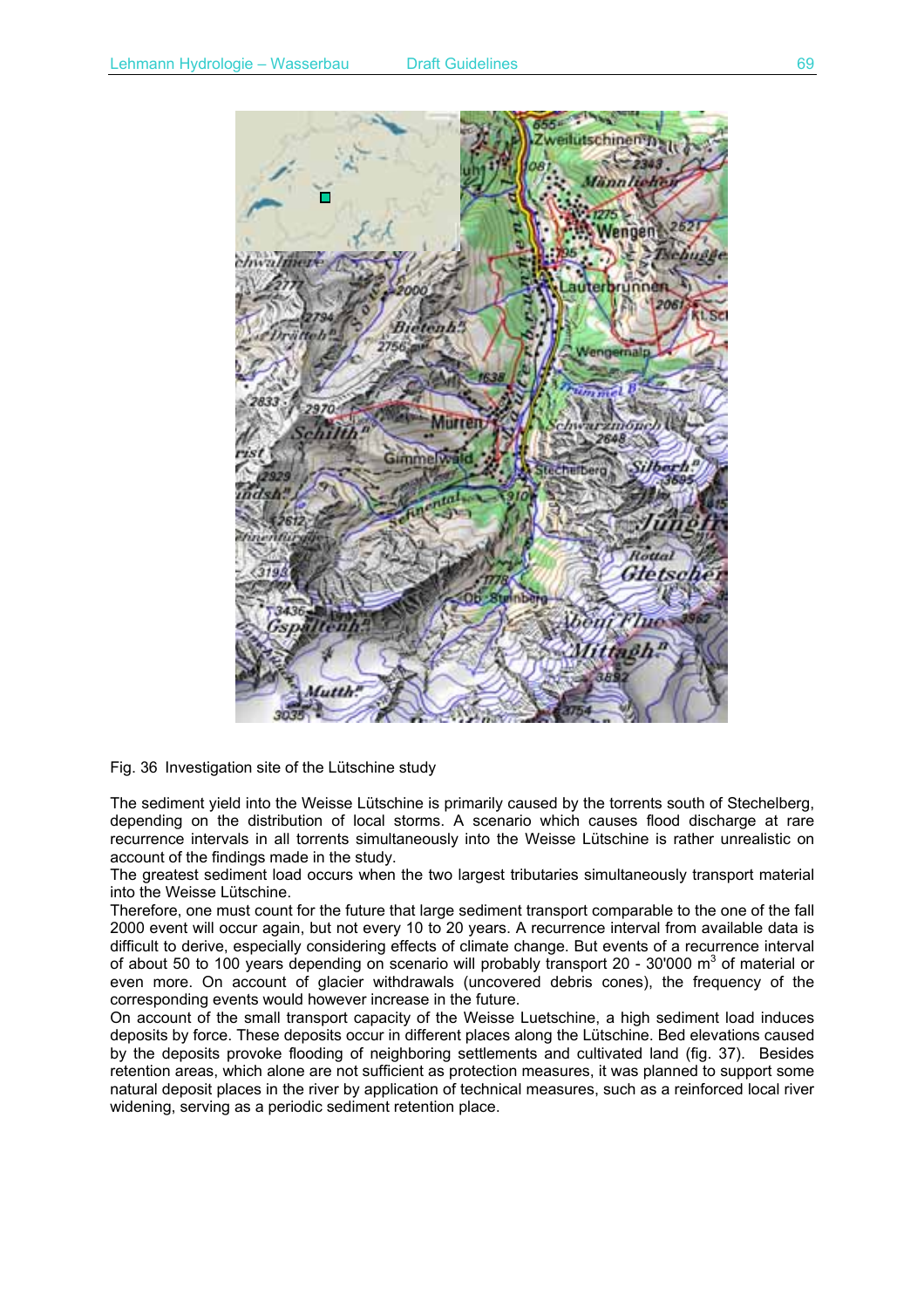

**Wasserspiegelhöhen bei einem 100-jährlichen Ereignis in der Weissen Lütschine, Stechelberg bis Bornige Brücke, aufgrund der Sohlenlage vom Herbst 2001**



## **9. 2. Germany**

Two comprehensive studies on sediment transport and sediment management in the German Rhine were carried out on behalf of the Federal Ministry of Transport:

BMV (1987): Discharge and bedload conditions of the Rhine river BMV (1997): Bed equilibrium at the Rhine river

A Dutch/German study is

RIZA&BfG (2001): Bed level changes and sediment budget of the Rhine near the German-Dutch border

[Examples]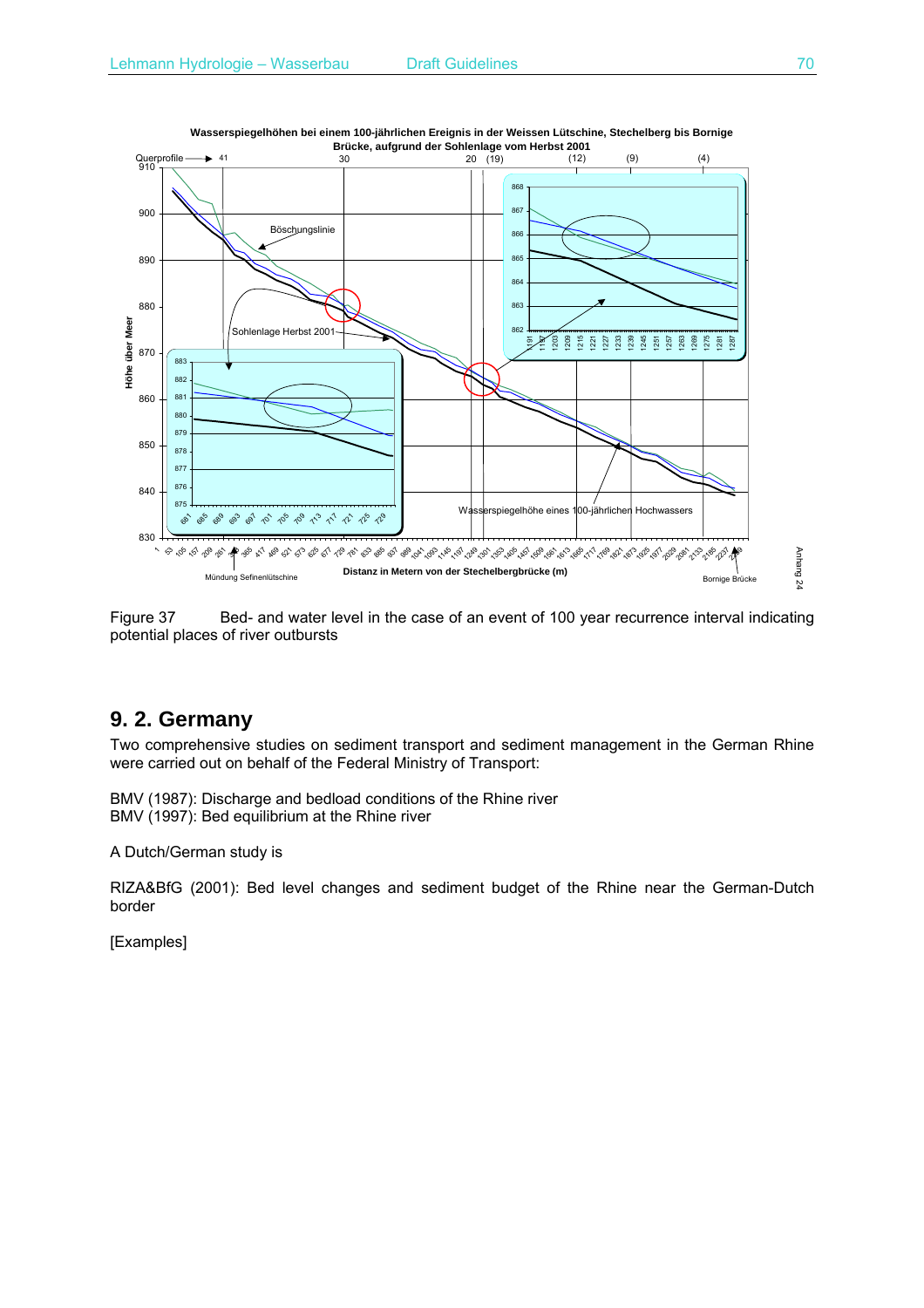# **10. Policy recommendations concerning sediment management**

[still to work out]